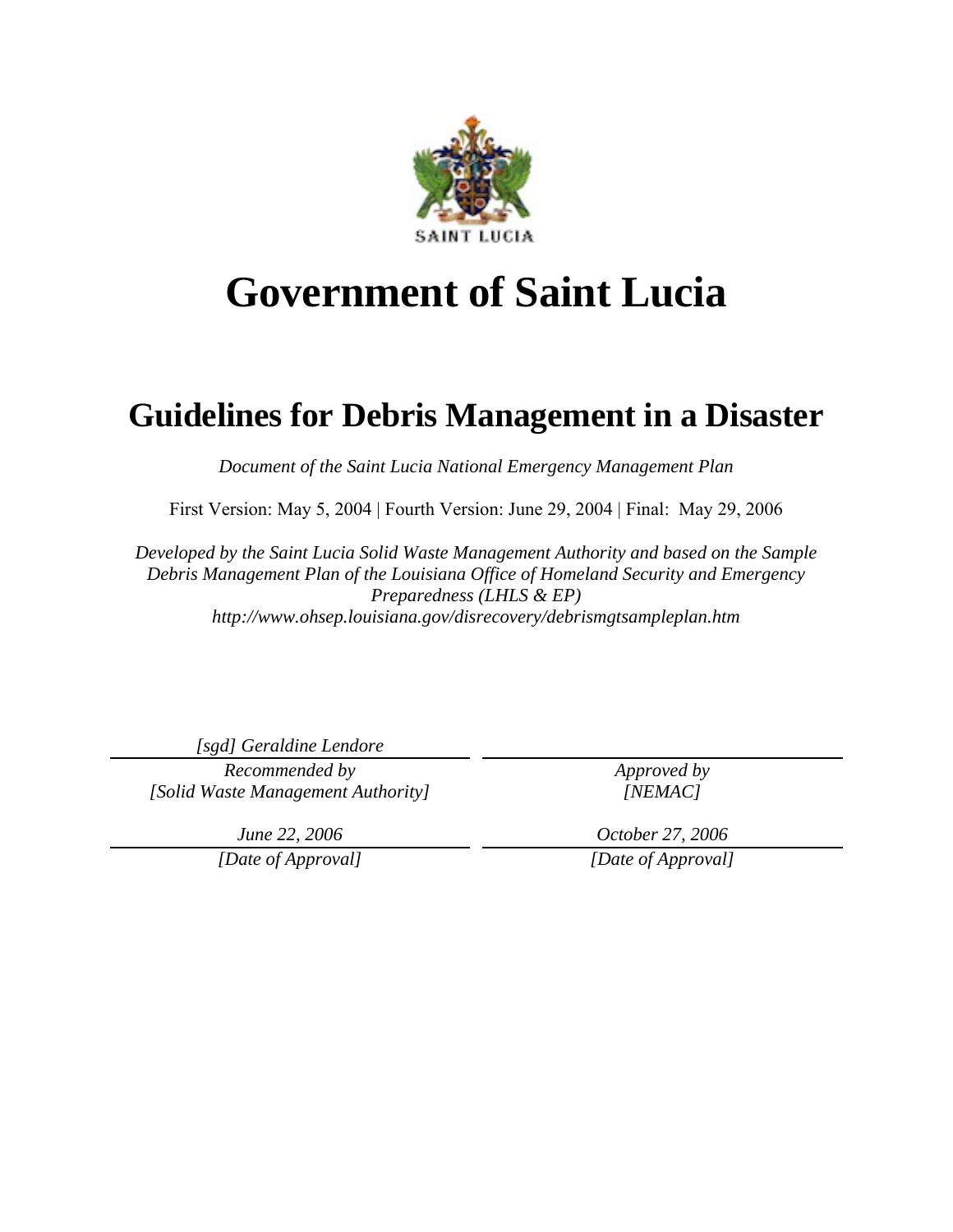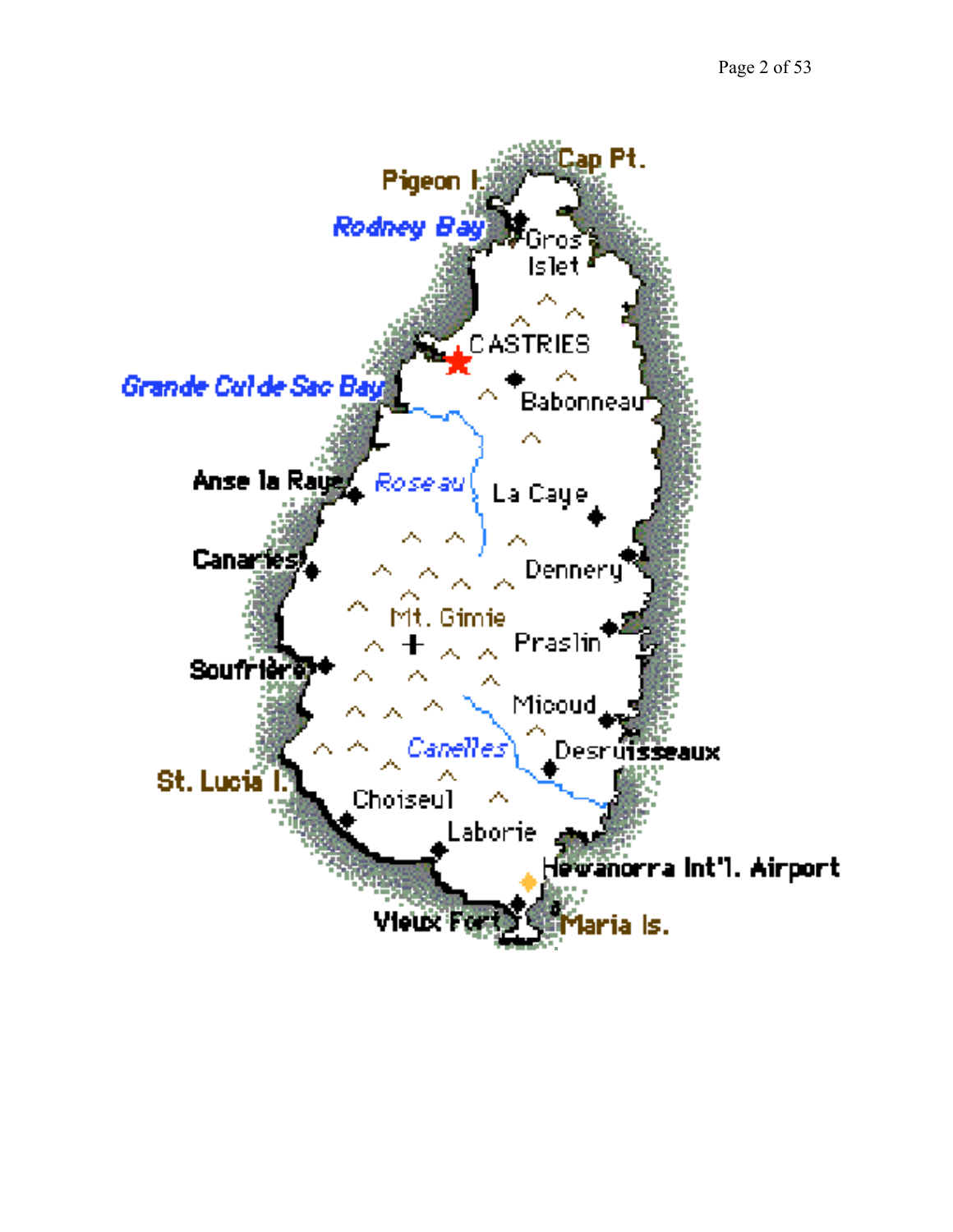# **TABLE OF CONTENTS**

| <b>Content</b>                         | Page           |
|----------------------------------------|----------------|
| Definition of Terms                    | $\overline{4}$ |
| Objectives                             | 5              |
| Situation                              | 5              |
| Organization and Concept of Operations | 6              |
| <b>Agencies Responsibilities</b>       | 7              |
| Contracts and Cooperative Agreements   | 9              |
| <b>Site Selection</b>                  | 10             |
| <b>Debris Removal Priorities</b>       | 11             |
| <b>Estimating Debris Quantities</b>    | 12             |
| <b>Standing Operating Procedures</b>   | 14             |

# **Appendix**

|                |     | Terms of Reference                             |    |
|----------------|-----|------------------------------------------------|----|
| 2              |     | Roles and Responsibilities                     | 23 |
| 3              |     | <b>Temporary Debris Sites</b>                  | 27 |
| $\overline{4}$ |     | Contracting                                    | 29 |
|                | 5.1 | Example Mutual Aid Agreement                   | 32 |
|                | 5.2 | <b>Right of Entry Agreement</b>                | 34 |
|                | 5.3 | Example Time & Material Contract               | 35 |
|                | 5.4 | Example Lump Sum Contract for Debris Removal   | 39 |
|                | 5.5 | Example Unit Price Contract for Debris Removal | 43 |
| 6.             |     | Private Properties Utilities Checklist         | 47 |
| 7.             |     | Navigational Hazard Checklist                  | 48 |
| 8.             |     | Debris Reduction Information                   | 50 |
| 9.             |     | Temporary Debris Storage & Reduction Checklist | 53 |
| 10             |     | <b>TDSR Closeout Issues</b>                    | 54 |
|                |     | Sample Layout for TDSR Site                    | 55 |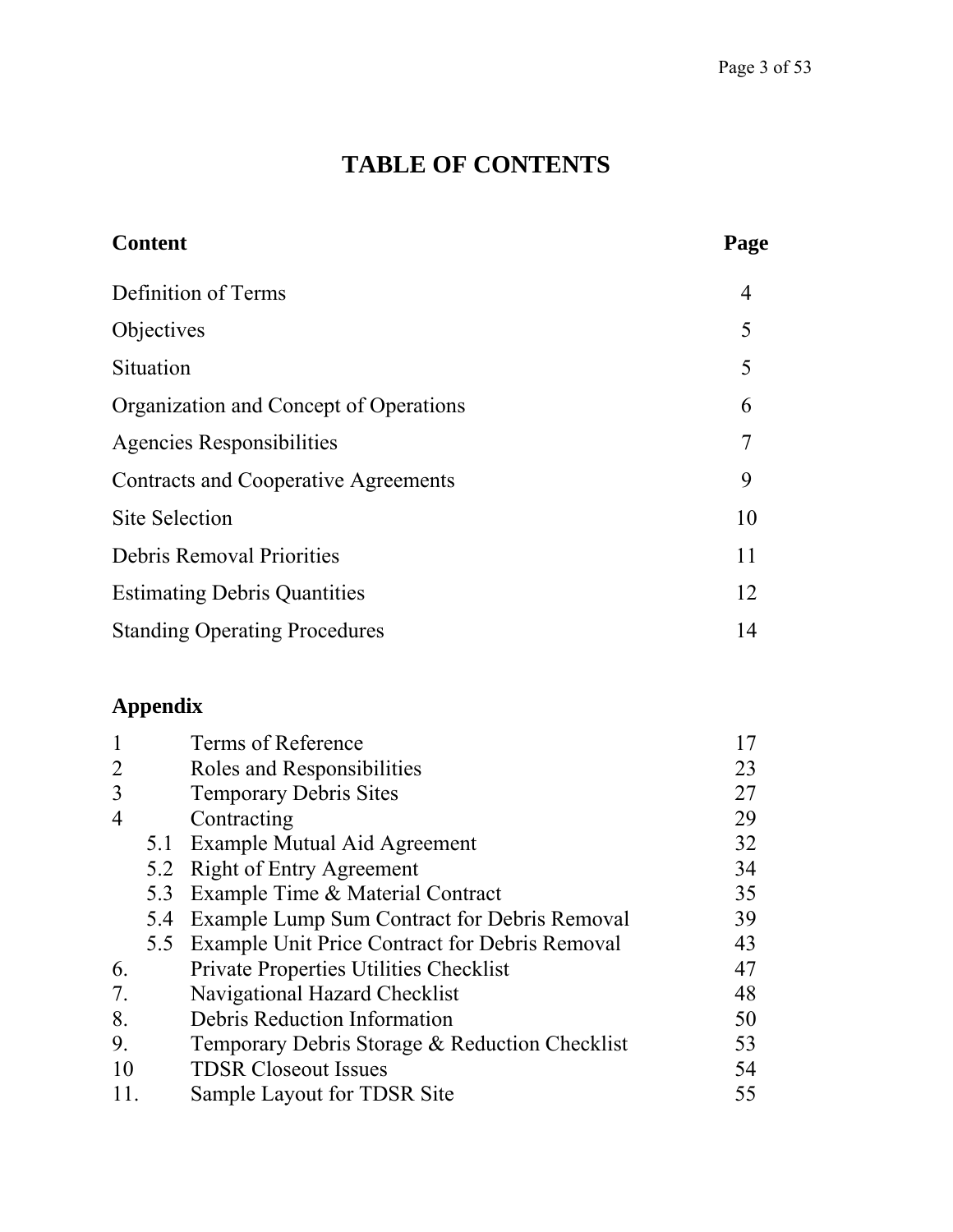#### **DEFINITIONS OF TERMS**

**C&D** – Construction and Demolition

**Disaster** - A situation where a person's normal means of support for life with dignity has failed as a result of natural or human-made catastrophe.

**Debris** - the remains of something that has been destroyed or broken up

#### DEBRIS CLASSIFICATION

To facilitate the debris management process, debris will be segregated by type. Debris removed will consist of two broad categories (clean wood debris and construction and demolition debris. Most common hurricane-generated debris will consist of 30% clean woody material and 70% C&D. Of the 70% mixed C&D it is estimated 42% will be burnable but require sorting, 5% will be soil, 15% will be metals, and 38% landfill.

Definitions of classifications of debris are as follows:

**Burnable Materials:** Burnable materials will be of two types with separate burn locations:

**Burnable Debris**: Burnable debris includes, but is not limited to, damaged and disturbed trees; bushes and shrubs; broken, partially broken and severed tree limbs; and bushes. Burnable debris consists predominately of trees and vegetation. Burnable debris does not include garbage or construction and demolition material debris.

**Burnable Construction Debris**: Burnable construction and demolition debris consists of non creosote structural timber, wood products, and other materials designated by the Saint Lucia Solid Waste Management Authority.

**Non burnable Debris:** Non burnable construction and demolition debris includes, but is not limited to, creosote timber, plastic, glass, rubber and metal products, sheet rock, roofing shingles, carpet, tires, and other materials as may be designated by the coordinating agency. Garbage will be considered non burnable debris.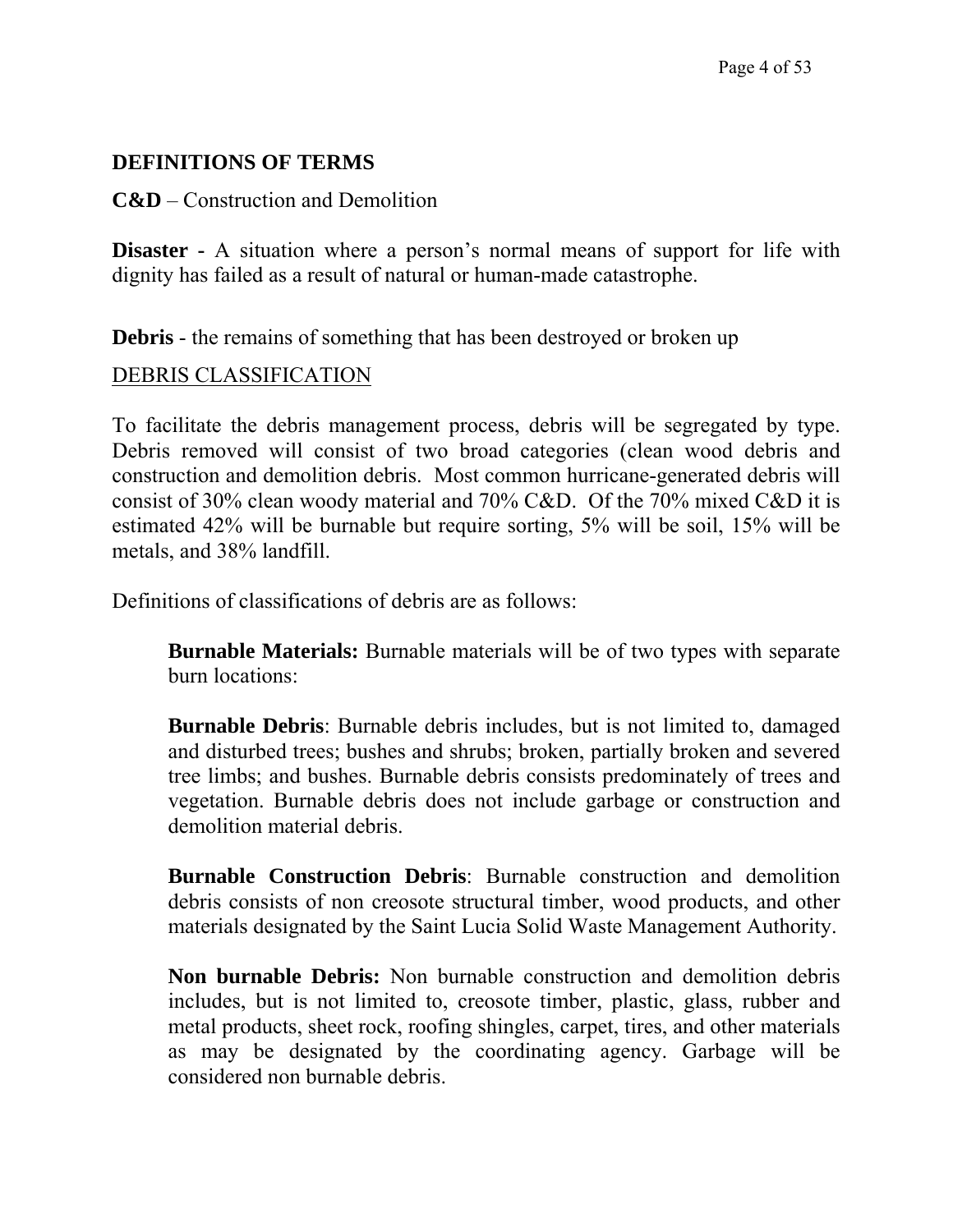**Ineligible Debris**: Ineligible debris to remain in place includes, but is not limited to, chemicals, petroleum products, paint products, asbestos, and power transformers.

Solid Waste -- Solid waste is any material, solid or liquid discarded by the owner of the material, whether or not the material is in the same form as it was when it came to be in the possession of the owner, **this** includes derelict vehicles.

Any material that is found to be classified as hazardous or toxic waste (HTW) shall be reported immediately to the Saint Lucia Solid Waste Management Authority. This material shall be segregated from the remaining debris in such a way as to allow the remaining debris to be loaded and transported.

Should there be an incident of a spill of HTW, then the Hazardous Material [HazMat] Response team should be called in. [9-1-1 or 9-9-9]

Standing broken utility poles, damaged and downed utility poles and appurtenances, transformers and other electrical material will be reported to **LUCELEC.** Emergency workers shall exercise due caution with existing overhead and underground utilities and above ground appurtenances, and advise the appropriate authorities of any situation that poses a health or safety risk to workers on site or to the general population.

#### **Objective:**

To facilitate and coordinate the removal, collection, and disposal of debris following a disaster, to mitigate against any potential threat to the health, safety, and welfare of the impacted citizens, and expedite recovery efforts in the impacted area, and address any threat of significant damage to improve public or private property.

#### **SITUATION**

Natural and man made disasters precipitate a variety of debris that includes, but is not limited to, such things as trees, sand, gravel, building/construction materials, vehicles, **household items,** etc.

The quantity and type of debris generated from any particular disaster is a function of the location and kind of event experienced, as well as its magnitude, duration, and intensity.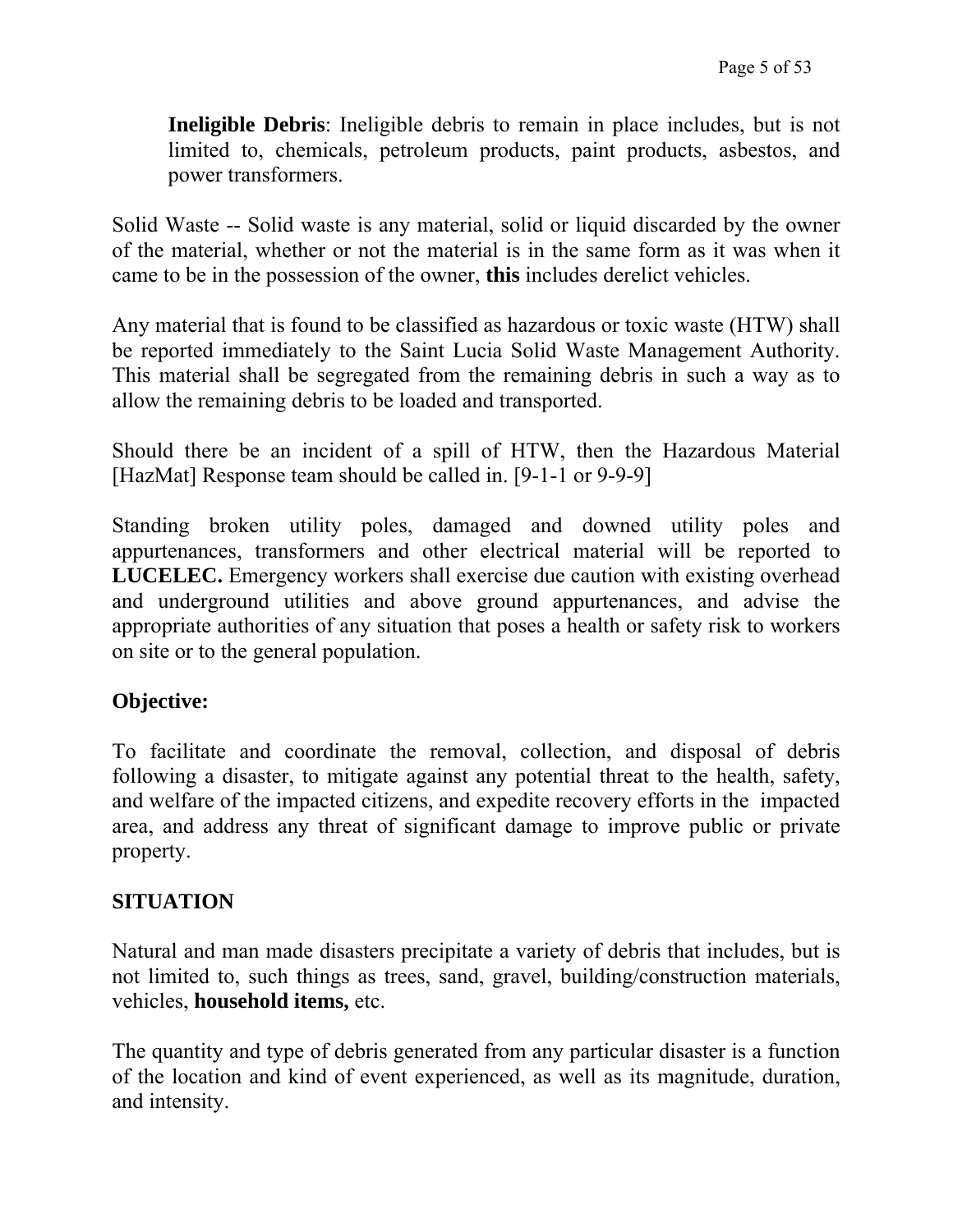The quantity and type of debris generated, its location, and the size of the area over which it is dispersed, directly impacts the type of collection and disposal methods used to address the debris problem, associated costs incurred, and the speed with which the problem can be addressed.

In a major or catastrophic disaster, National Emergency Management Organization (NEMO) may have difficulty in locating staff, equipment, and funds to devote to debris removal, in the short as well as long term.

Private contractors and owners of heavy equipment play a significant role in the debris removal, collection, reduction, and disposal process.

The debris management program implemented by the various stakeholders will be based on the waste management approach of reduction, reuse, reclamation, resource recovery, autoclaving, and land filling as appropriate.

#### **ORGANIZATION AND CONCEPT OF OPERATIONS**

The Ministry of Communications, Work, Transport and Public Utilities (MCW&T) is responsible for the debris removal function.

The Ministry of Works will work in conjunction with designated support agencies, utility companies, waste management firms, trucking companies and heavy equipment operators, to facilitate the debris clearance, collection, transportation, reduction, and disposal needs following a disaster.

The Ministry of Works will be responsible for removing debris from the public right-of-way. **Only when it is deemed in the public interest will Ministry of Works, remove debris from private property**

Because of limited quantity of resources and service commitments following the disaster, the MCW&T will be relying heavily on private contractors to remove, collect, and manage debris for reuse, resource recovery, reduction, and disposal.

Ministry of Works and the Ministry of the Environment will also develop and maintain a list of approved contractors who have the capability to provide debris removal, collection, and disposal in a cost effective, expeditious, and environmentally sound manner following a disaster.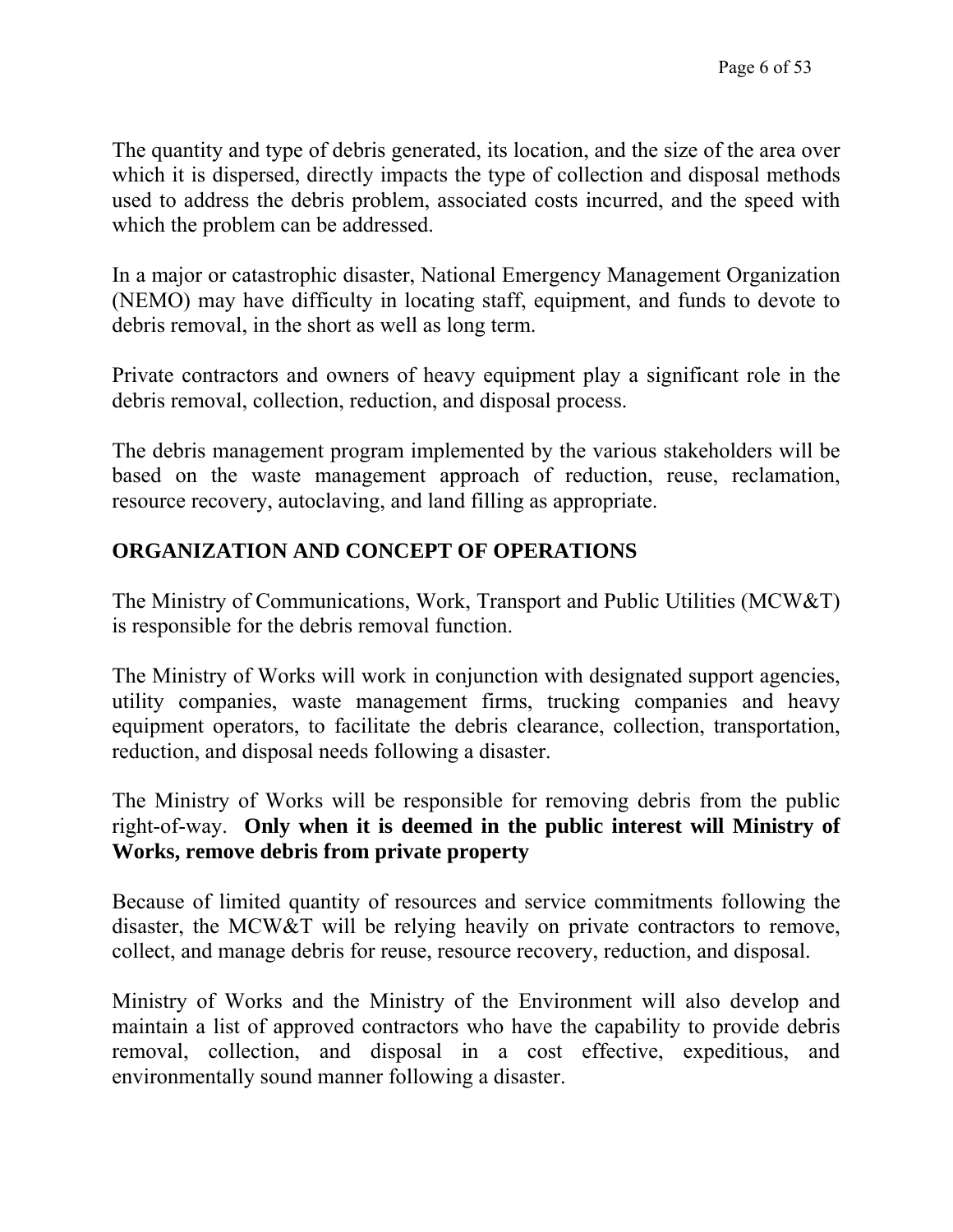#### **AGENCY RESPONSIBILITIES**

The **SLSWMA** is responsible for developing a debris management plan and shall select a "Debris Manager" to supervise a "Debris Management Team". The staff shall be comprised of personnel to perform the following functions:

1. Administration: National Emergency Function: Coordination Management Organization (NEMO)

| 2. Administration: Ministry of Works                                      | Function: Housekeeping, supplies,<br>equipment, funding, accounting.                                                                                                                                                                                                                      |
|---------------------------------------------------------------------------|-------------------------------------------------------------------------------------------------------------------------------------------------------------------------------------------------------------------------------------------------------------------------------------------|
| 3. Ministry of Finance                                                    | <b>Function: Funding</b>                                                                                                                                                                                                                                                                  |
| 4. Engineering: Ministry of Works                                         | Function: Detailed damage assessment,<br>identification of project tasks,<br>assignments of tasks, preparation of<br>estimates, plans,<br>specifications, and recommendation of<br>contract award. Supervision of<br>government and contract resources and<br>overall project management. |
| 5. Legal: Attorney General's Chambers Function: Contract review, right of | entry permits, community liability,<br>condemnation of buildings, insurance.                                                                                                                                                                                                              |
| 6.<br>Commissioner of Crown<br>Legal:<br>Lands – Acquisition of land      | Function: Land acquisition for<br>temporary staging and reduction sites,<br>land acquisition for disposal sites,<br>insurance.                                                                                                                                                            |
| Legal:<br>7.<br>Development.                                              | Ministry of Physical Function: Contract review, right of<br>entry permits, community liability<br>condemnation of buildings.                                                                                                                                                              |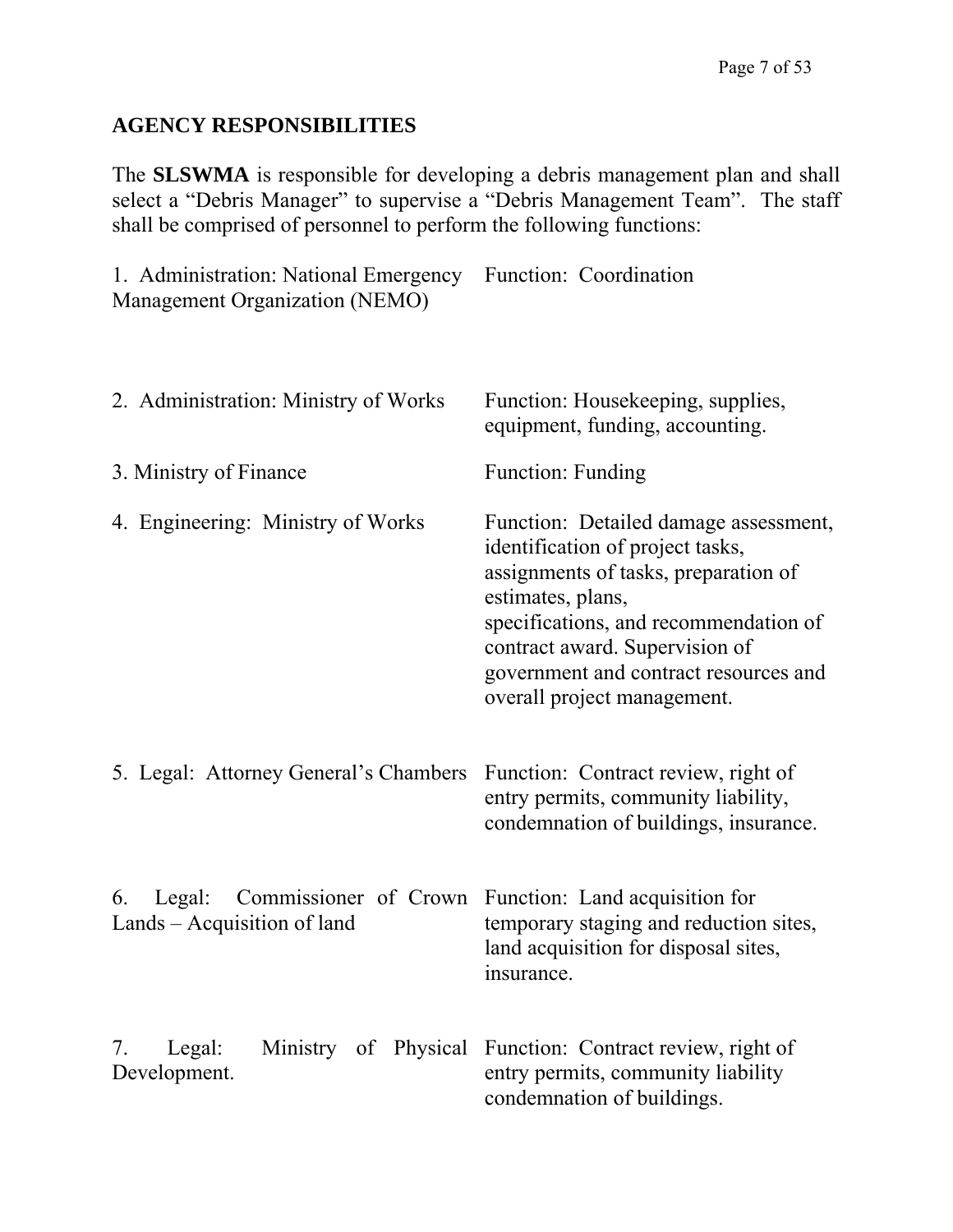| 8. Operations: SLSWMA.                                                                                                                                                                                              | Function: Management of Debris at<br>landfills, staging and reduction sites.<br>Identification of debris management<br>sites, waste reduction and reuse options.           |
|---------------------------------------------------------------------------------------------------------------------------------------------------------------------------------------------------------------------|----------------------------------------------------------------------------------------------------------------------------------------------------------------------------|
| 9.<br>Contracting<br>Procurement:<br>and<br>Ministry of Works                                                                                                                                                       | Function; Bidding requirements, forms,<br>advertisements for bids, and instructions<br>to bidders, contract development. Hiring<br>of Contractors                          |
| 10 Public Information Specialist: [GIS]                                                                                                                                                                             | Function: Coordinate press releases,<br>contacts with local organizations,<br>individuals, and media; and public<br>notices for debris removal and disposal<br>contracts.  |
| 11. Solid Waste Management Authority                                                                                                                                                                                | Function: Assist with press releases,<br>contacts with local organizations,<br>individuals, and media; and public<br>notices for debris removal and disposal<br>contracts. |
| 12. Cultural Agencies:<br>Archaeological and Historical sifting, categorizing and storage of<br>Society<br><b>Folk Research Center</b><br><b>Saint Lucia National Archives</b><br><b>Saint Lucia National Trust</b> | Function: Provide guidance in the<br>debris that may be of National / Historic<br>/ Cultural importance.                                                                   |

Agencies shall ensure that they conduct the following actions:

- 1. **Convening the development of** a Debris Management Plan. [NEMO]
- 2. Developing an analysis and debris management capability [SLSWMA]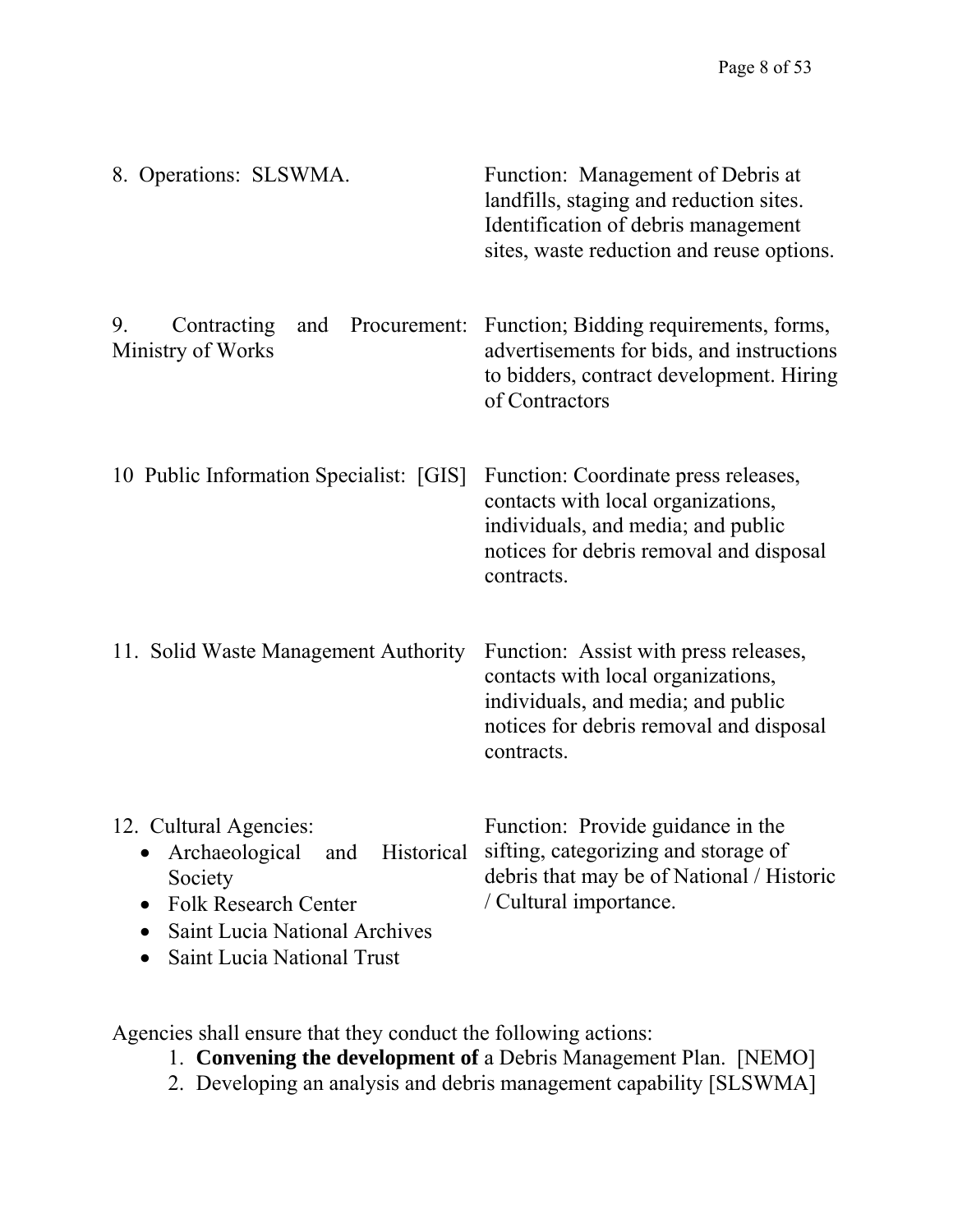- **3. Developing an analysis and debris management capability of matter of National / Historic / Cultural importance. [Cultural Agencies]**
- 4. Develop public information and education programs. [GIS/SLSWMA]
- **5. Train personnel in debris management techniques. [SWMA]**
- 6. Maintain pre-disaster maps, blueprints, photos and other documents. [MoW]
- 7. Make a list of critical facilities (streets, roads, and bridges) requiring debris clearance. [MoW]
- 8. Identify non-government groups that could assist. [NEMO/SLWMA]

### **CONTRACT AND COOPERATIVE AGREEMENTS**

Sample contracts with a menu of services and generic scopes of work will be developed by the **MCW& T prior to the disaster** to allow the Ministry of Works to tailor its contracts to its needs more efficiently as well as expedite their implementation in a prompt and effective manner.

The **MCW&T** will be responsible for managing the debris contract from project inception to completion. Managing the debris contract includes such things as monitoring of performance, contract modifications, inspections, acceptance, payment, and closing out of activities. The Ministry of Works will enter into cooperative agreements with other agencies to maximize public assets.

The three types of contracts required are the:

- 1. Time and Materials Contract. This will be limited to the first 100 hours of operation. The price for equipment applies only when the equipment is operating; the Ministry of Works can terminate the contract at its convenience, and does not guarantee a minimum number of hours.
- 2. Lump Sum Contract. The price of the work is fixed unless there is a change in the scope of work to be performed.

Lump sum contracts will be calculated on either the "area" method or the "pass" method. The lump sum contract shall only be used when the scope of work is clearly defined and the areas of work can be specifically quantified.

3. The Unit Price Contract. Is the most accurate account of actual quantities removed and requires field inspectors to eliminate contractor fraud. All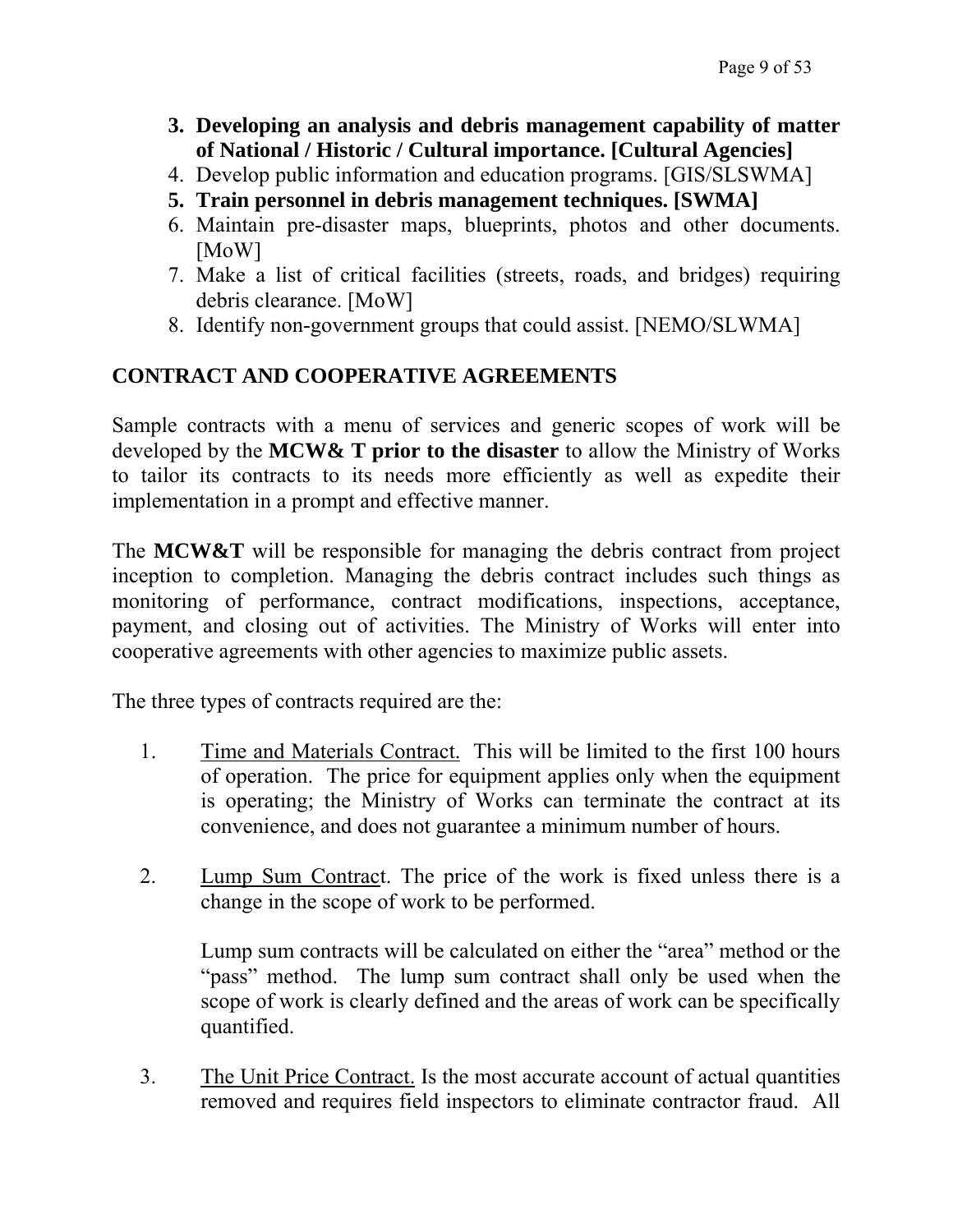contractor trucks must be measured. Requires load tickets identifying truck number, contract number, contractor's name, date, time departed site, and estimated volume.

The Attorney's Office will draw-up sample contracts and these contracts are attached to this plan as Annex 2

The Ministry of Works will keep a data base of contractors.

#### **SITE SELECTION**

Debris storage and reduction sites will be identified and evaluated by interagency site selection teams comprised of a representative from the following agencies:

- Town and Village Councils (TVC)
- National Emergency Management Organization Secretariat (NEMO-Sec)
- Ministry of Health (MoH)
- Ministry of Works (MoW)
- Ministry of the Environment (MoE)
- Saint Lucia Solid Waste Management Authority (SWMA)
- Ministry of Social Transformation (MoST)

Initially, debris will be placed in temporary holding sites, determined before the onset of the disaster, until such time as a detailed plan of debris collection and disposal is prepared. Temporary debris collection sites should be readily accessible by recovery equipment and should not require extensive preparation or coordination for use. Collection sites will be on public property when feasible to facilitate the implementation of the mission and mitigate against any potential liability requirements.

Activation of sites will be under the control of the Chief Engineer (MCW&T) and will be coordinated with other recovery efforts.

Site selection criteria will be developed into a checklist format for use by these teams to facilitate identification and assessment of potential sites. Criteria will include such factors of ownership of property, size of parcel, surrounding land uses and environmental conditions, and transportation facilities that serve the site.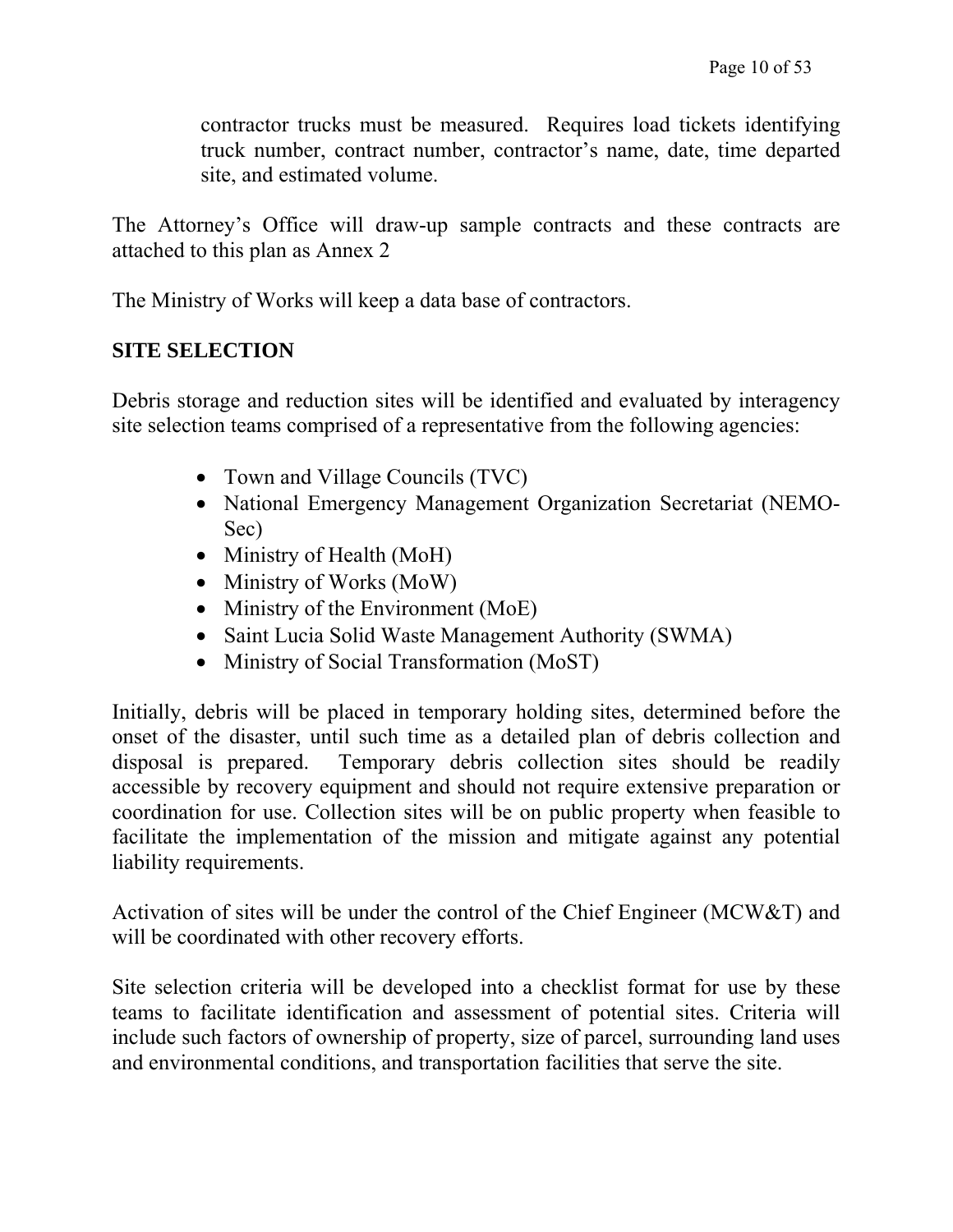A list of temporary holding sites in each district will be prepared and attached as Annex 3 to this plan.

### **DEBRIS REMOVAL PRIORITIES**

The debris removal process must be initiated promptly and conducted in an orderly, effective manner in order to protect public health and safety following a major or catastrophic event. To achieve this objective, the **first priority** will be to clear debris from key roads, in order to provide access for emergency vehicles and resources into the impacted area.

The need and demand for critical services will be increased significantly following a disaster. Therefore, the **second priority** that debris removal resources will be assigned is providing access to critical facilities pre identified by the Debris Management Team.

Critical facilities have been identified as:

- 1. Hospitals
- 2. Health Centres
- 3. Police Stations
- 4. Fire Stations
- 5. Schools
- 6. Airports
- 7. Water treatment facilities
- 8. Hotels
- 9. Emergency Shelters
- 10.Prisons
- 11. Homes for the Aged

The **third priority** for the debris removal teams to address will be the elimination of debris related threats to public health and safety. This will include such things as the repair, demolition, or barricading of heavily damaged and structurally unstable buildings, systems, or facilities that pose a danger to the public. Any actions taken to mitigate or eliminate the threat to the public health and safety must be closely coordinated with the owner or responsible party. If access to the area can be controlled, the necessary actions can be deferred.

#### **The exceptions to these priorities shall be:**

- **1. If the site is a crime scene. Thus clean up must await release of the site by the Police.**
- **2. If the site is one of National / Historic / Cultural importance and thus clearance must be conducted under the guidance of the relevant Cultural Authority. [E.g. National Archives for Documents, A&H Society for Archaeological Sites.]**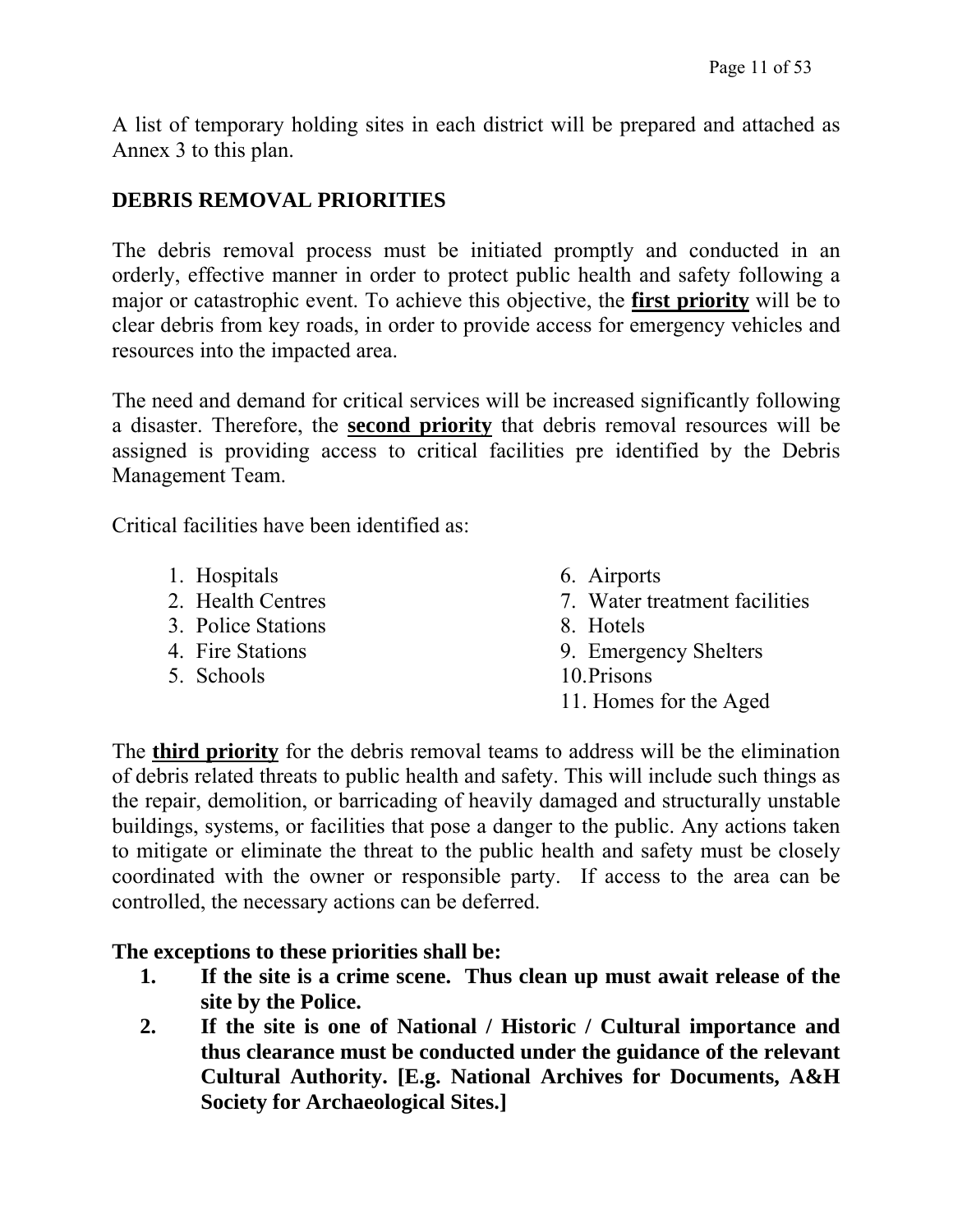#### **ESTIMATING DEBRIS QUANTITIES**

#### **Debris Disposal and Reduction**

Once the debris is removed from the damage sites, it will be taken to the temporary holding sites. The three methods of disposal are burning, recycling, and grinding/chipping.

Grinding and chipping will be utilized as a viable reduction method. Grinding and chipping reduces the volume on a 4 to 1 ratio. For grinding and chipping to be feasible, 25% of volume remaining must have some benefit or use.

The two primary burning methods are open burning and pit burning. Controlled open burning is a cost-effective method for reducing clean woody debris in rural areas. Burning reduces the volume by 95%, leaving only ash residue to be disposed of.

Metals, wood, and soils are prime candidates for recycling; wherever feasible wood would be utilized for use of charcoal. Most of the non-ferrous metals are suitable for recycling. Contractors are free to bid on disposal of debris by recycling if it is well sorted.

As much as possible a management system to minimize the volume of waste transported to the disposal sites should be instituted.

#### **SITE CLOSEOUT PROCEDURES**

Each temporary debris staging and reduction site will eventually be emptied of all material and be restored to its previous condition and use.

Before activities begin, a report detailing site conditions will be prepared (including photos).

At closeout a final testing of soil, water, and air quality will be undertaken and compared to original conditions. All ash will be removed and any remediation actions will be taken. The site will then be restored to its original state.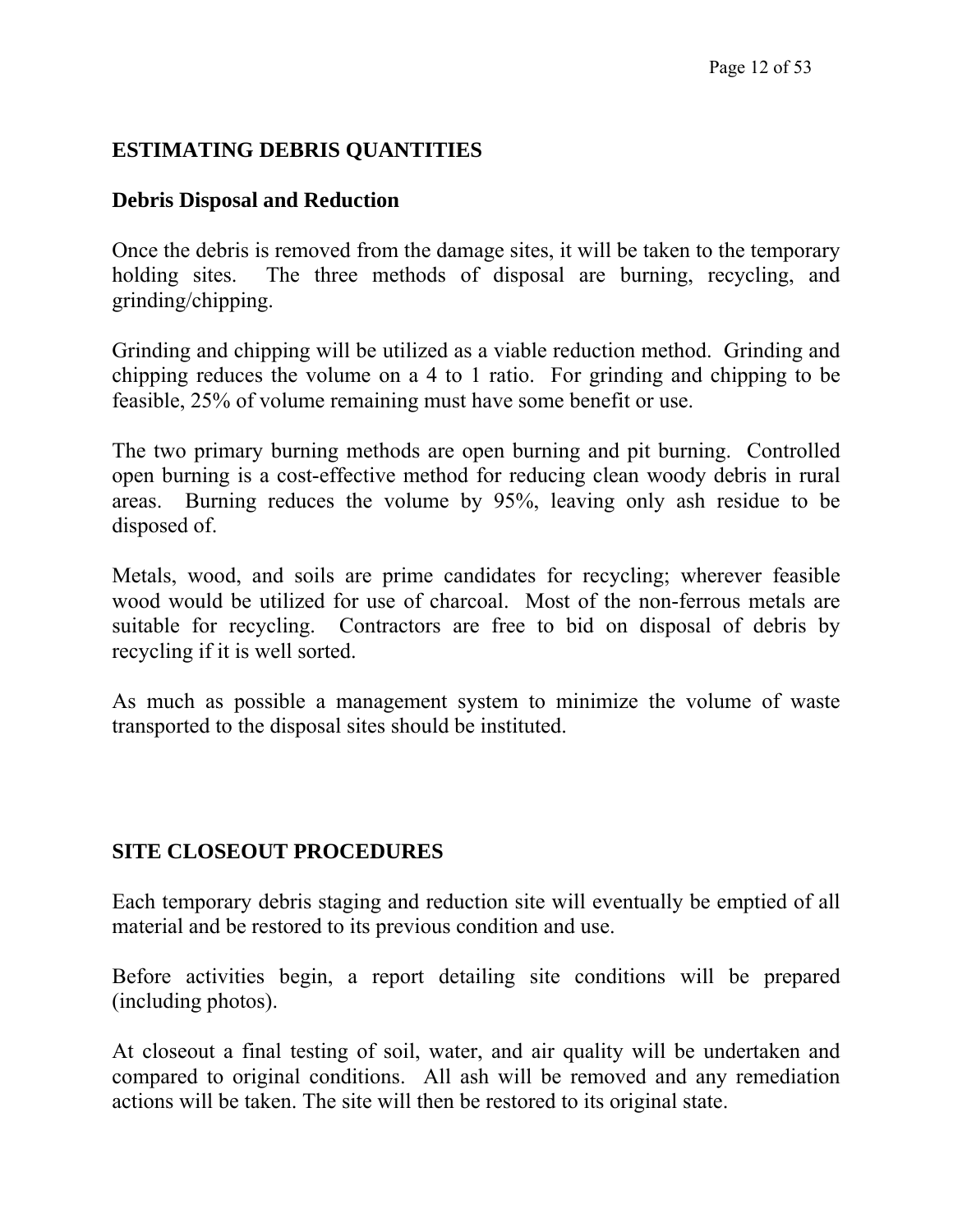#### **Standing Operating Procedures for Agencies (SOPs) Debris Management Plan**

### DEBRIS MANAGEMENT TEAM

#### **MAIN**

• **Chief Engineer - Ministry of Works (MOW)** 

### **Secondary:**

• **General Manager - Solid Waste Management Authority** 

### MEMBERSHIP

- Office of the National Emergency Management Organisation / Emergency Operations Center (National)
- Solid Waste Management Authority
- Saint Lucia Fire Service
- Ministry of Health/Office of the Chief Medical Officer
- Ministry of Health/Department of Public and Environmental Health
- Ministry of Works/Engineering
- Ministry of Works/Contracts Department
- Ministry of Physical Development/Survey and Mapping
- Ministry of Finance
- Attorney General Chambers
- 1. Normal Operations
	- a. Develop Local and National resource list of contractors who can assist in all phases of debris management.
	- b. Develop sample contracts with generic scopes of work to expedite the implementation of their debris management strategies.
	- c. Identify and pre designate potential debris storage sites for the type and quantity of debris anticipated following a catastrophic event.
	- d. Develop site selection criteria checklists to assist in identifying potential debris storage sites.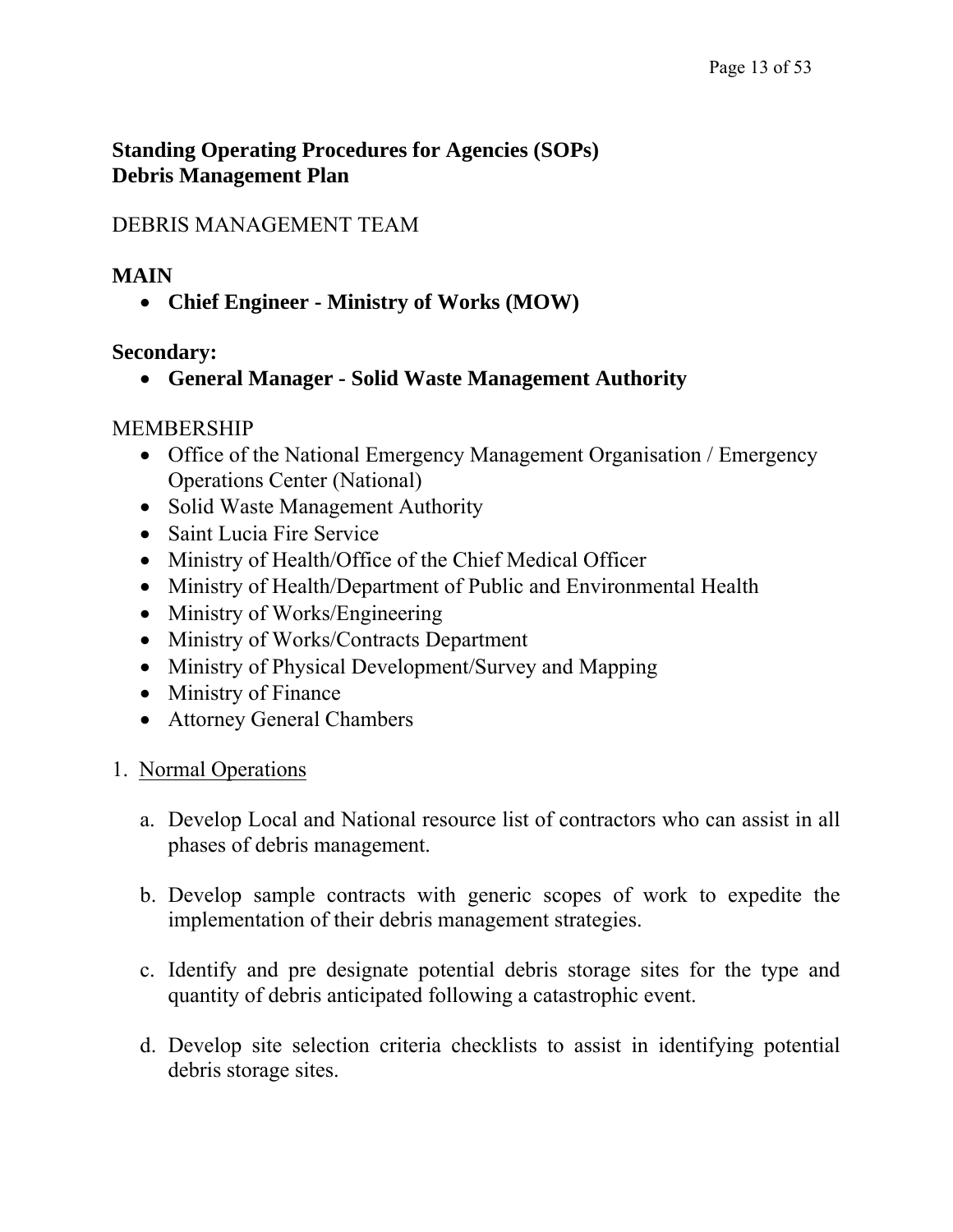- e. Identify and coordinate with appropriate regulatory agencies regarding potential regulatory issues and emergency response needs.
- f. Develop the necessary right of entry and hold harmless agreements indemnifying **the Government and its agents** against any potential claims.
- g. Establish debris assessment process to define scope of problem.
- h. Develop and coordinate pre scripted announcements with the Government Information Service (GIS)] regarding debris removal process, collection times, temporary storage sites use of private contractors, environmental and health issues, etc.
- 2. Increased Readiness (A natural or man made disaster is threatening)
	- a. Review and update plans, standard operating procedures, generic contracts, and checklists relating to debris removal, storage, reduction, and disposal process.
	- b. Alert and ensure that personnel, facilities, and equipment are ready and available for emergency use.
	- c. Relocate personnel and resources out of harm's way, and stage in areas where they can be effectively mobilized.
	- d. Review potential local and debris staging and reduction sites that may be used in the response and recovery phases in the context of the impeding threat.
	- e. Review resource listing of private contractors who may assist in debris removal process. Make necessary arrangements to ensure the availability of these resources in the event of the disaster.
- 3. Response
	- a. Activate debris management plan, coordinate with Damage Assessment and Needs Analysis Committee [DANA]
	- b. Begin documenting costs.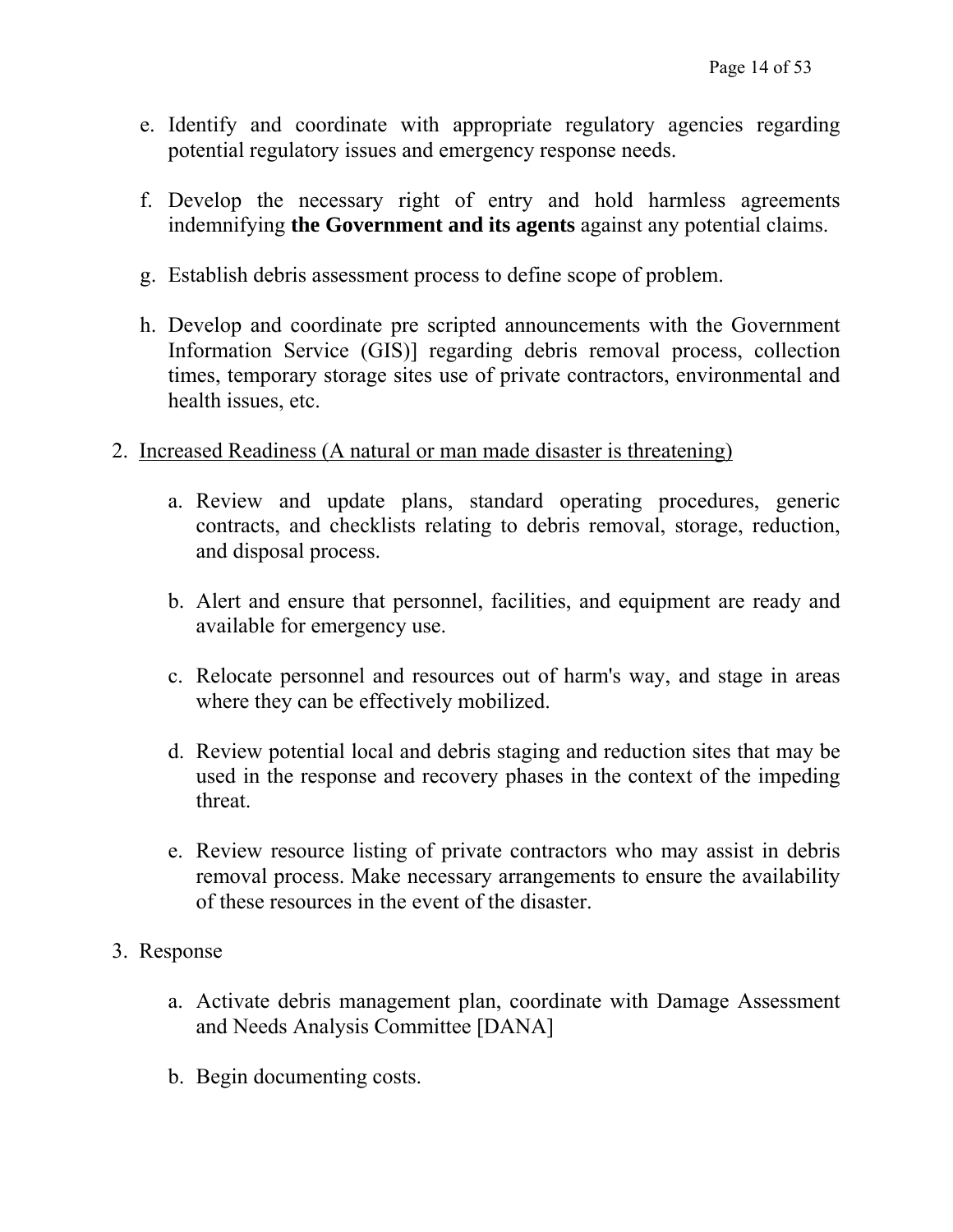- c. Coordinate and track resources (public and private).
- d. Establish priorities regarding allocation and use of available resources.
- e. Identify and establish debris temporary storage and disposal sites.
- f. Address any legal, environmental, and health issues relating to the debris removal process.
- g. Continue to keep public informed through the PSAs.

#### 4. Recovery

- a. Continue to collect, store, reduce, and dispose of debris generated from the event in a cost-effective and environmentally responsible manner.
- b. Continue to document costs.
- c. Upon completion of debris removal mission, close out debris storage and reduction sites by developing and implementing the necessary site restoration actions.
- d. Perform necessary audits of operation and submit claim for assistance.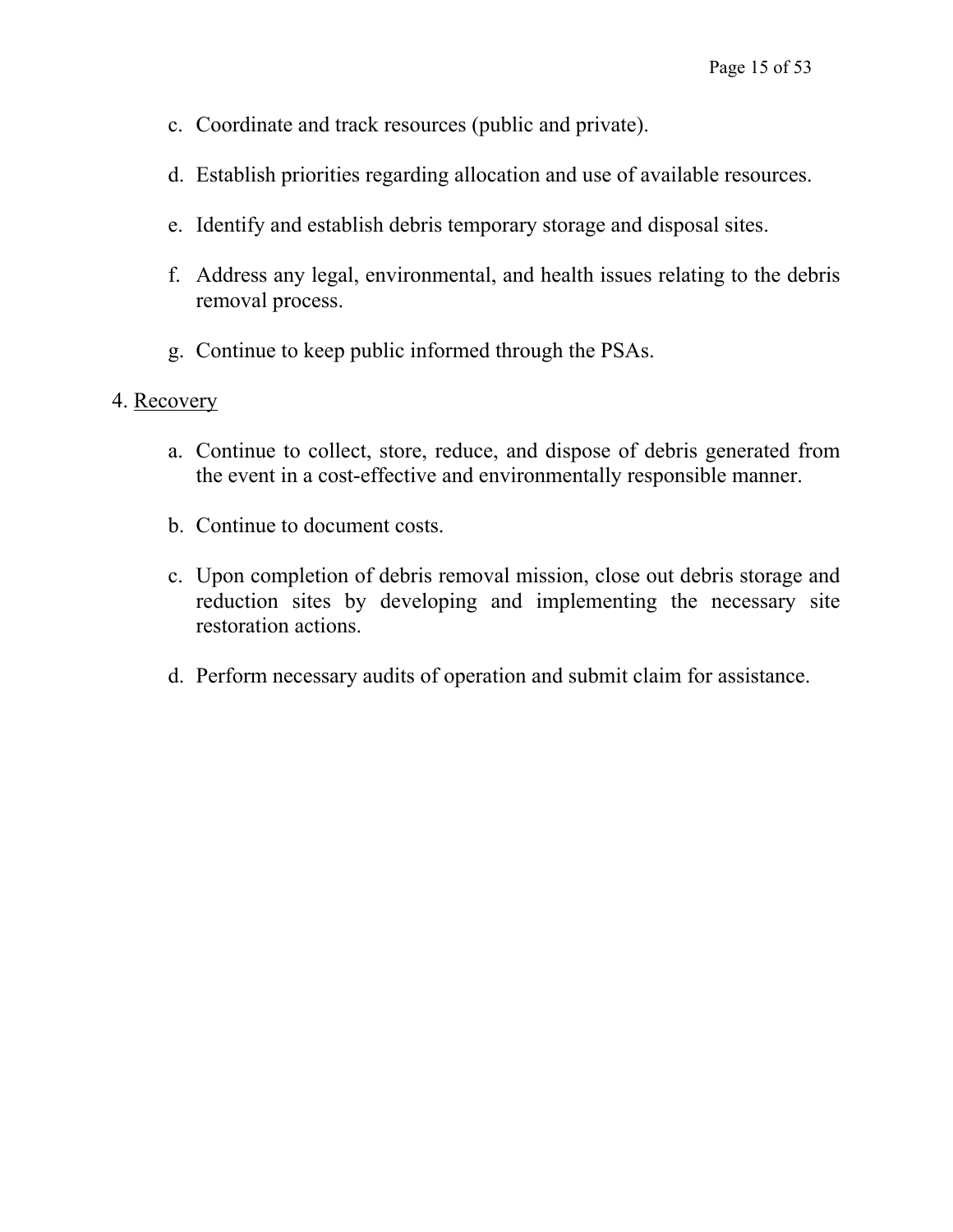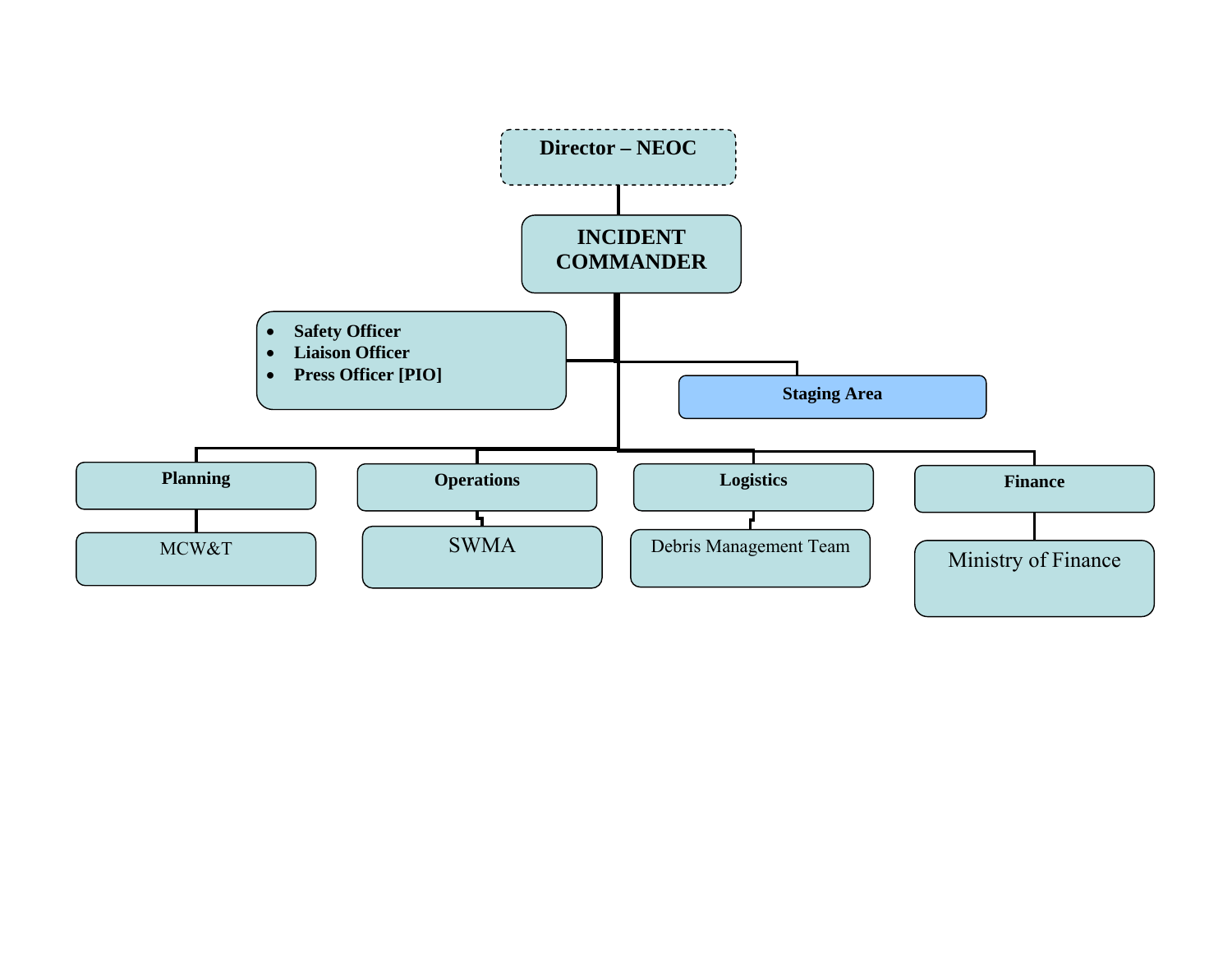# **APPENDIX 1 - Terms Of Reference**

### **Incident Commander / Debris Manager**

The Debris Manager has overall responsibility for the planning and logistics of the debris management activities.

### **Public Information Officer**

The SLSWMA shall designate a person to serve the Public Information Officer is responsible for providing information and guidance to the public regarding debris management activities. The Public Information Officer's duties include development of informational bulletins, hotline responses, radio and television announcements, handbills and door hangers, and newspaper notices. Information that can help to expedite the cleanup process **such as:**

- 1. Segregating hazardous waste.
- 2. Placing debris at the curbside.
- 3. Keeping debris piles away from fire hydrants and valves.
- 4. Reporting illegal dumping.
- 5. Segregating recyclable materials.
- 6. •Composting of green waste

**The PIO shall endeavor to inform the Public** on debris removal activities, such as:

- 1. Debris pick-up schedules.
- 2. Location of TDSR's.
- 3. Disposal methods and compliance with Health and Environmental Legislations.
- 4. Restrictions and penalties for illegal dumps.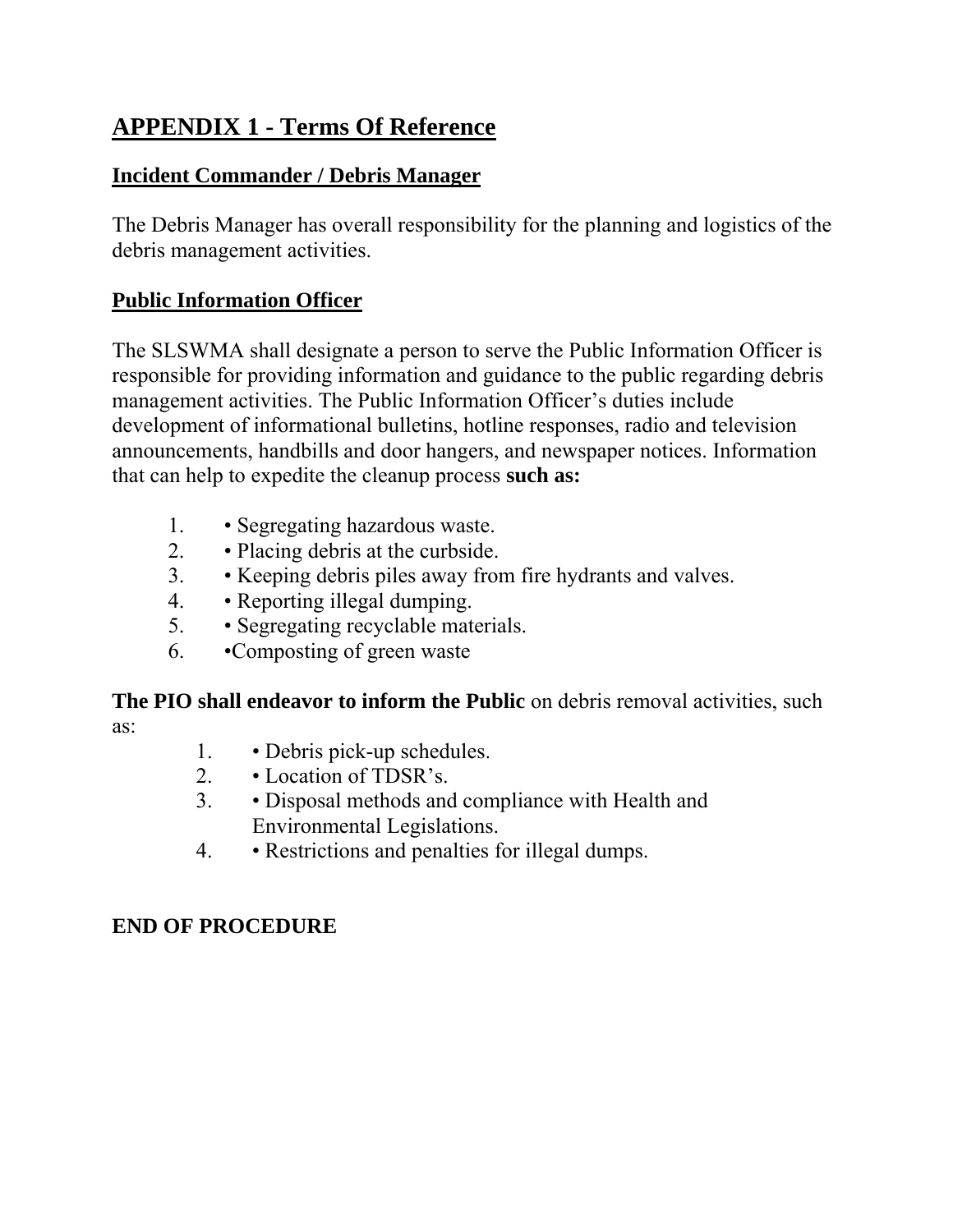#### **Operations Officer**

**The SWMA shall d**esignate a person to serve as the Operations Officer who will work with other agencies to coordinate resources for debris removal activities. The operations section manages the Department of Public Works, Solid Waste Management Authority and contracted services. Functions of the Operations Officer include but are not limited to:

- 1. Monitoring operations at the TDSR's.
- 2. Ensuring all debris is transported to the appropriate TDSR's or regulated waste facility.

Contractor roles include but are not limited to:

- 1. Removing debris from public/private property.
- 2. Transporting debris to TDSR's.
- 3. Operating **temporary** debris reduction sites.
- 4. Ensuring all debris is transported to the appropriate TDSR's or regulated waste facility.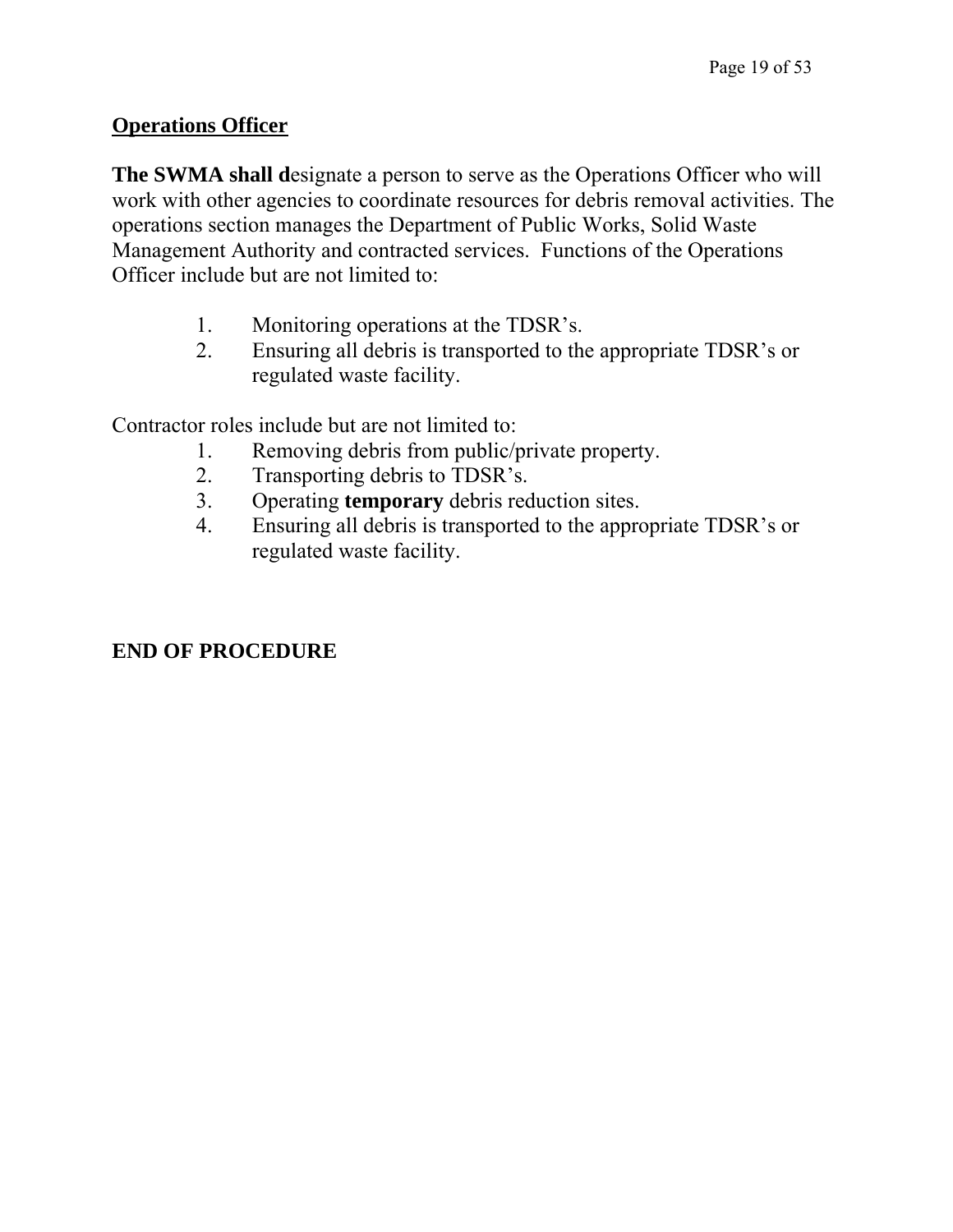#### **Planning**

The Planning Section **of MOCW&T** is responsible for gathering information about the incident, maintaining equipment logs, tracking use of personnel, and providing information to the Debris Manager. Designate a planning officer who will ensure that these responsibilities are carried out. The planning section manages the Engineering Department, Legal Department, and Environmental Compliance staff.

The responsibilities include but are not limited to:

- 1. Conducting debris assessments.
- 2. Developing cost estimates and scopes of work for public employees and contractors.
- 3. Evaluating options for recycling/reducing/disposing debris.
- 4. Evaluating/selecting locations for TDSR's.

The MCW &T's planning responsibilities include but are not limited to:

- 1. Developing and reviewing all contracts.
- 2. Securing all authorizations necessary for debris removal activities.
- 3. Ensuring compliance with all environmental and historical preservation laws/regulations/policies.
- 4. Reviewing rights-of-entry and hold harmless agreements.
- 5. Reviewing private property insurance information and other assets to ensure benefits and resources are fully utilized.

The MCW &T's planning responsibilities include but are not limited to:

- 1. Coordinating with Government and local agencies, such as the Archeological & Historical Society and Saint Lucia National Trust to ensure compliance with environmental and historic preservation laws/regulations/policies.
- 2. Determining environmental monitoring and reporting requirements for TDSR's.
- 3. Maintaining waste records for historical purposes.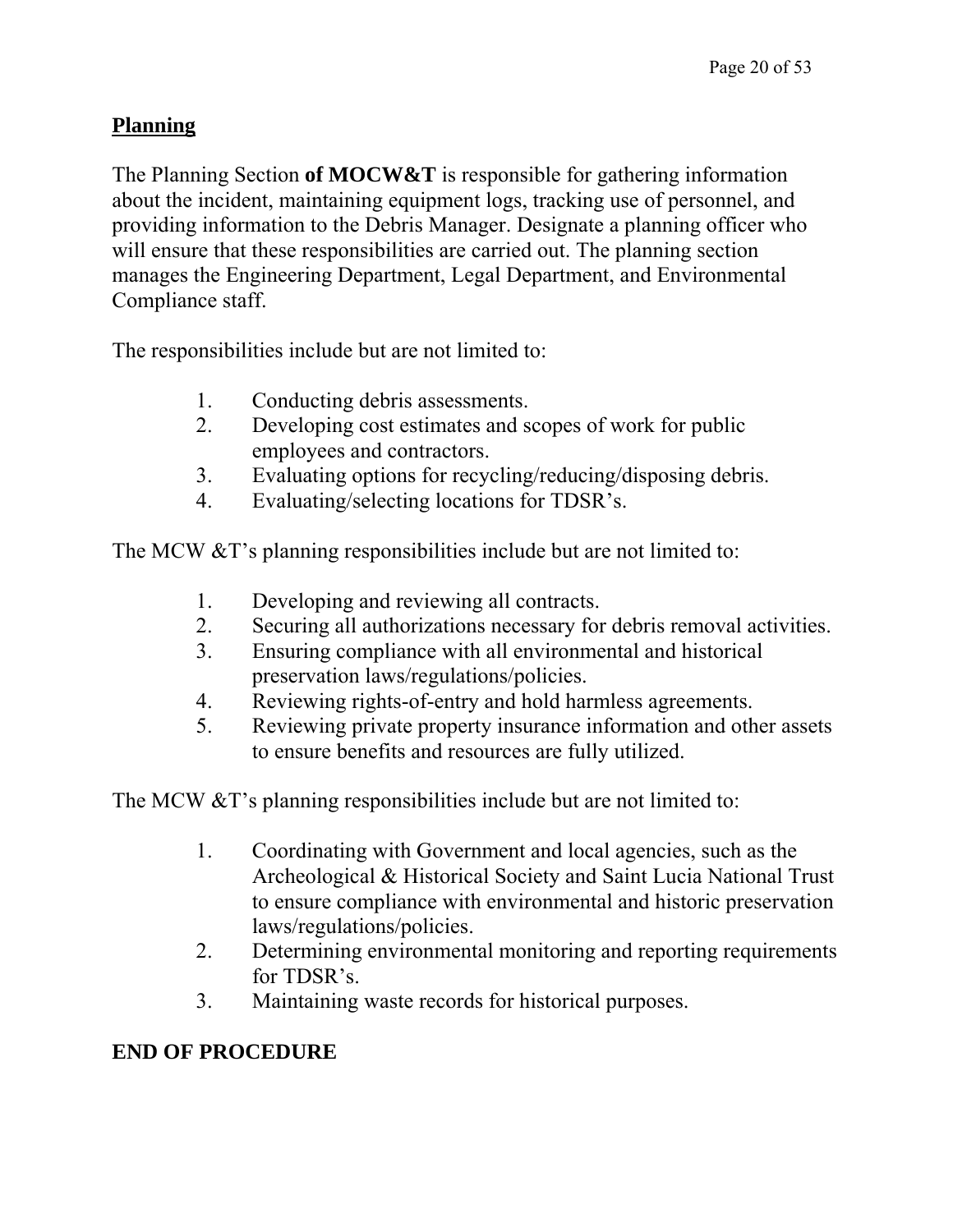### **Logistics**

**MOCW&T** is responsible for establishing and maintaining any facilities designated for debris management activities. This includes food, office supplies, communication devices, equipment, personnel, and any other supplies necessary for debris management activities. Designate a logistics officer who will coordinate procurement of needed supplies.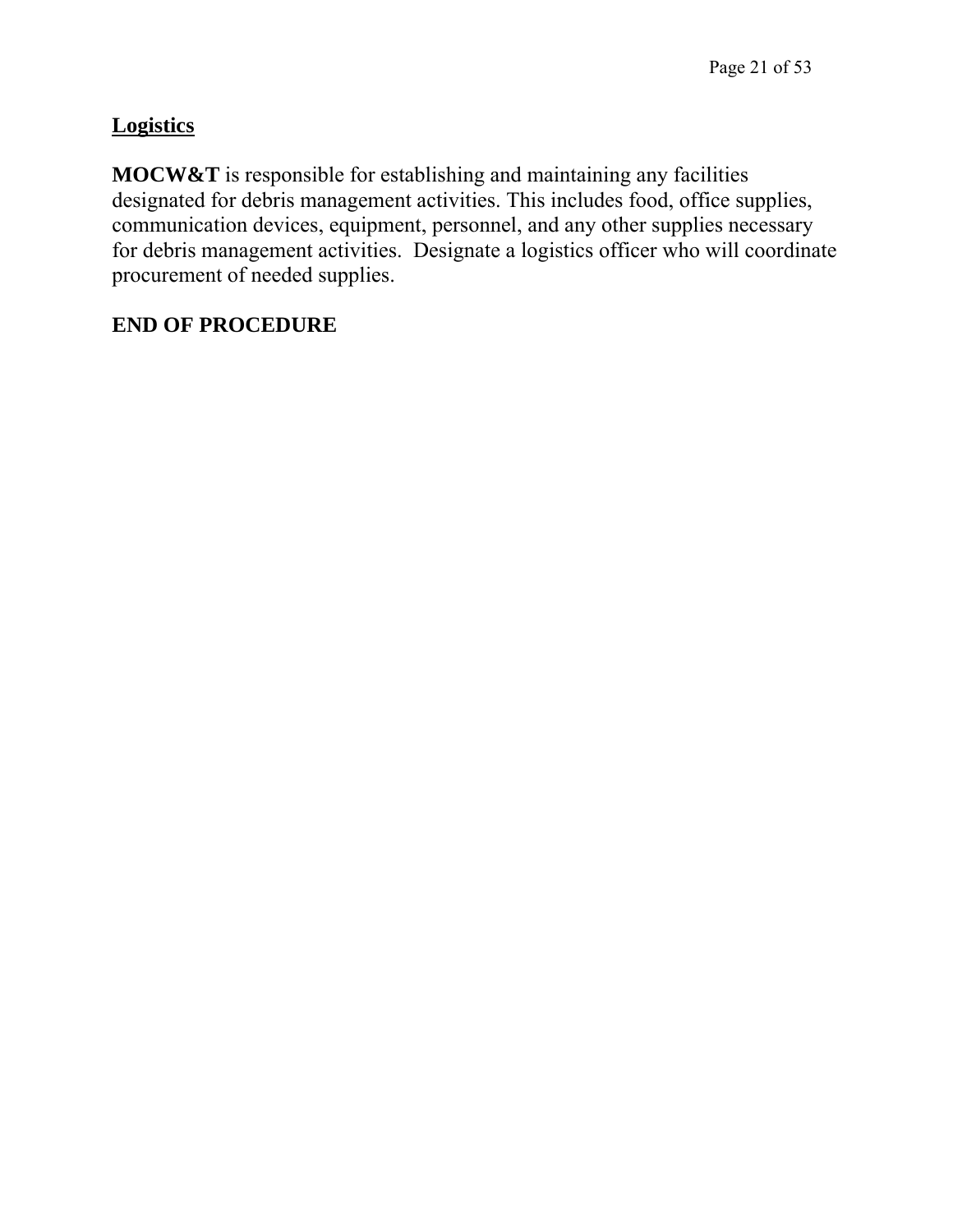#### **Finance**

**The Ministry of Finance is** responsible for ensuring that funds are available for equipment, supplies, and all other expenses. Designate a finance officer to oversee all financial issues resulting from debris management activities. Under the finance section is the Contract and Procurement Department and Fiscal Administration.

The Contract and Procurement Department duties include but are not limited to:

- 1. Setting bidding requirements.
- 2. Developing forms.
- 3. Advertising for bids.
- 4. Instructing bidders.
- 5. Developing contracts.
- 6. Documenting all costs for debris removal activities.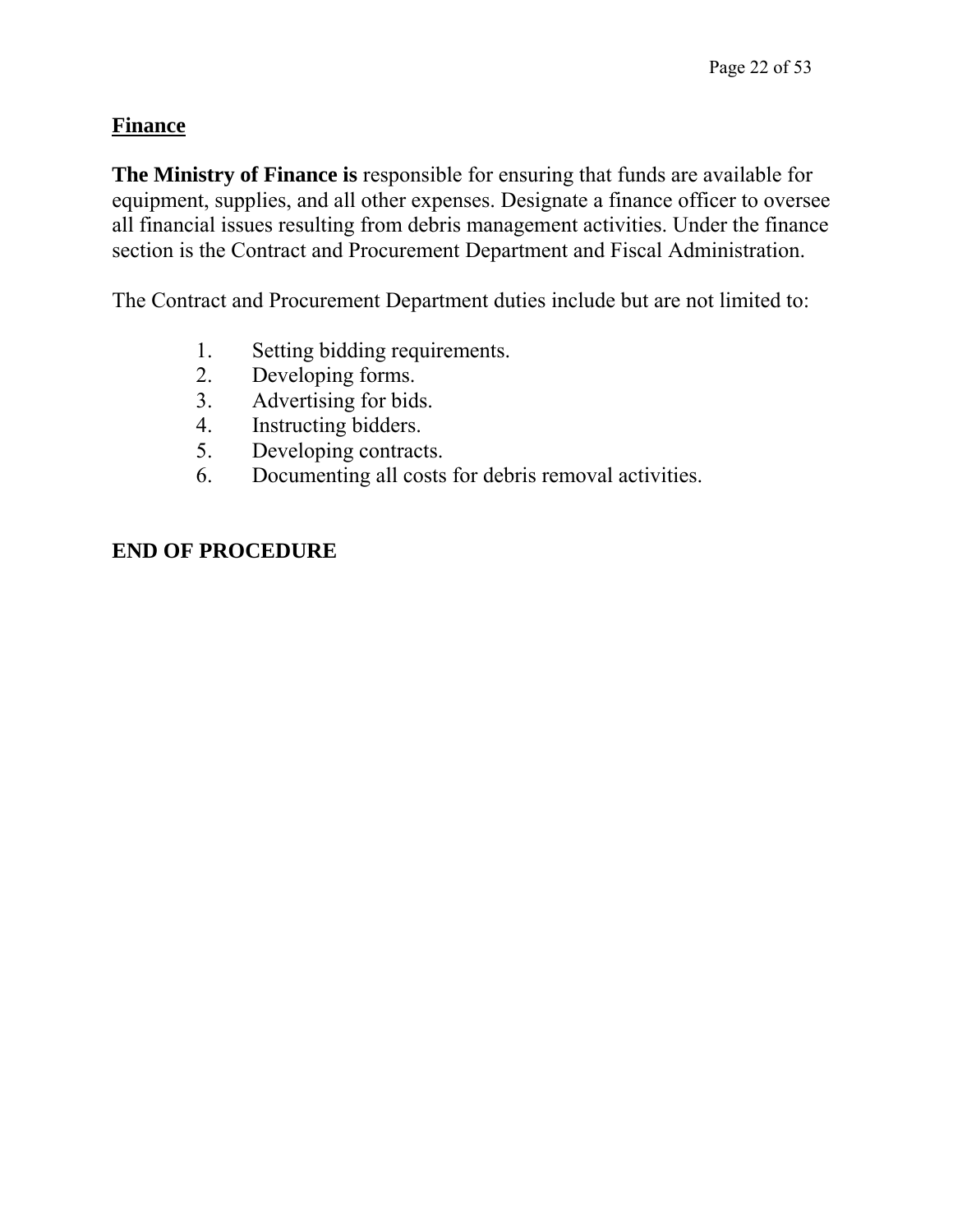### **APPENDIX 2 - Roles and Responsibilities**

The purpose of this section is to give an overview of the roles and responsibilities for operations before, during, and after a debris-generating event.

#### **Normal Operations**

During normal operations (before a disaster), the country must be aware that the following issues must be addressed to ensure preparedness for debris generating events. The responsibilities for normal operations include but are not limited to:

### **MCW&T**

- 1. Evaluating options for recycling/reducing/disposing debris.
- 2. Evaluating/selecting locations for TDSR's.
- 3. Developing and reviewing all contracts.
- 4. Reviewing rights-of-entry and hold harmless agreements.
- 5. Developing forms for use in debris removal operations.
- 6. Developing contracts.

#### **Increased Readiness**

In the event there is a warning that a disaster may occur, the considerations for actions listed earlier in this document need to be addressed. These actions include notifying personnel, reviewing the debris management plan, and reviewing waste management actions.

#### **Response [merge with recovery]**

The magnitude of the event will determine the degree to which recycling/reduction/disposal actions take place in either the response or recovery phase. The responsibilities of each department during the response phase include but are not limited to:

#### **Public Information Officer**

- 1. Giving the public information about:
	- a. Segregating hazardous waste.
	- b. Placing debris at the curbside.
	- c. Keeping debris piles away from fire hydrants and valves.
	- d. Reporting illegal dumping.
	- e. Segregating recyclable materials.
	- f. Debris pick-up schedules.
	- g. Location of TDSR's.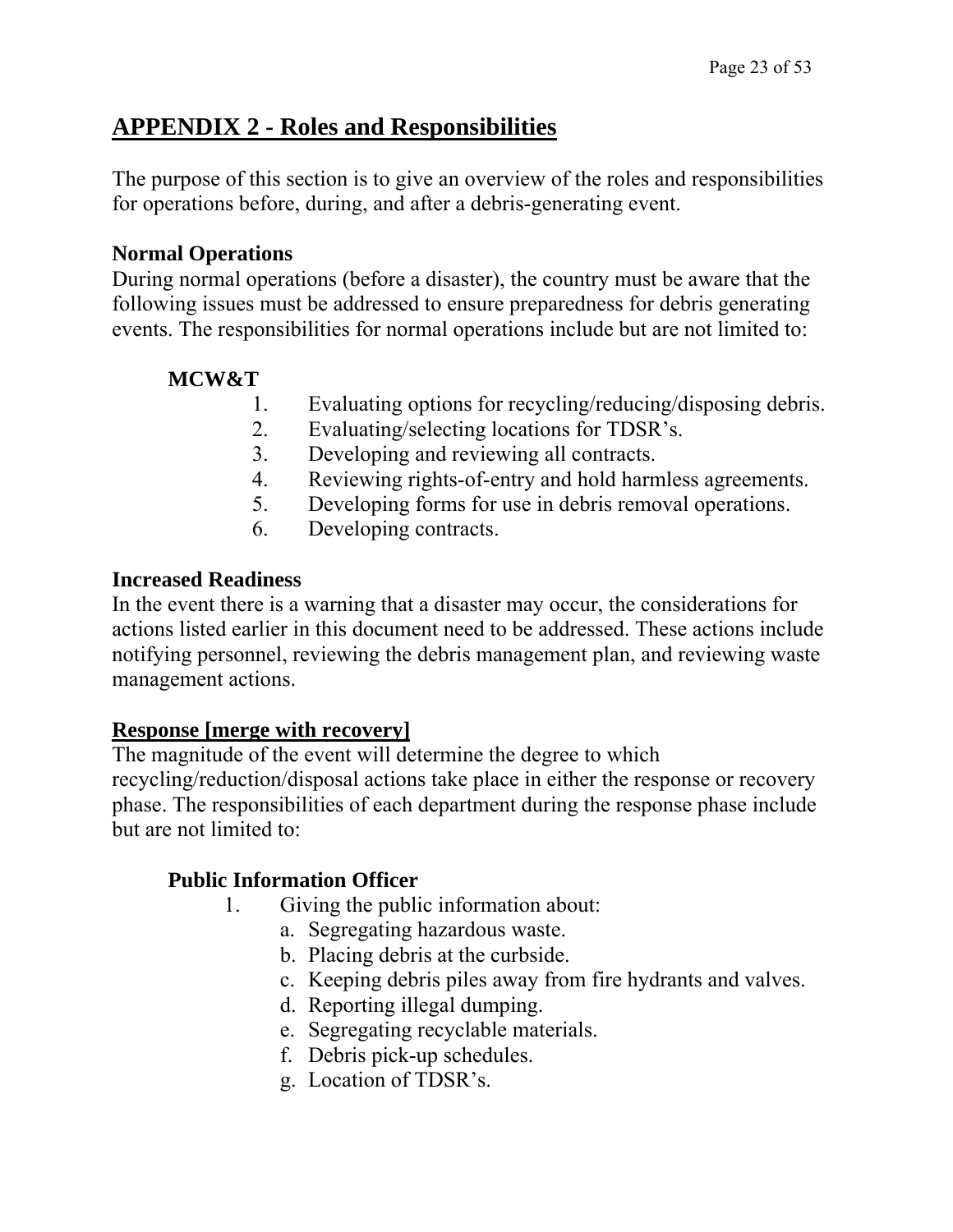#### **Ministry of Communication Works Transport & Public Utilities**

- 1. Implementing the debris management plan.
- 2. Deploying supplies and tracking of equipment.
- 3. Estimating supplies needed.
- 4. Developing strategies for debris removal.
- 5. Developing debris removal priorities.
- 6. Removing debris from public property
- 7. Transporting debris to TDSR's
- 8. Conducting debris assessments.
- 9. Developing cost estimates and scopes of work for public employees and contractors.

#### **Saint Lucia Solid Waste Management Authority**

- 1. Monitoring operations at the TDSR's.
- 2. Ensuring all debris is transported to the appropriate TDSR's or regulated waste facility.
- 3. Evaluating options for recycling/reducing/disposing debris.
- 4. Evaluating/selecting locations for TDSR's.
- 5. Removing debris from public property.
- 6. Transporting debris to TDSR's.
- 7. Monitoring operations at the TDSR's.
- 8. Operating debris reduction sites.
- 9. Ensuring all debris is transported to the appropriate TDSR's or regulated waste facility.

#### **Contractor**

- 1. Removing debris from public/private property.
- 2. Transporting debris to TDSR's.
- 3. Operating debris reduction sites.
- 4. Ensuring all debris is transported to the appropriate TDSR's or regulated waste facility.
- 5. Removing debris from public/private property.
- 6. Transporting debris to TDSR's.
- 7. Operating debris reduction sites.
- 8. Ensuring all debris is transported to the appropriate TDSR's or regulated waste facility.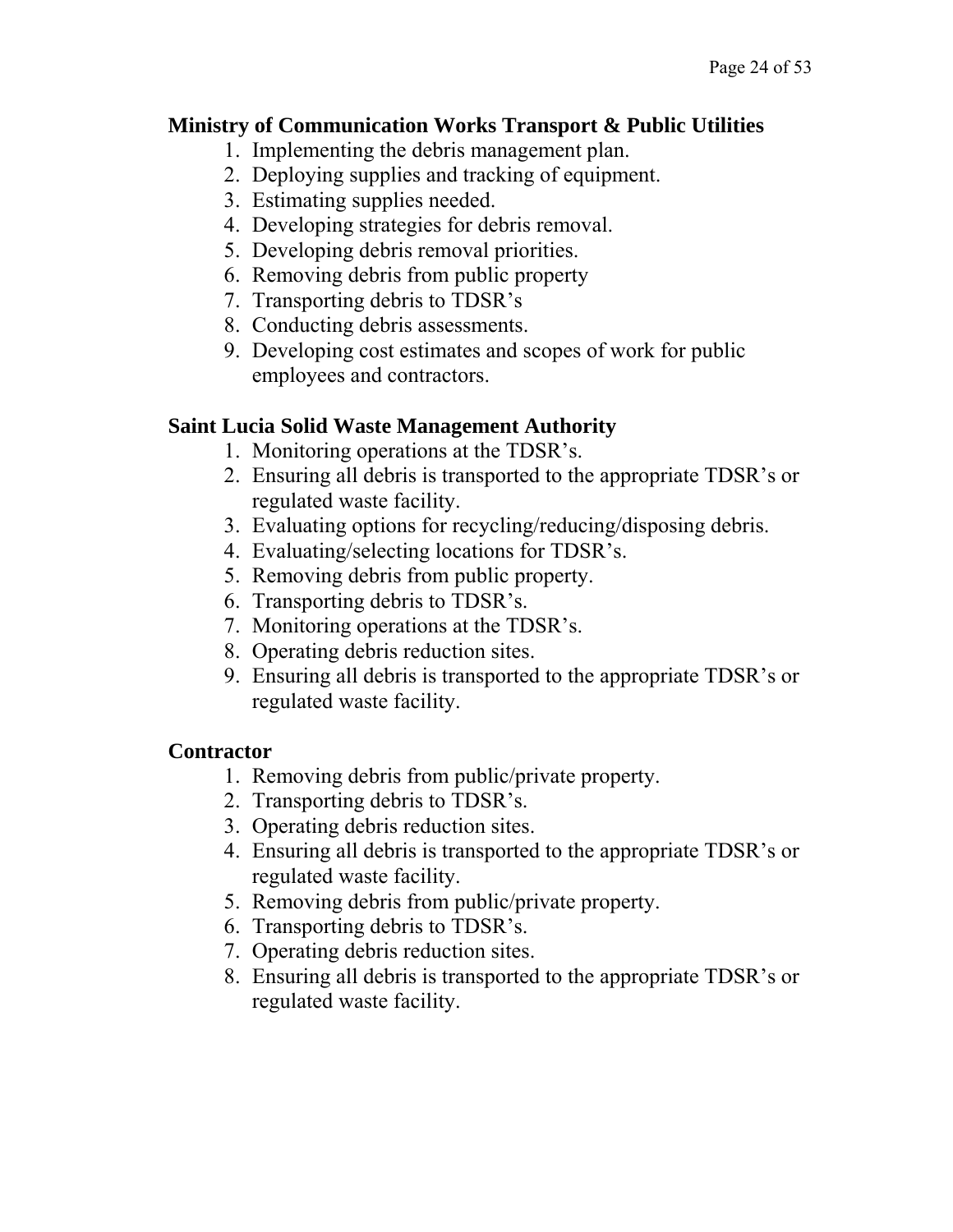### **Ministry of Physical Development**

- 1. Coordinating with Ministry of Heath and the Archeological & Historic Society to ensure compliance with environmental and historic preservation laws/regulations/policies.
- 2. Determining environmental monitoring and reporting requirements for TDSR's.
- 3. Maintaining records for historical purposes.

### **Ministry of Physical Development Legal Department**

- 1. Developing and reviewing all contracts.
- 2. Securing all authorizations necessary for debris removal activities.
- 3. Ensuring compliance with all environmental and historic preservation laws/regulations/policies.
- 4. Reviewing rights-of-entry and hold harmless agreements.
- 5. Reviewing private property insurance information and other assets to ensure benefits and resources are fully utilized.
- 6. Coordinating with Government Ministries and Historical, Cultural organizations to ensure compliance with laws/ regulations/policies
- 7. Determining environmental monitoring and reporting requirements for TDSRs.
- 8. Maintaining records for historical purposes
- 9. Ensuring compliance with all environmental and historic preservation laws/regulations/policies.
- 10.Reviewing private property insurance information and other assets to ensure benefits and resources are fully utilized.

### **Ministry of Communication Works Transport & Public Utilities**

- 1. Setting bidding requirements.
- 2. Advertising for bids.
- 3. Instructing bidders.
- 4. Developing contracts.
- 5. Documenting all costs for debris removal activities.
- 6. Evaluating options for recycling/reducing/disposing debris.
- 7. Evaluating/selecting locations for TDSR's.

### **Ministry of Finance**

- 1. Keeping records of financial transactions for reimbursement of debris removal activities.
- 2. Funding of debris removal activities.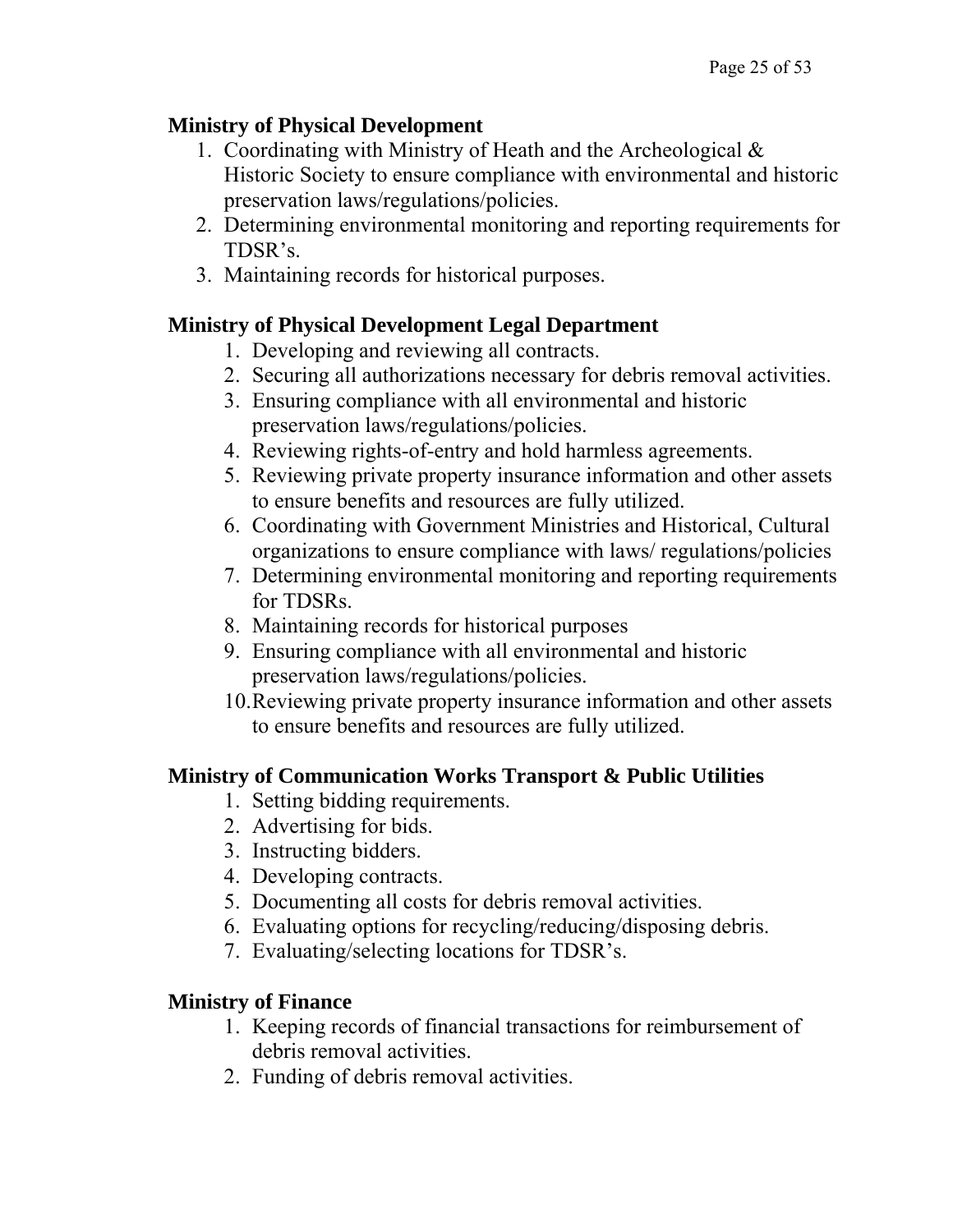### **APPENDIX 3 - TEMPORARY DEBRIS SITES**

#### **SITE EVALUATION**

#### 1. **Site Ownership**:

 a) Use public lands to avoid costly leases and trespassing allegations. Use private land only if public sites are unavailable.

#### 2. **Site Location**:

- a) Consider impact of noise, dust and traffic;
- b) Consider pre-existing site conditions;
- c) Look for good ingress/egress at site(s);
- d) Consider impact on ground water;
- e) Consider site size based on:
	- (1) Expected volume of debris to be collected;
	- (2) Planned volume reduction methods;
- f) Avoid environmentally sensitive areas, such as:
	- (1) Wetlands;
	- (2) Rare and critical animals or plant species;
	- (3) Well and surface water supplies;
	- (4) Historical/archaeological sites;
	- (5) Sites near residential areas, schools, churches, hospitals and other sensitive areas.
- g) Perform recordation of site chosen (pictures, videos).

#### 3. **Site Operations**:

- a) Use portable containers;
- b) Separate types of waste as operations continue;
- c) Monitor site at all times;
- d) Perform on-going volume reduction (on site or removal for disposal/reduction);
- e) Provide nuisance management (dust, noise, etc.);
- f) Provide vector control (rats, insects, etc);
- g) Provide special handling for hazardous materials;
- h) Provide security (limit access);
- i) Ensure appropriate equipment is available for site operations.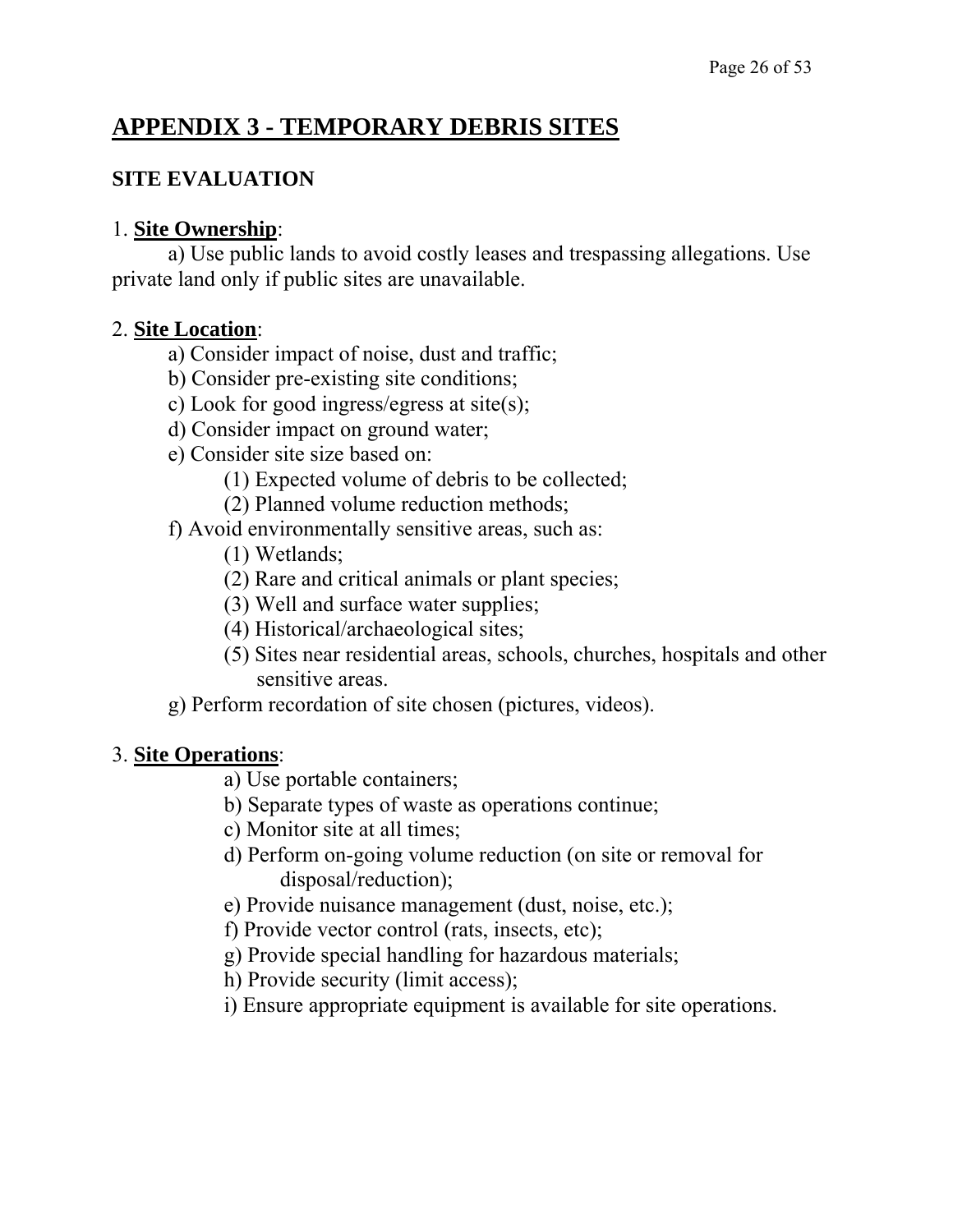#### 4. **Site Closeout**:

- a) Remove all remaining debris to authorized locations;
- b) Restore site to pre-use condition;
- c) Perform recordation of site (pictures, videos).

### **APPENDIX 4 - CONTRACTING**

#### **MOCW&T OFFICE RESPONSIBILITIES**

1. Determine the type of contracting needed to satisfy specific debris clearance, removal and disposal requirements of an unusual and compelling urgency.

 2. Solicit bids, evaluate offers, award contracts, issue notices to proceed with all contract assignments.

 3. Supervise the full acquisition process for service and supply contracts and the oversight of contract actions to ensure conformance to regulatory requirements.

 4. Coordinate with the NEMO and the Saint Lucia Solid Waste Management Authority.

**5. Consult** with legal counsel. The contracting office must take care to avoid the solicitation of assistance from the general public and giving the impression that compensation will be provided for such assistance. In general, assistance from the public should be regarded as volunteer assistance.

#### **TYPES OF DEBRIS CONTRACTS**

1. Time and Materials Contracts may be used for short periods of time immediately after the disaster to mobilize contractors for emergency removal efforts. They must have a dollar ceiling or a not-to-exceed limit for hours (or both), and should be terminated immediately when this limit is reached. The contract should state that:

- (a) The price for equipment applies only when equipment is operating,
- (b) The hourly rate includes operator, fuel, maintenance, and repair,
- (c) The MOCW&T reserves the right to terminate the contract at its convenience and
- (d) The MOCW&T does not guarantee a minimum number of hours.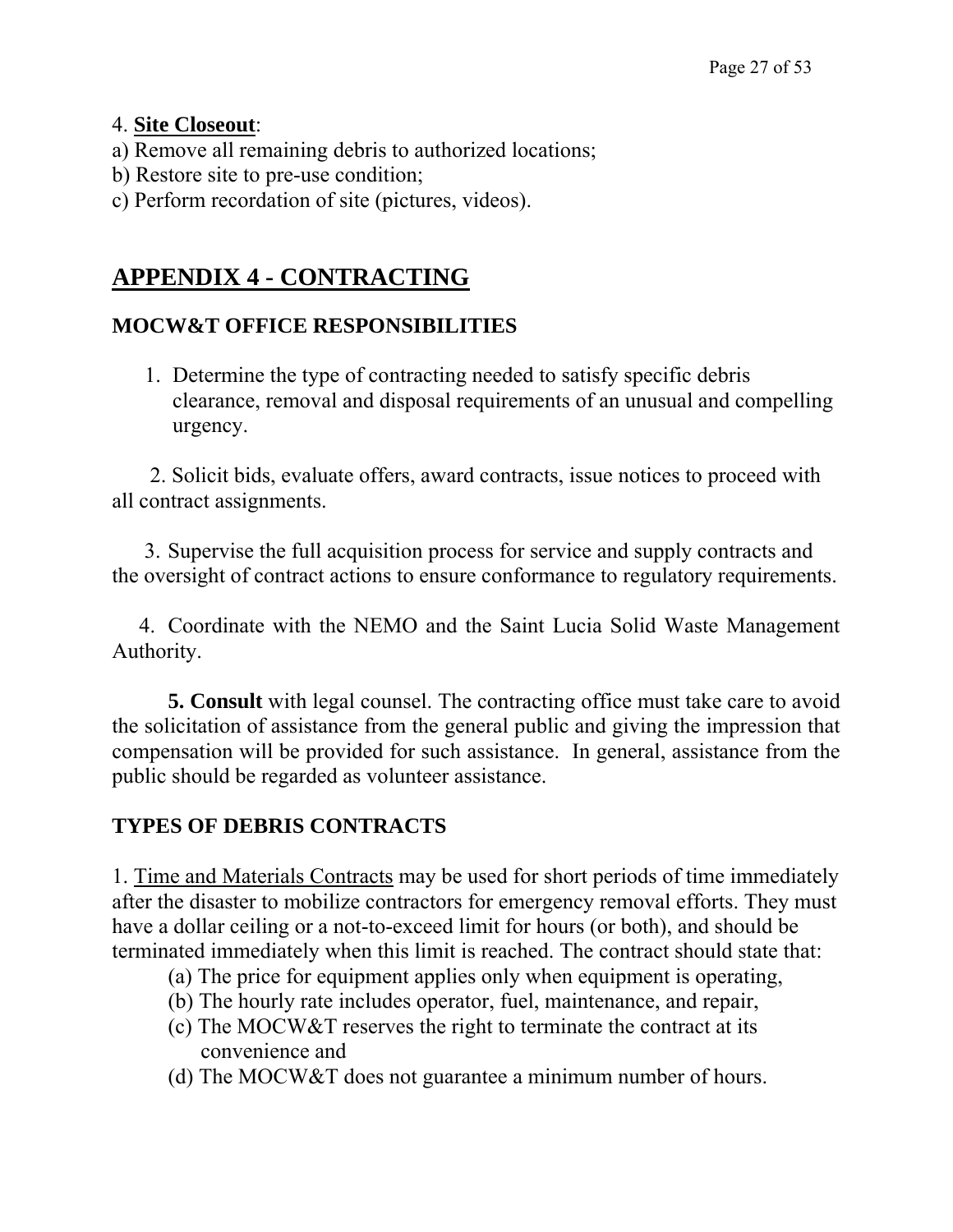2**.** Unit Price Contracts are based on weights (tons) or volume (cubic yards) of debris hauled, and should be used when the scope of work is not well defined. They require **close monitoring** of pick-up, hauling and dumping to ensure that quantities are accurate. Unit price contracts may be complicated by the need to segregate debris for disposal.

3. Lump Sum Contracts establish the total contract price using a one-item bid from the contractor. They should be used only when the scope of work is clearly defined, with areas of work and quantities of material clearly identified. Lump sum contracts can be defined in one of two ways: Area Method where the scope of work is based on a one-time clearance of a specified area; and Pass Method where the scope of work is based on a certain number of passes through a specified area, such as a given distance along a right-of-way.

### **CONTRACT MONITORING**

The debris staff member should monitor the contractor's activities to ensure satisfactory performance. Monitoring includes: verification that all debris picked up is a direct result of the disaster; measurement and inspection of trucks to ensure they are fully loaded; on-site inspection of pick-up areas, debris traffic routes, temporary storage sites, and disposal areas; verification that the contractor is working in its assigned contract areas; verification that all debris reduction and disposal sites have access control and security.

**General Work Eligibility:** Determination of eligibility is a NEMO responsibility. Removal and disposal of debris that is a result of the disaster, and is on public property, is eligible for NEMO's assistance. Public property includes roads, streets, and publicly-owned facilities. Removal of debris from parks and recreation areas is eligible when it affects public health and safety or limits the use of those facilities.

**Debris Removal from Private Property:** Costs incurred by local governments to remove debris from private property may be reimbursed by NEMO if pre-approved by NEMO's Manager; is a public health and safety hazard, and the work is performed by an eligible applicant, such as a local government **agency**. The cost of debris removal by private individuals is not eligible.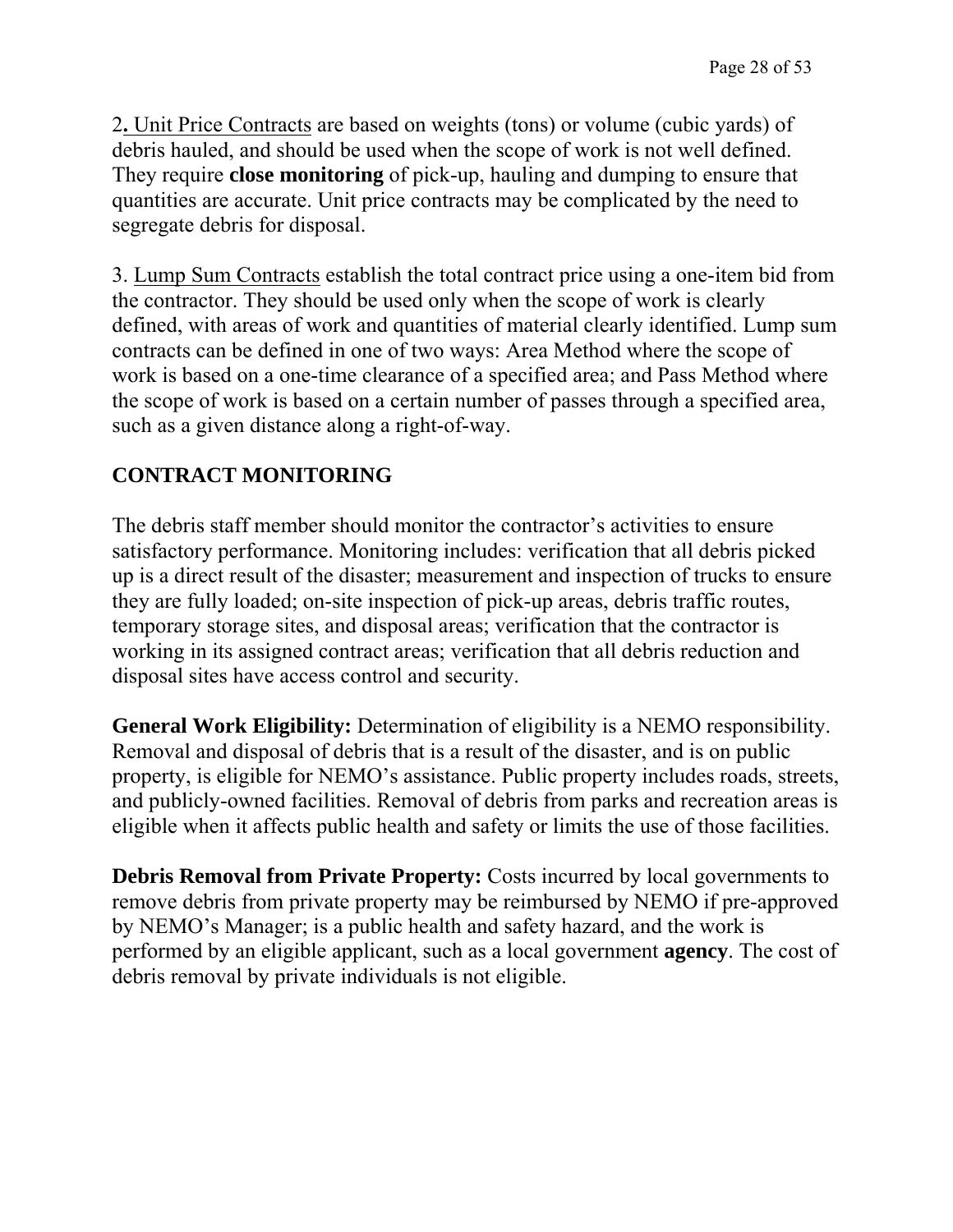**Use of Contractors:** If an applicant decides to award contracts for debris removal, MOCW&T **advises** the following:

- Do not allow contractors to make eligibility determinations; they have no authority to do so;
- Utilize pre-negotiated contracts, if available;
- Consider using qualified local contractors because of their familiarity with the area;
- Request copies of references, licenses and financial records from unknown contractors;
- Document procedures used to obtain contractors;
- Do not accept contractor-provided contracts without close review. SWMA can provide technical assistance on contracts and contract procedures, if requested to do so by local officials.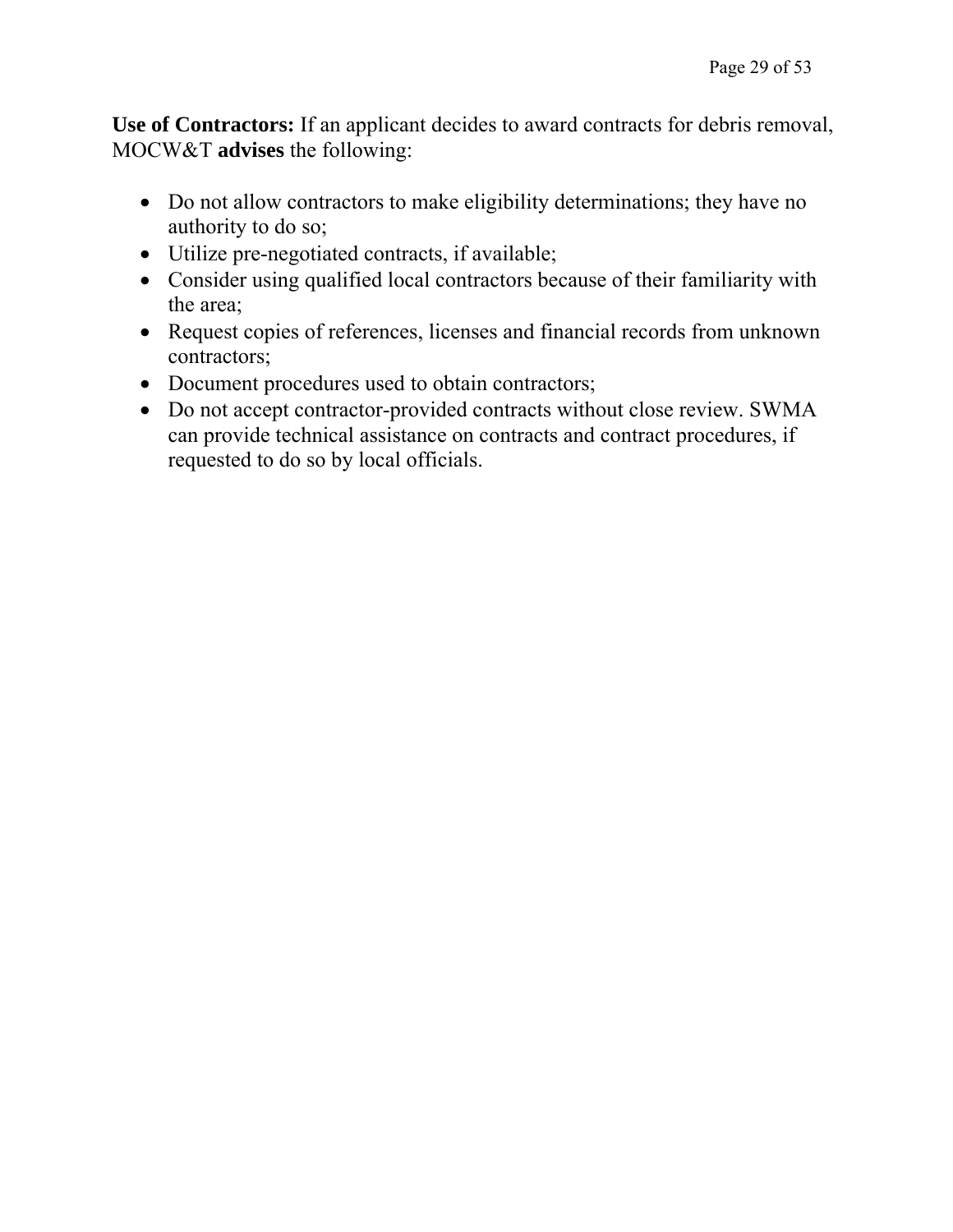# **Appendix 5**

### **Attachment 5.1 Example Mutual Aid Agreement**

THIS AGREEMENT, entered into this day of by the participating parties hereto:

WHEREAS, each of the parties hereto desires to furnish mutual aid to each other in the event of a disaster, for which neither party might have sufficient equipment or personnel to cope, and,

WHEREAS, such a mutual aid agreements are authorized by Agency.

NOW THEREFORE, the parties do mutually agree as follows:

### ARTICLE I TERM

This agreement shall commence at 12:01 a.m. on \_\_\_\_\_\_\_\_\_\_\_\_, and continue through subject to the right of each party to terminate sooner as provided herein.

### ARTICLE II Services

A. In the event of a disaster that requires aid of equipment and personnel beyond that which each party is able to provide for itself, all parties hereto agree that at the request of any party the other will loan such equipment and personnel as the respective officials of the lending jurisdiction, in their discretion, shall determine can be reasonably spared at the time without placing their own community in jeopardy.

B. Since time is of the essence during emergencies as herein referred to, the authority to dispatch equipment and personnel or call for in accordance with the terms and conditions of this agreement shall be delegated specifically to the chief official or acting chief official of the parties hereto.

C. The lending party shall be responsible for the delivery of said equipment and personnel to the location specified by the requesting party.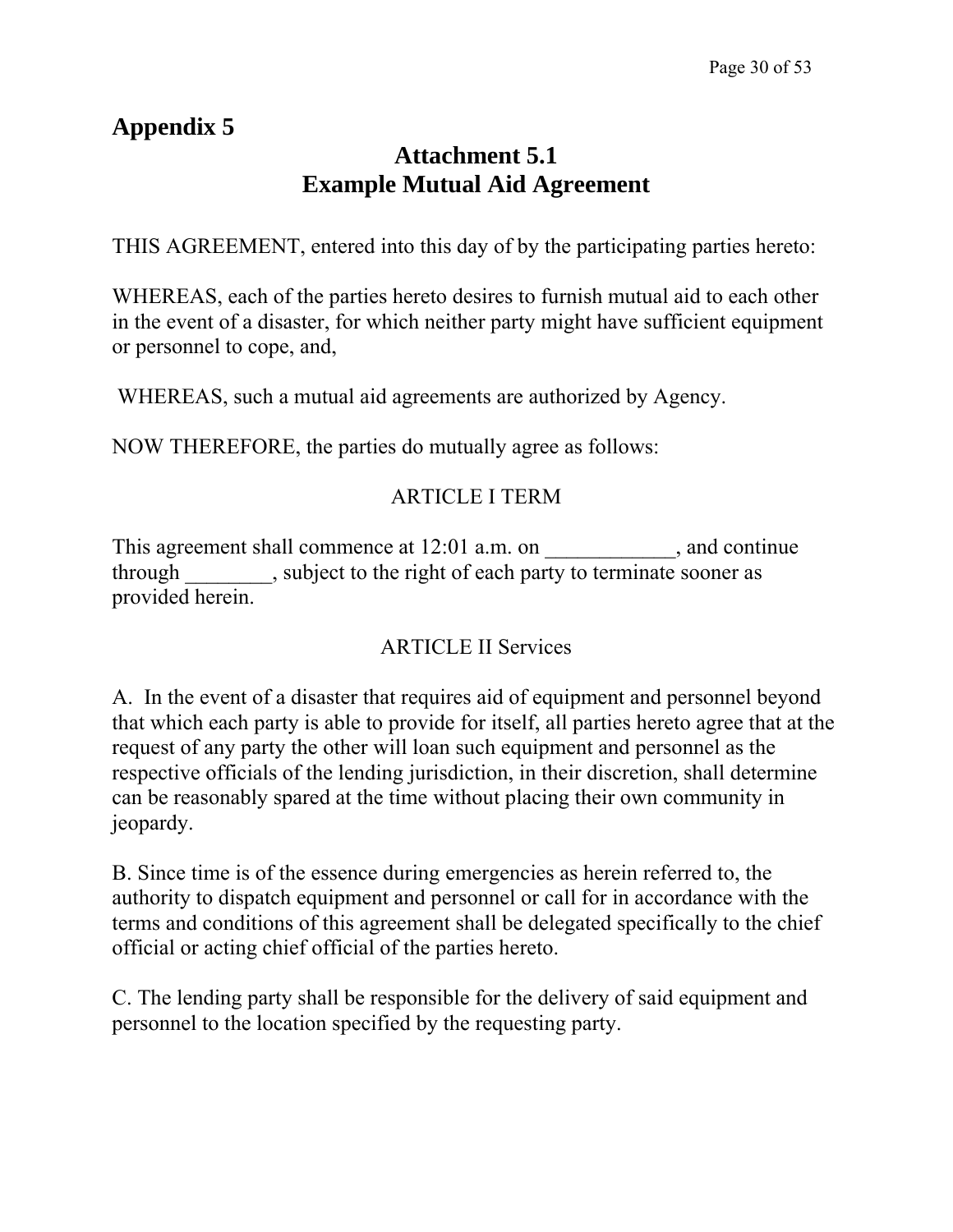D. Upon arrival at said location, the officer in charge of the said equipment and personnel shall report to the officer in charge at the location of the disaster, who shall assume full charge of all operations at a disaster or emergency location.

E. All equipment and personnel loaned hereunder shall be returned upon demand of the lending party or when released by the requesting party upon the cessation of the emergency.

#### ARTICLE III PAYMENT

No charge shall be assessed for services rendered by any party hereto.

#### ARTICLE IV WAIVER OF CLAIMS

Each party hereto hereby waives all claims against the other for compensation for any loss, damage, personal injury, or death occurring in consequence of the performance of **their duty by** their agents, or employees hereunder.

#### ARTICLE V TERMINATION

This Agreement may be terminated by either party upon at least thirty days prior written notice to the other.

#### ARTICLE VI INTEGRATION

This Agreement contains the entire understanding between the parties, and there are no understandings or representations not set forth or incorporated by reference herein. No subsequent modifications of this Agreement shall **come into** force or effect unless **written and signed** by the parties.

#### ARTICLE VII COMPLIANCE WITH LAWS

In the performance of this Agreement, each party shall comply with all applicable Saint Lucia laws, rules, and regulations.

### SIGNATURES OF AGREEING OFFICIALS

 $\_$  , and the contribution of the contribution of  $\overline{a}$  , and  $\overline{a}$  , and  $\overline{a}$  , and  $\overline{a}$  , and  $\overline{a}$ 

 $\_$  , and the contribution of  $\overline{\phantom{a}}$  , and  $\overline{\phantom{a}}$  , and  $\overline{\phantom{a}}$  , and  $\overline{\phantom{a}}$  , and  $\overline{\phantom{a}}$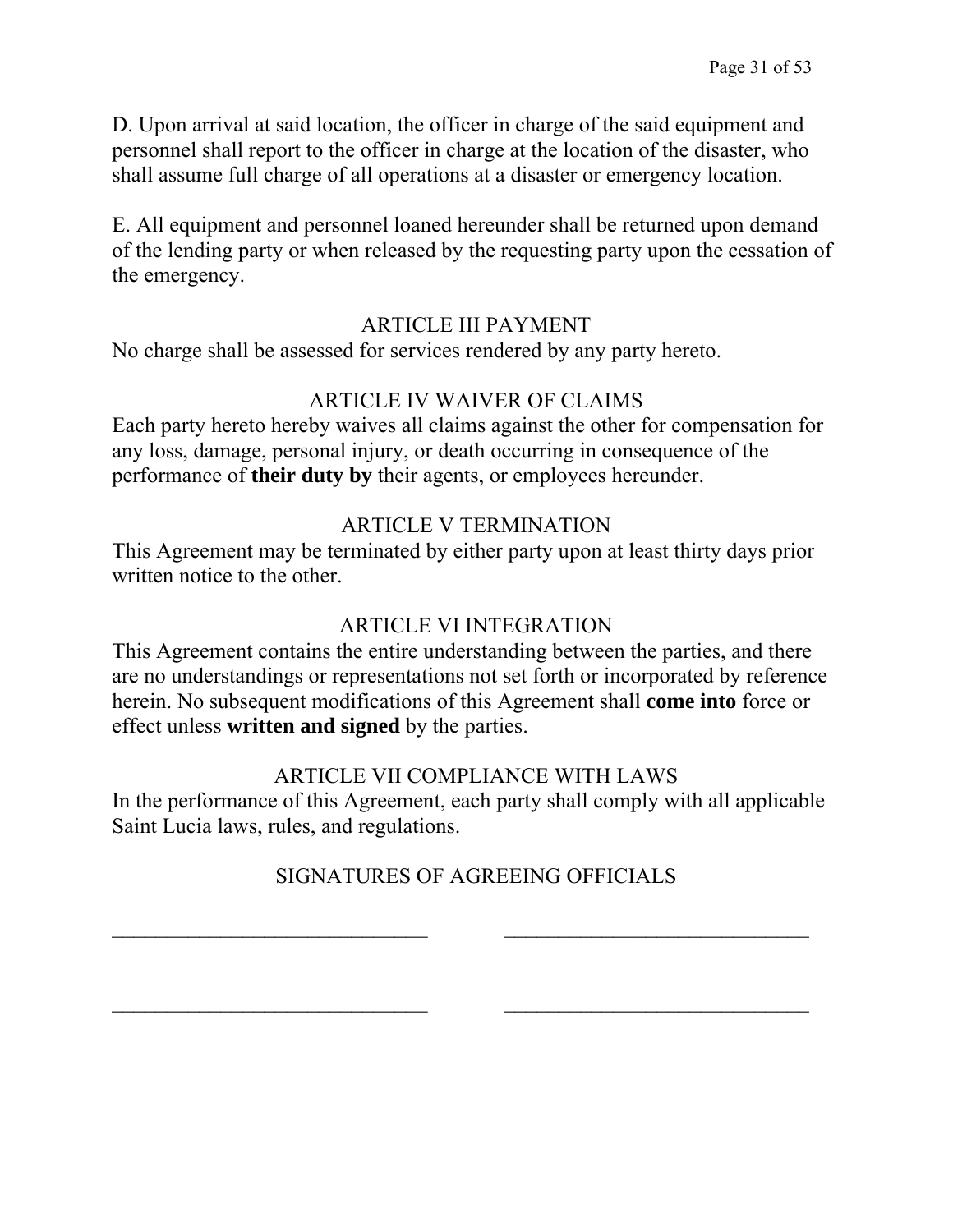### **Attachment 5.2 Right of Entry Agreement Example**

| <b>INIZIIU OF ETHELY AZT CETTETHE EXAMPLE</b>      |          |              |                     |  |
|----------------------------------------------------|----------|--------------|---------------------|--|
| $I/We$ ,                                           |          |              | the owner(s) of the |  |
| property commonly identified as,<br>of Saint Lucia |          |              |                     |  |
|                                                    | (Street) | Village/Town |                     |  |

do hereby grant and give freely and without coercion, the right of access and entry to said property in the District of \_\_\_\_\_\_\_\_\_\_\_\_\_\_\_\_\_, its agencies, contractors, and subcontractors thereof, for the purpose of removing and clearing any or all storm-generated debris of whatever nature from the above described property.

It is fully understood that this permit is not an obligation to perform debris clearance. The undersigned agrees and warrants to hold harmless the \_\_\_\_\_\_\_\_\_\_\_\_\_\_\_\_\_\_\_\_ of Saint Lucia, its agencies, contractors, and subcontractors, for damage of any type, whatsoever, either to the above described property or persons situated thereon and hereby release, discharge, and waive any action, either legal or equitable that might arise out of any activities on the above described property. The property owner(s) will mark any storm damaged sewer lines, water lines, and other utility lines located on the described.

I/We (have \_\_\_\_\_\_, have not \_\_\_\_\_) (will \_\_\_\_\_\_, will not \_\_\_\_\_\_) receive any compensation for debris removal from any other sources. I will report for this property any insurance settlements to me or my family for debris removal that has been performed at government expense. For the considerations and purposes set forth herein, I set my hand this day \_\_\_\_\_\_\_ of \_\_\_\_\_\_\_\_\_\_\_\_\_\_\_, 20\_\_\_.

 $\mathcal{L}_\text{max}$  and  $\mathcal{L}_\text{max}$  and  $\mathcal{L}_\text{max}$  and  $\mathcal{L}_\text{max}$  and  $\mathcal{L}_\text{max}$ 

 $\frac{1}{2}$  , and the contract of the contract of the contract of the contract of the contract of the contract of the contract of the contract of the contract of the contract of the contract of the contract of the contract

Witness Owner

 $\mathcal{L}_\text{max}$  , where  $\mathcal{L}_\text{max}$  , we are the set of the set of the set of the set of the set of the set of the set of the set of the set of the set of the set of the set of the set of the set of the set of the set of  $\mathcal{L}_\text{max}$ 

**Owner** 

Telephone Number and Address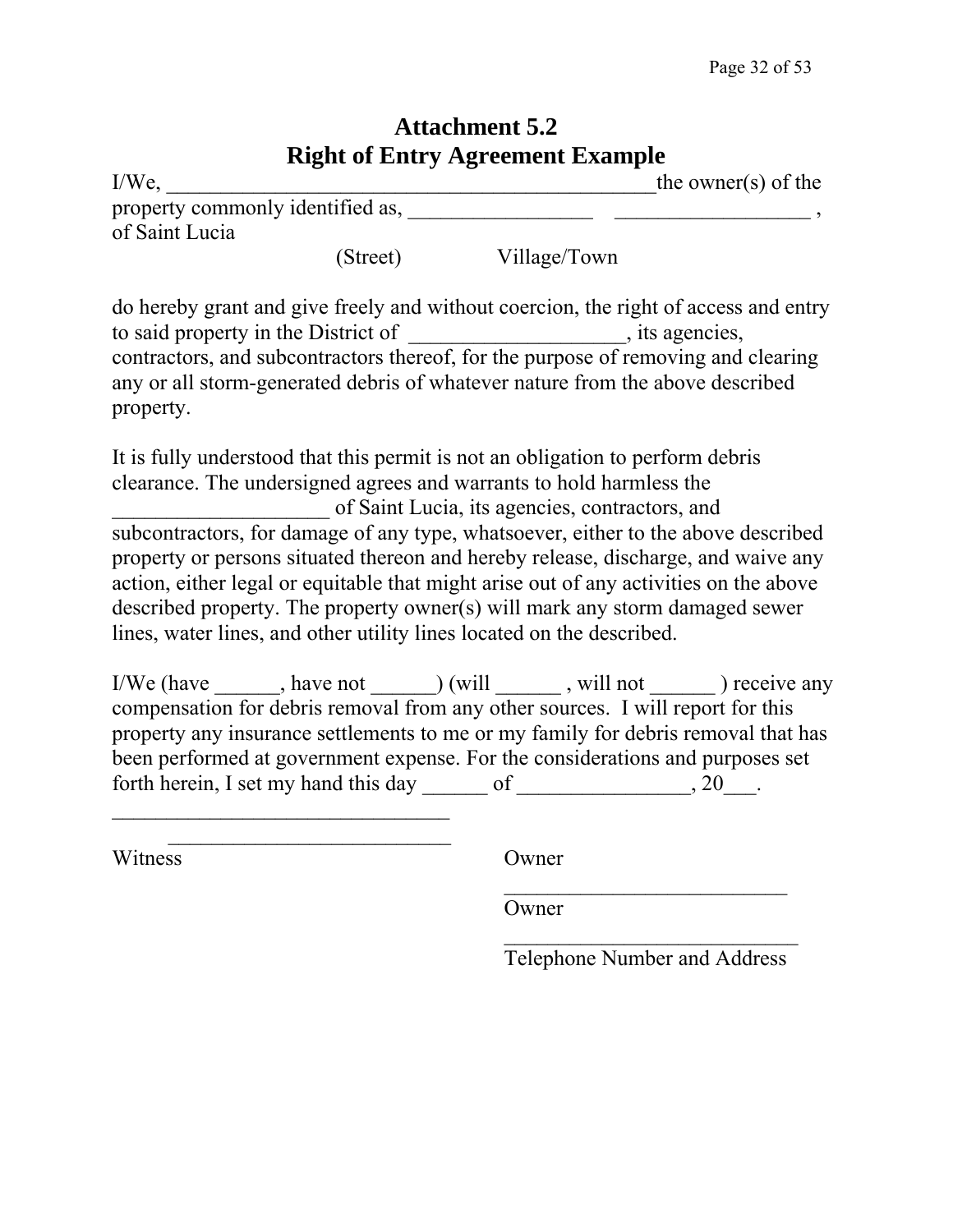### **Attachment 5.3 Example Time and Materials Contract**  ARTICLE 1: Agreement Between Parties

This contract is entered into on this day of \_\_\_\_\_\_\_\_\_\_\_\_\_\_\_\_\_, 20 \_\_\_\_, by and between the village/town of hereinafter called the ENTITY and \_\_\_\_\_\_\_\_\_\_\_\_\_\_\_\_\_\_, hereinafter called the CONTRACTOR.

#### ARTICLE 2:

Scope of Work

This contract is issued pursuant to the Solicitation and Procurement on \_\_\_\_\_\_ 20 \_\_\_\_\_, for the removal of debris caused by the sudden natural or manmade disaster of \_\_\_\_\_\_\_\_\_\_\_\_\_\_\_\_\_\_\_\_ to, \_\_\_\_\_\_\_\_\_\_\_\_\_\_\_\_\_\_ 20 \_\_\_ . It is the intent of this contract to provide equipment and manpower to remove all hazards to life and property in the affected communities. Clean up, demolition, and removal will be limited to 1) that which is determined to be in the interest of public safety and 2) that which is considered essential to the economic recovery of the affected area.

### ARTICLE 3:

#### Schedule of Work

Time is of the essence for this debris removal contract.

Notice to proceed with Work: The work under this contact will commence on \_\_\_\_\_\_\_\_\_\_\_\_\_\_\_\_\_\_\_, 20 \_\_\_\_\_\_. The equipment shall be used for (recommended not to exceed 70) hours, unless the ENTITY initiates additions or deletions by written change order. Based upon unit prices of equipment and labor, no minimum or maximum number of hours is guaranteed.

#### ARTICLE 4: Contract Price

The hourly rates for performing the work stipulated in the contract, documents, which have been transposed from the low bidder's bid schedule, are as follows: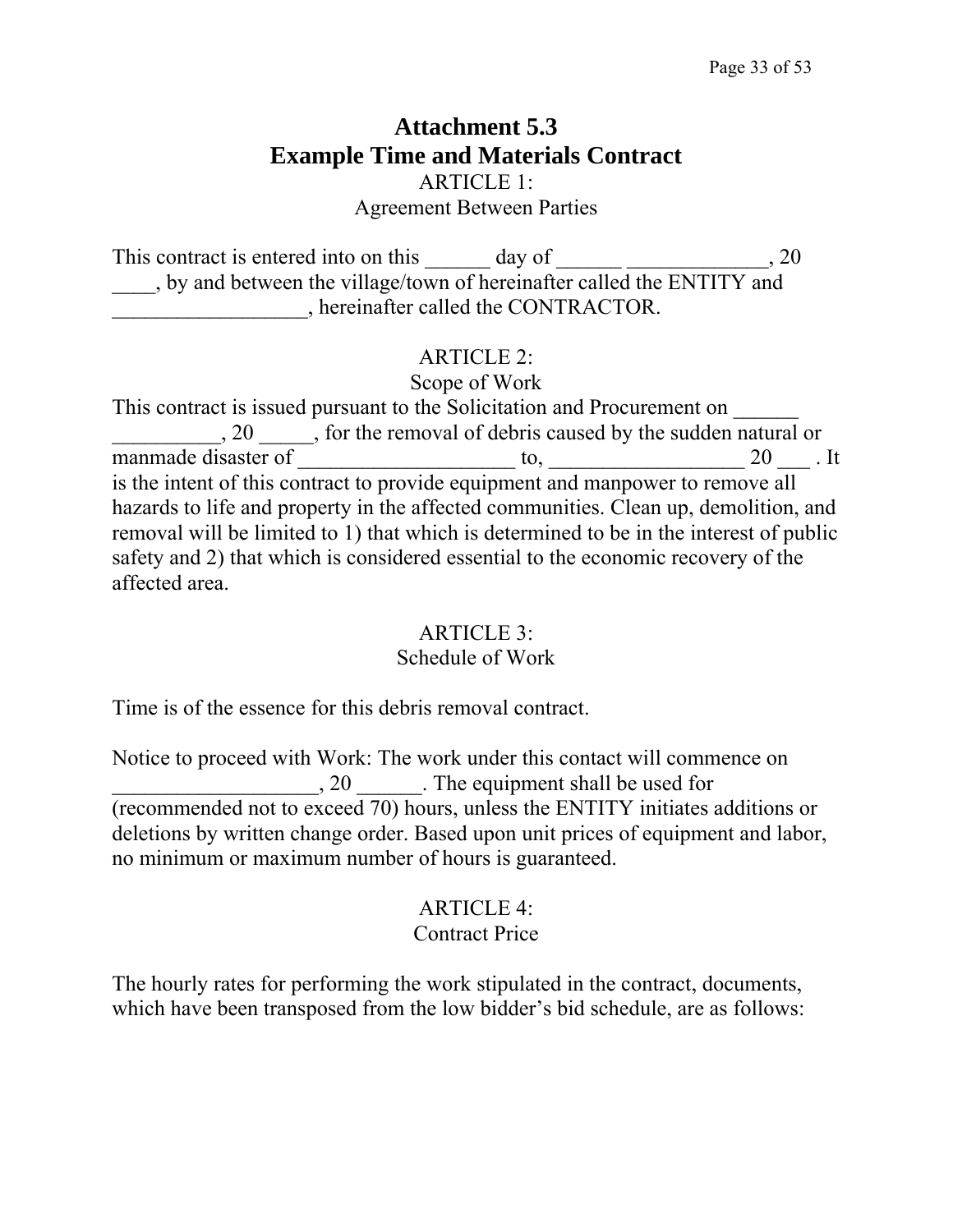#### **Equipment/Machine/Operator Mobilization/Hourly Rate Demobilization Cost**

Manufacturer, Model Total unit rate shall be given which includes maintenance, fuel, overhead, profit, and other associated cost with the equipment. Estimated Cost per unit of material. Only actual invoice amounts will be paid.

and any other costs.

Labor man-hours Protective clothing, fringe benefits, hand tools, supervision, transportation,

#### ARTICLE 5: Payment

 $\_$ 

The ENTITY shall pay the Contractor for mobilization and demobilization if the Notice to

Proceed is issued and will pay for only the Time that the equipment and manpower is actually being used in accomplishing the work. The Contractor shall be paid within days of the receipt of a pay estimate and verification of work by the inspector.

#### ARTICLE 6: Claims

Not Applicable

#### ARTICLE 7: Contractor's Obligations

The Contractor shall supervise accomplishment of the work effort directed by labor and proper equipment for all tasks. Safety of the Contractor's personnel and equipment is the responsibility of the Contractor. Additionally, the Contractor shall pay for all materials, personnel, liability insurance, taxes, and fees necessary to perform under the terms of the contract. Caution and care must be exercised by the Contractor not to cause any additional damage to sidewalks, roads, buildings, and other permanent fixtures.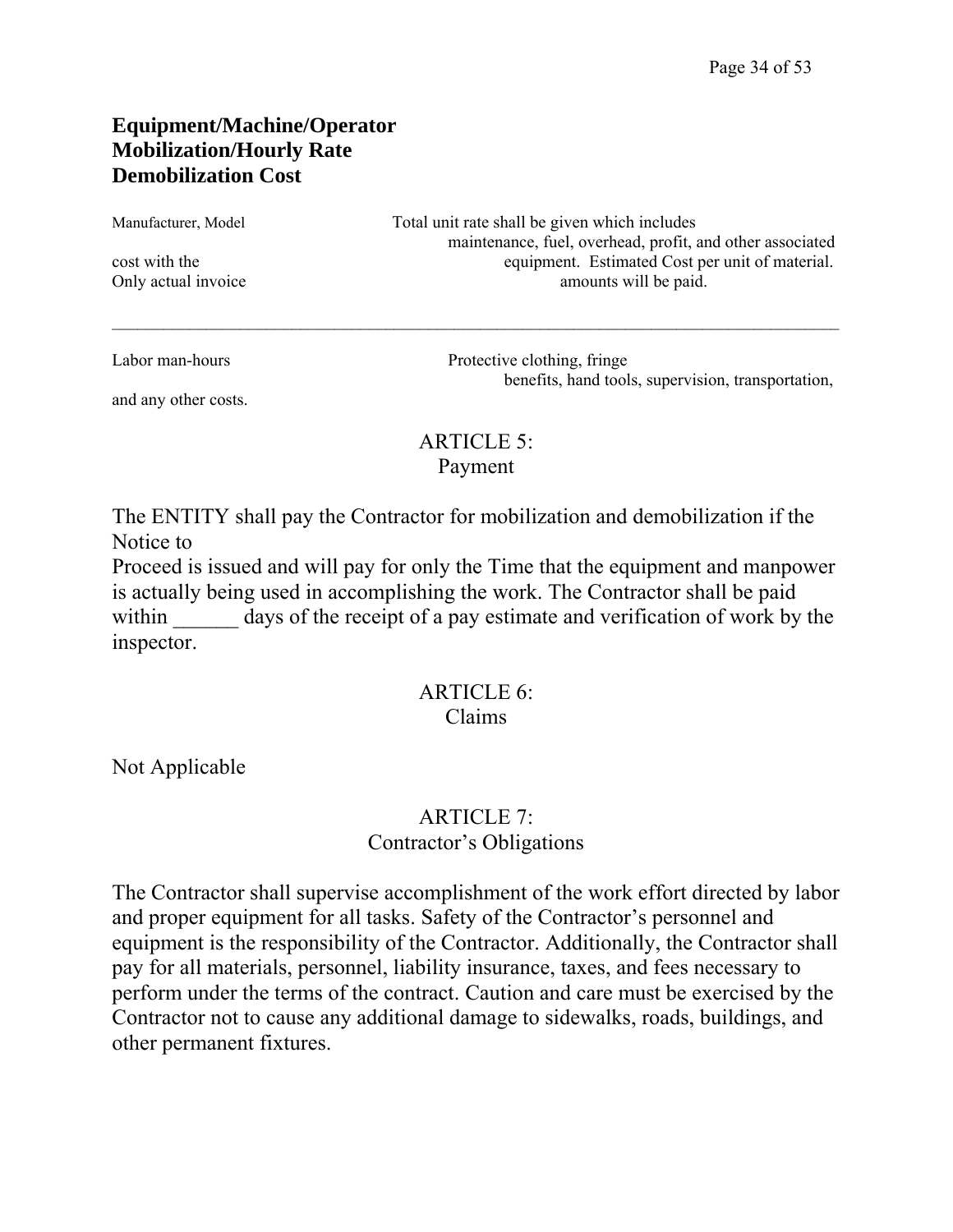#### ARTICLE 8: Insurance and Bonds

The Entity's representative(s) shall furnish all information necessary for commencement of the Work and direct the Work effort. Costs of construction permits, disposal sites and authority approvals will be borne by the Entity. **The Representative shall be responsible for** inspection of the work and answering any on-site questions. This representative shall **also** furnish the MOCW&T daily inspection reports including work accomplished and certification of hours worked.

The Entity shall designate the public and private property areas where the work is to be performed. Copies of complete "Right of Entry" forms, where they are required by law for private property shall be furnished to the contractor by the Entity. The Entity shall hold harmless and indemnify the Contractor and his employees against any liability for any and all claims, suits, judgments, and awards alleged to have been caused by services rendered under this contract for disaster relief work unless such claims are the result of negligence on the part of the Contractor.

The Entity will terminate the contract for failure to perform or default by the Contractor.

#### ARTICLE 9:

#### Insurance and Bonds

The Contractor shall furnish proof of Worker's Compensation Coverage, Automobile Liability Coverage, and Comprehensive General Liability Insurance (Premises-Operations, Personnel Injury, etc, as deemed necessary by the Entity).

Surety: The Contractor shall deliver to the Entity fully executed Performance and Payment Bonds in the amount of 100% of the contract amount, if required by the specifications, general or special conditions of the contract. The Entity will reimburse the Contractor for the costs of the bonds, the costs of which will be included in the base bid.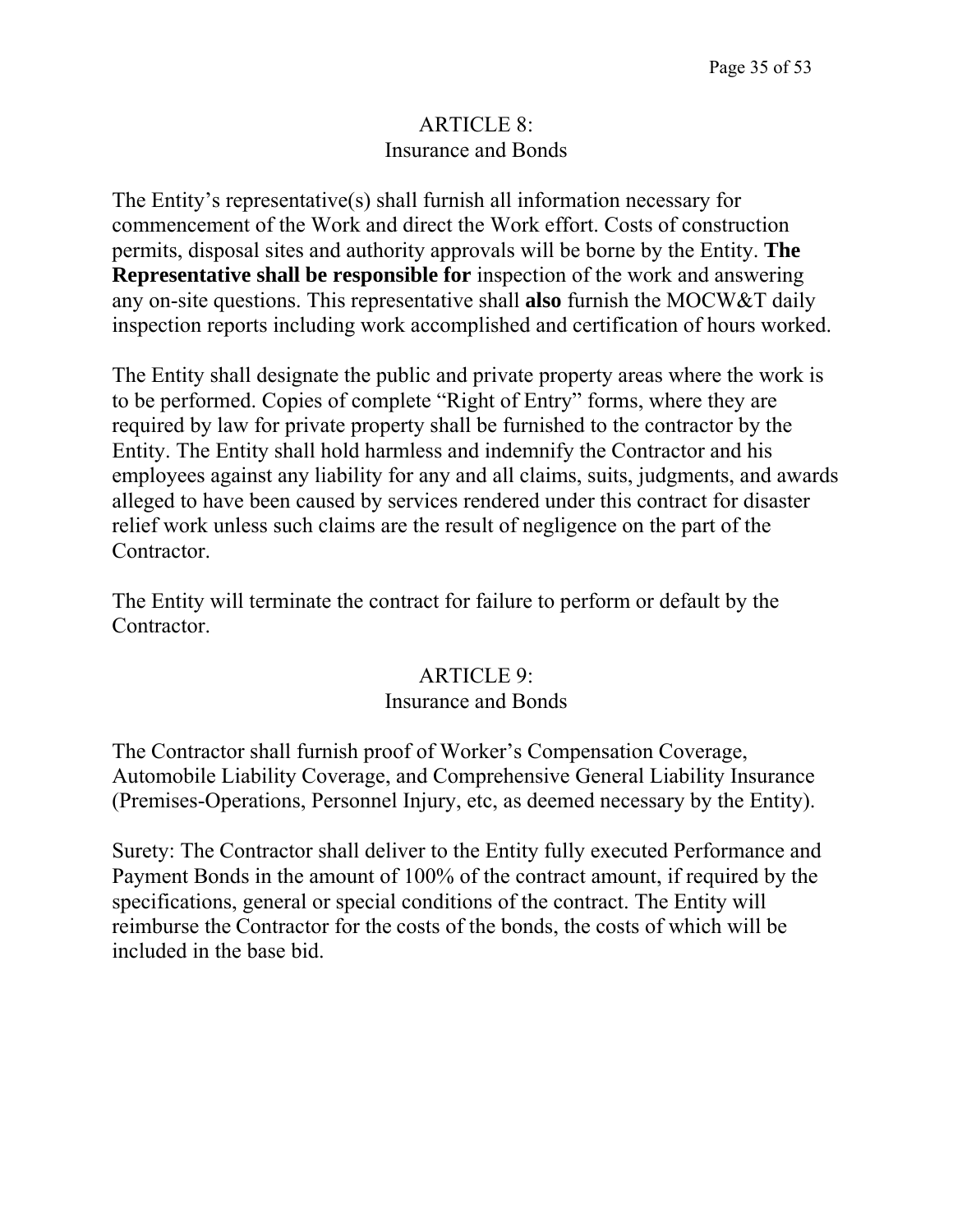### ARTICLE 10: Contractor Qualifications

### THIS CONTRACT IS DULY SIGNED BY ALL PARTIES HERETO:

Entity (City, Village, Town, Etc)

\_\_\_\_\_\_\_\_\_\_\_\_\_\_\_\_\_\_\_\_\_\_\_\_\_\_\_\_\_\_\_\_\_\_

By \_\_\_\_\_\_\_\_\_\_\_\_\_\_\_\_\_\_\_\_\_\_\_\_\_\_\_\_\_\_\_\_\_ Seal by \_\_\_\_\_\_\_\_\_\_\_\_\_\_\_\_\_\_\_\_\_\_\_\_\_\_\_\_\_\_Seal Principal of the firm

Contractor (Include address, City, State)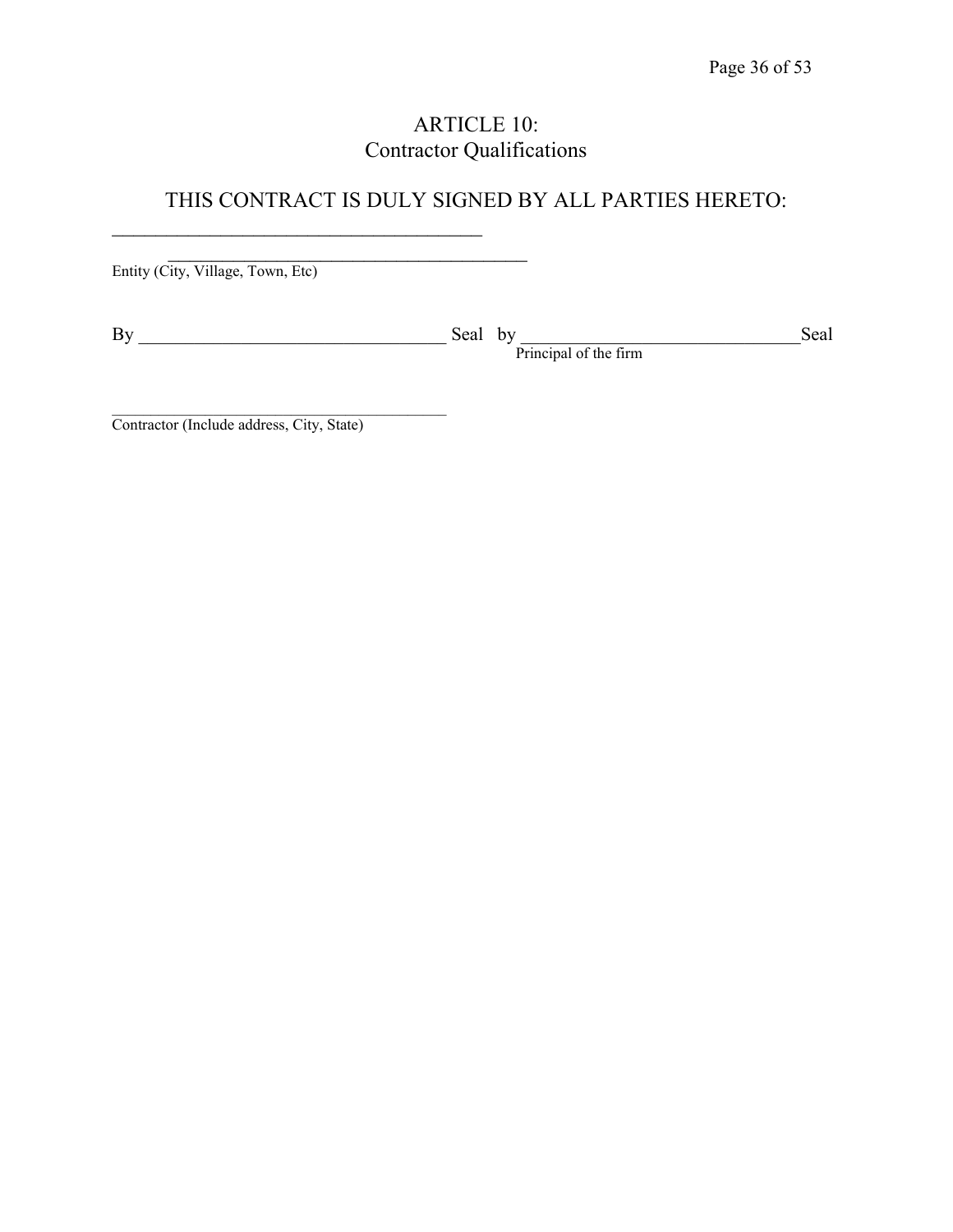### **Attachment 5.4 Example Lump Sum Contract for Debris Removal**

### ARTICLE 1:

Agreement Between Parties

This contract is made and entered into on this day of 20 \_\_\_\_\_, by and between the \_\_\_\_\_\_\_\_\_\_\_\_\_\_\_\_\_\_\_\_\_\_\_\_ of, hereinafter called the ENTITY and, hereinafter called the CONTRACTOR.

#### ARTICLE 2: Scope of Work

This contract is issued pursuant to the Solicitation and Procurement on

20 \_\_\_\_\_, for the removal of debris caused by the sudden natural or man made disaster of  $\qquad \qquad$  to  $\qquad \qquad$  to  $\qquad \qquad$ , 20  $\qquad$ . It is the intent of this contract to provide equipment and manpower to remove all hazards to life and property in the affected communities. Clean up, demolition, public safety and 2) that which is considered essential to the economic recovery of the affected area.

### ARTICLE 3:

### Schedule of Work

Time is of the essence for this debris removal contract.

 $\overline{\phantom{a}}$ 

Notice to proceed with the Work: The Work under this contract will commence on \_\_\_\_\_\_\_\_\_\_\_\_\_\_\_\_\_\_\_\_, 20 \_\_\_\_\_\_\_. Maximum allowable time for completion will be Calendar days, unless the Entity initiates additions or deletions by written change order. If the Contractor does not complete Work within the allotted time, liquidated damages will be assessed in the amount of  $per$  day.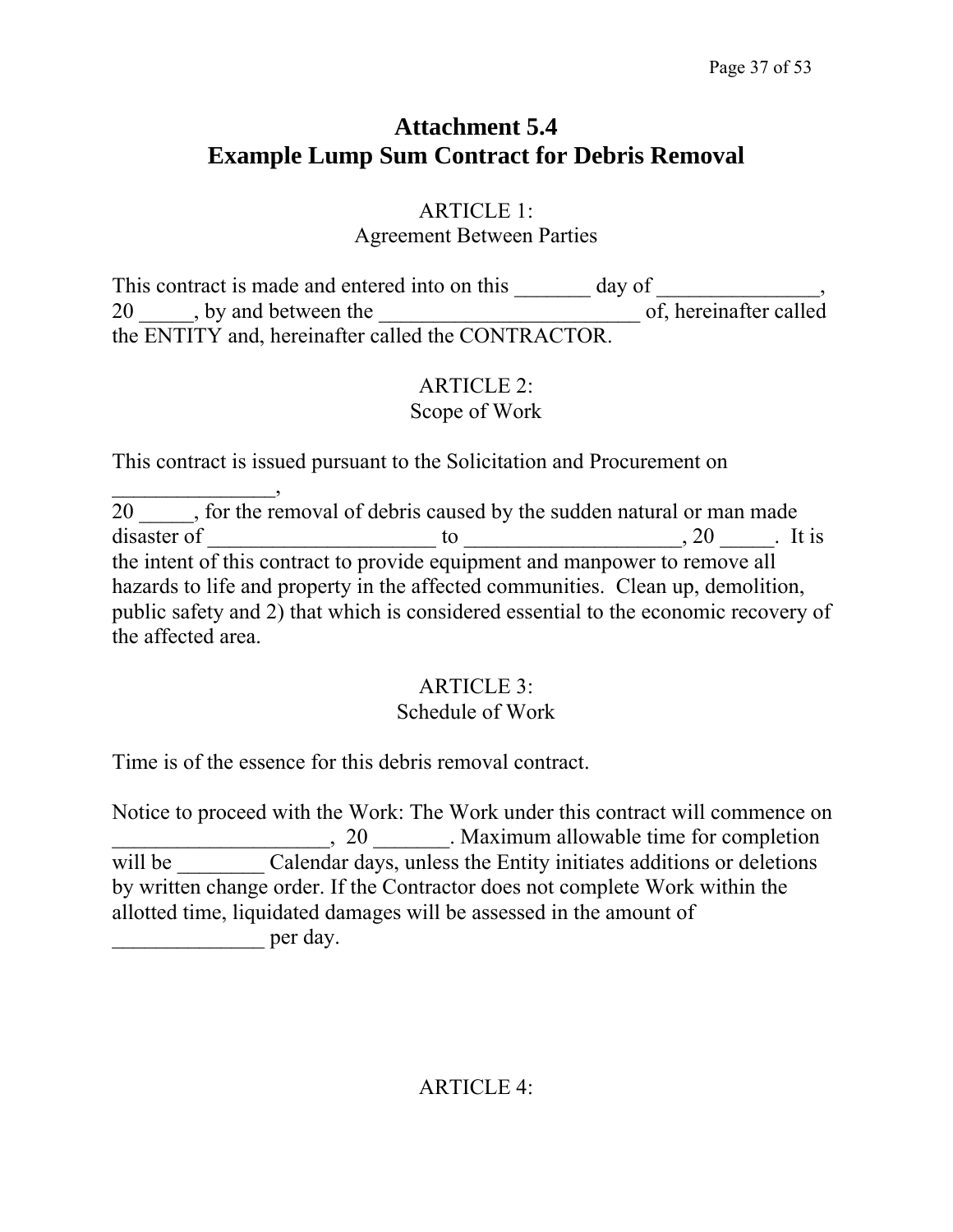#### Contract Price

The lump sum price for performing the work stipulated in the contract document is:  $\sqrt[3]{ }$ .

#### ARTICLE 5:

#### Payment

The Contractor shall submit certified pay requests for completed work. The Entity shall have 10 calendar days to approve or disapprove the pay request. The Entity shall pay the Contractor for his/her performance under the contract within days of approval of the pay estimate. On contracts over 30 days in duration, the Entity shall pay the Contractor a pro-rata percentage of the contract amount on a monthly basis, based on the amount of work completed and approved in that month. The Entity will remunerate the Contractor within 30 days of the approved application for payment. Retainer shall be released upon substantial completion of the work.

### ARTICLE 6:

### Change Orders

If the scope of work is changed by the Entity, the change in price and contract time will be promptly negotiated by the parties, prior to commencement of work.

### ARTICLE 7:

### Contractor's Obligations

The Contractor shall supervise and direct the Work, using skillful labor and proper equipment for all tasks. Safety of the Contractor's personnel and equipment is the responsibility of the Contractor. Additionally, the Contractor shall pay for all materials, equipment, personnel, taxes, and fees necessary to perform under the terms of the contract.

Any unusual, concealed, or changed conditions are to be immediately reported to the Entity. The Contractor shall be responsible for the protection of existing utilities, sidewalks, roads, building, and other permanent fixtures. Any unnecessary damage will be repaired at the Contractor's expense.

### $ARTICLE 8$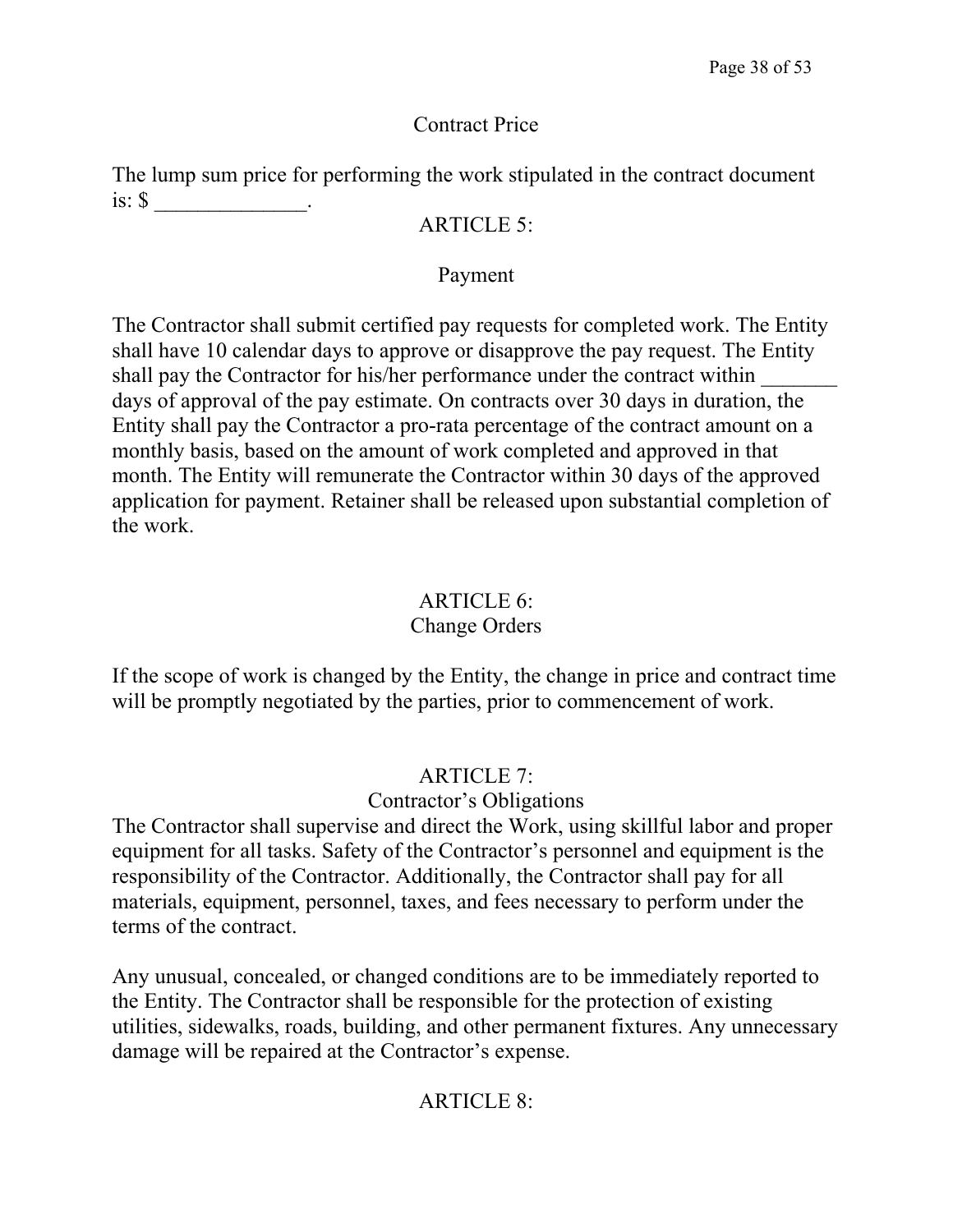#### Entity's Obligations

The Entity's representative(s) shall furnish all information, documents, and utility locations, necessary for commencement of Work. Costs of construction permits and authority approvals will be borne by the Entity. A representative will be designated by the Entity for inspecting the work and answering on-site questions.

The Entity shall designate the public and private property areas where the disaster mitigation work is to be performed. Copies of complete "Right of Entry" forms, where they are required by law for private property, shall be furnished to the Contractor by the Entity. The Entity shall hold harmless and indemnify the Contractor **from** judgments and awards alleged to have been caused by services rendered under this contract for disaster relief work unless such claims are caused by the gross negligence of the Contractor, his subcontractors or his employees.

#### ARTICLE 9: Claims

If the Contractor wishes to make a claim for additional compensation, for work or materials **that** is not clearly covered in the contract, or nor ordered by the Entity as a modification to the contract, he/she shall notify the Entity in writing. The Contractor and the Entity will negotiate the amount of adjustment promptly; however, if no agreement is reached, a binding settlement will be determined by a third party **[Arbitrator]** acceptable to both Entity and Contractor under the sections of applicable State law.

#### ARTICLE 10: Insurance and Bonds

The contractor shall furnish proof of Worker's Compensation Coverage, Automobile Liability Coverage, and Comprehensive General Liability Insurance (Premises-Operations, Personal injury, etc. as deemed necessary by the Entity).

Surety: The Contractor shall deliver to the Entity fully executed Performance and Payment Bonds in the amount 100% of the contract amount, if required by the specifications, or general or special conditions of the contract. The Entity will reimburse the Contractor for the costs of the bonds, the cost of which will be included in the base bid.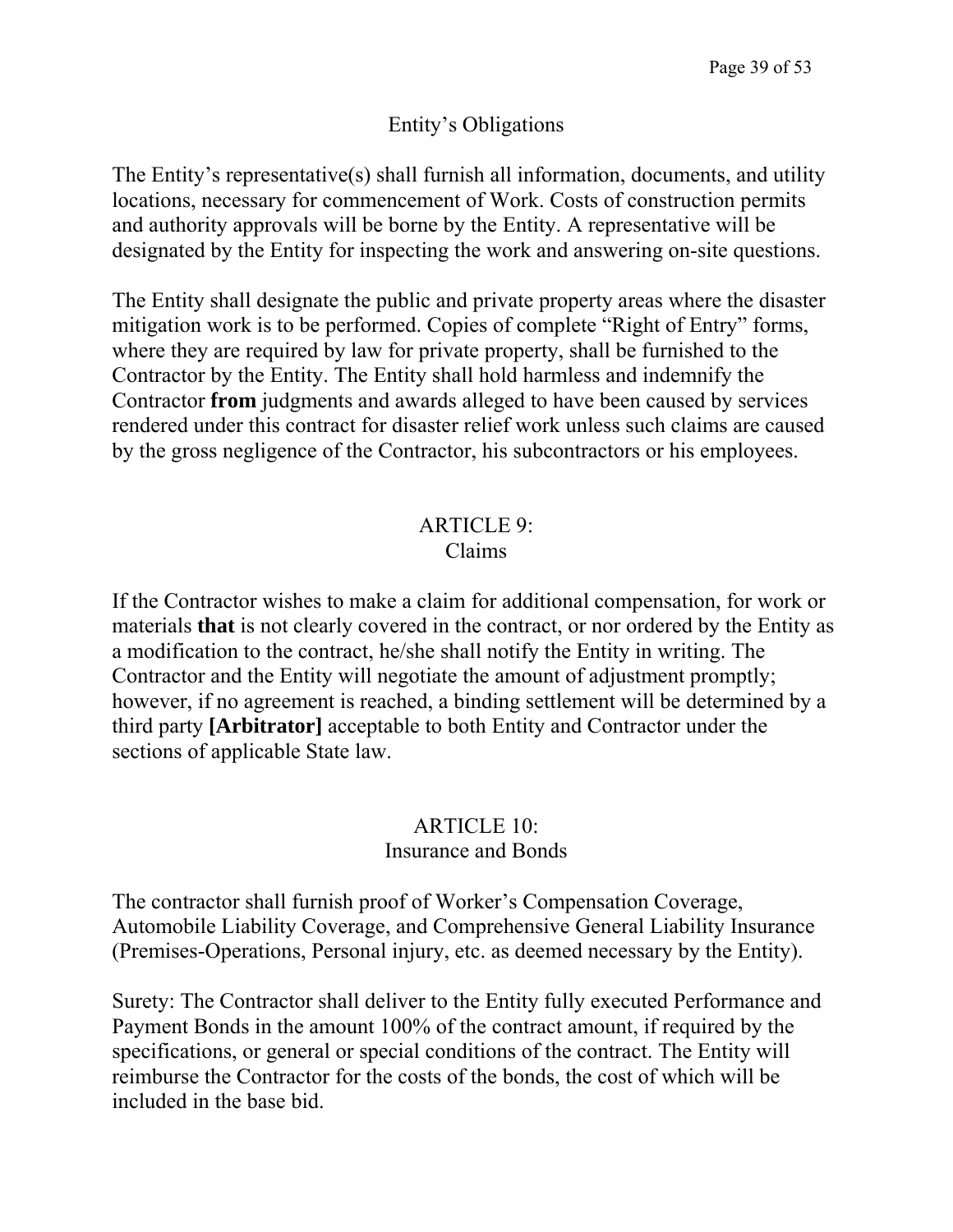### ARTICLE 11: Contractor Qualifications

### THIS CONTRACT IS DULY SIGNED BY ALL PARTIES HERETO:

 $\overline{\phantom{a}}$ 

Entity (City, Town, Etc.)

By \_\_\_\_\_\_\_\_\_\_\_\_\_\_\_\_\_\_\_\_\_\_\_\_\_\_\_\_ Seal

 $\mathcal{L}_\text{max}$  , where  $\mathcal{L}_\text{max}$  , we have the set of  $\mathcal{L}_\text{max}$ Contractor (Include Address)

By Seal Principal of the Firm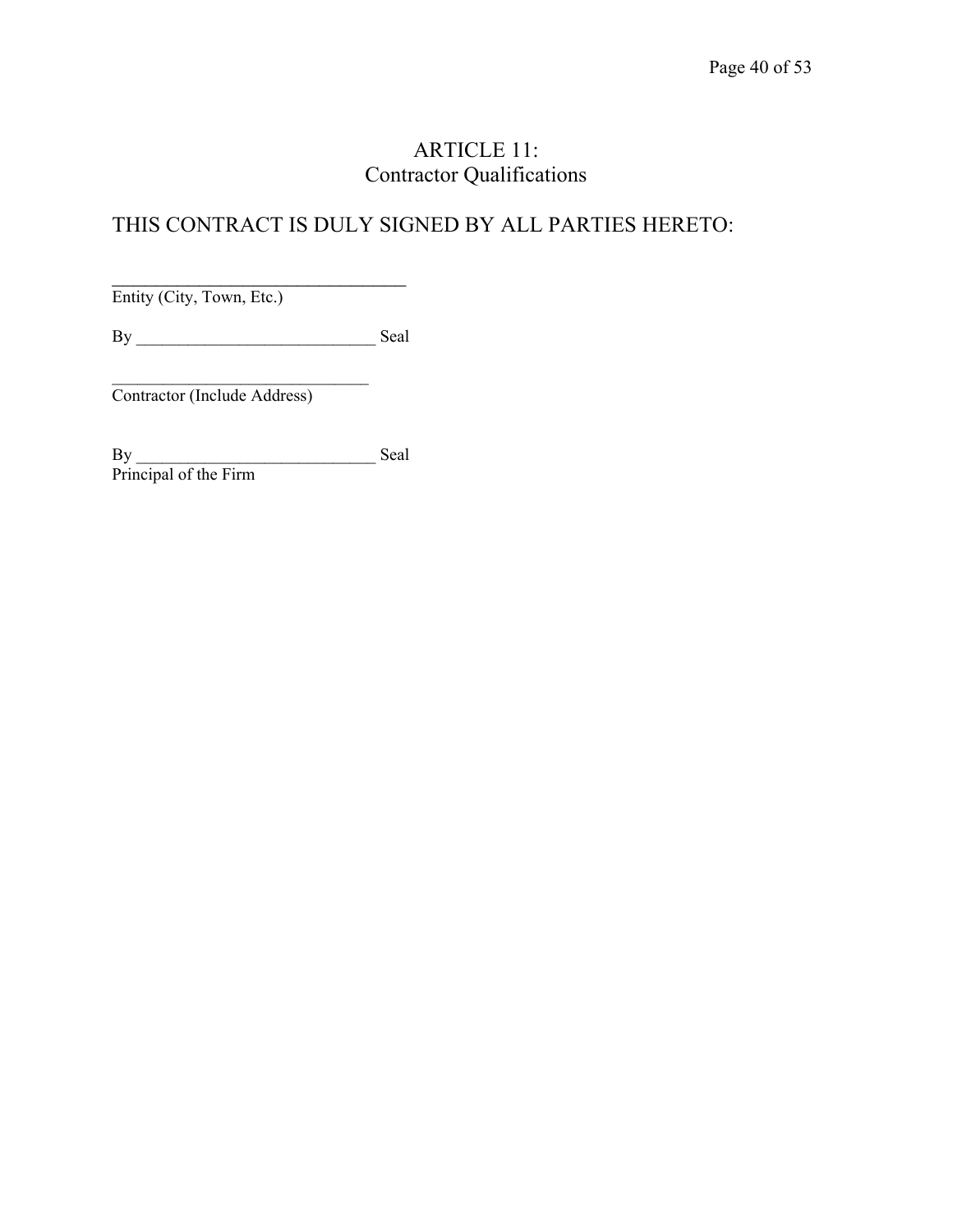### **Attachment 5.5 Example Unit Price Contract for Debris Removal**

# ARTICLE 1:

Agreement between Parties

This contract is made and entered into on this \_\_\_\_\_\_\_\_ the \_\_\_\_\_\_\_\_\_\_\_\_\_\_\_\_\_\_, 20 by and between the set of Saint Lucia, hereinafter called the ENTITY and \_\_\_\_\_\_\_\_\_\_\_\_\_\_, hereinafter called the CONTRACTOR.

ARTICLE 2: Scope of Work

This contract is issued pursuant to the Solicitation and Procurement on  $\frac{1}{20}$ , 20  $\frac{1}{20}$ , for the removal of debris caused by the sudden natural or man-made-disaster of \_\_\_\_\_\_\_\_\_\_\_\_\_\_\_\_ , 20 \_\_\_ . It is the intent of this contract to provide equipment and manpower to remove all hazards to life and property in the affected communities. Clean up, demolition, and removal will be limited to 1) that which is determined to be in the interest of public safety and 2) that which is considered essential to the economic recovery of the affected area.

#### ARTICLE 3:

#### Schedule of Work

Time is of the essence for this debris removal contract.

Notice to proceed with the Work: The work under this contract will commence on Let  $\frac{1}{20}$  . Maximum allowable time for the completion will be \_\_\_\_\_\_\_\_\_\_\_\_ calendar days unless the Entity initiates additions or deletions by written charge order.

Subsequent changes in cost and completion time will be equitably negotiated by **both parties pursuant to applicable Laws governing the State.** Liquidated damages shall be assessed at \$ \_\_\_\_\_\_\_\_\_\_\_\_ /calendar day for any days over the approved contract amount.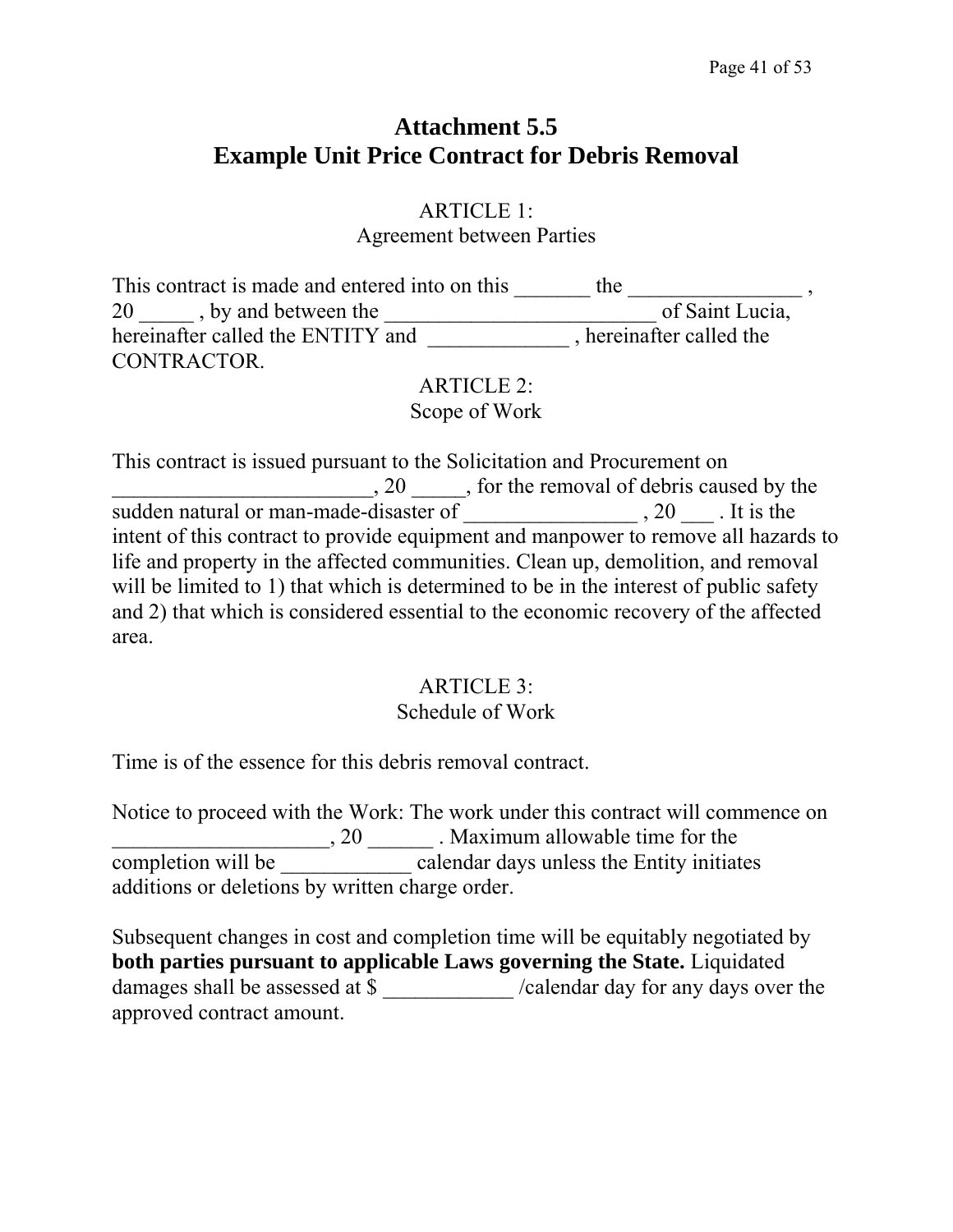#### ARTICLE 4: Contract Price

The unit prices for performing the work stipulated in the contract documents, which have been transposed from the low bidder's bid schedule are as follows:

Quantity Unit of Measure Description Unit Cost Total

| Subtotal           |  |
|--------------------|--|
| Cost of Bond       |  |
| <b>Grand Total</b> |  |

\*Debris shall be classified as one of the following units: cubic yards, each, square foot, linear foot, gallon, or an approved unit measure applicable to the specific material to be removed.

#### ARTICLE 5: Payment

The Contractor shall submit certified pay request for completed work. The Entity shall have 10 calendar days to approve or disapprove the pay request. The Entity shall pay the Contractor for his performance under the contract within 20 days of approval of the pay estimate. On contracts over 30 days in duration, the Entity shall pay the Contractor a pro-rata percentage of the contract amount on a monthly basis based on the amount of work completed and approved in the month. The Entity will remunerate the Contractor within 30 days of the approved application for payment.

Payments shall be subject to a retainer of \_\_\_\_\_\_\_\_\_\_\_% on each payment. Retainer shall be released upon \_\_\_\_\_\_\_\_\_\_\_ % completion of the work.

Funding for this contract is authorized pursuant to the Law of the Saint Lucia  $and$   $\qquad \qquad \ldots$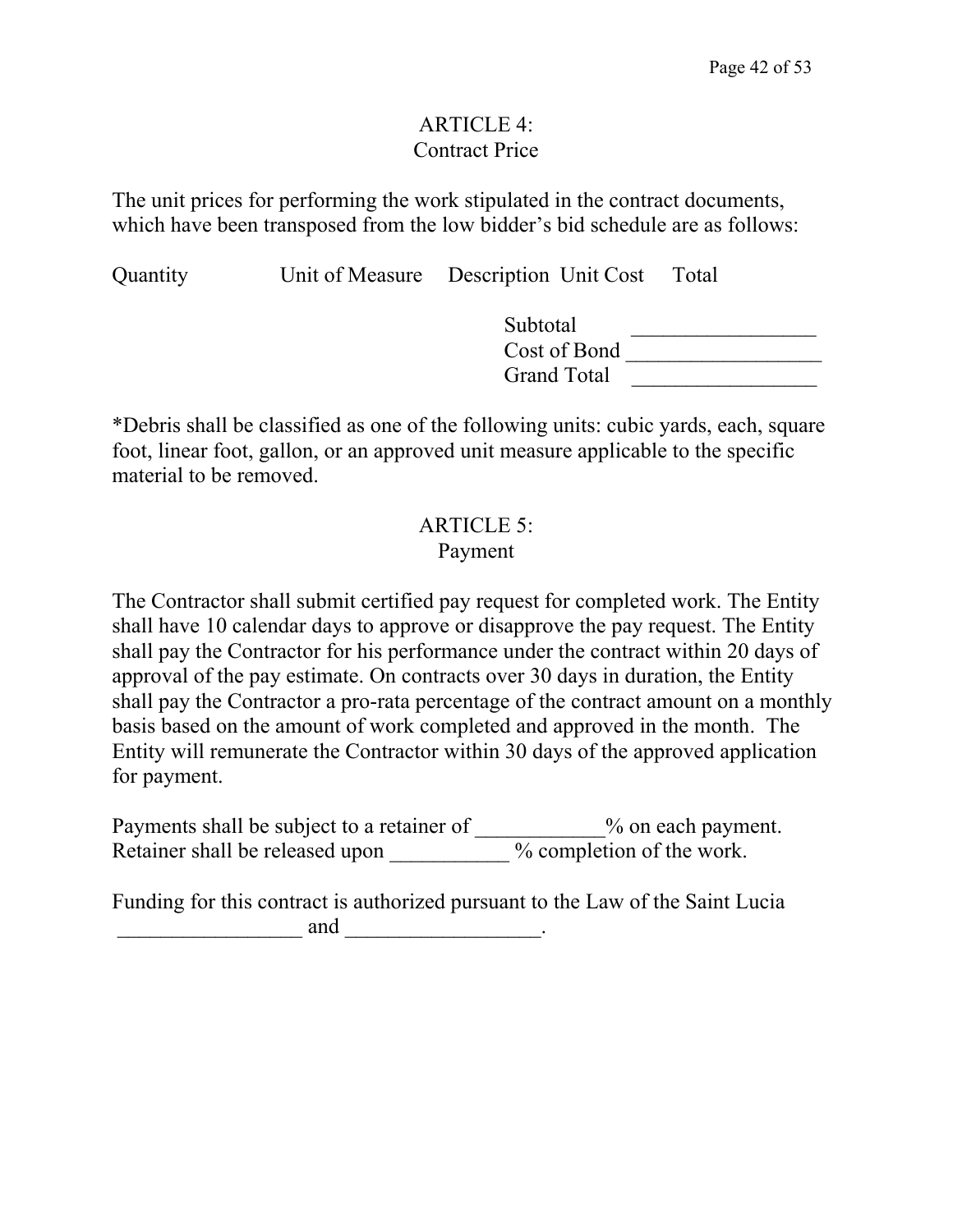#### ARTICLE 6: Claims

If the Contractor wishes to make a claim for additional compensation, for work or materials not clearly covered in the contract, or not ordered by the Entity as a modification to the contract, he/she shall notify the Entity in writing. The Contractor and the Entity will negotiate the amount of adjustment promptly; however, if no agreement is reached a binding settlement will be determined by a third party acceptable to both Entity and Contractor under the auspices of applicable Saint Lucian law.

#### ARTICLE 7: Contractors Obligations

The Contractor shall supervise and direct the Work, using skillful labor and proper equipment for all tasks. Safety of the Contractor's personnel and equipment is the responsibility of the Contractor. Additionally, the Contractor shall pay for all materials, equipment, personnel, taxes, and fees necessary to perform under the terms of the contract.

Any unusual, concealed, or changed conditions are to be immediately reported to the Entity. The Contractor shall be responsible for the protection of existing utilities, sidewalks, roads, buildings, and other permanent fixtures. Any unnecessary damage will be repaired at the Contractor's expense.

#### ARTICLE 8: Entity's Obligations

The Entity's representative(s) shall furnish all information, documents, and utility locations necessary for commencement of work. Costs of construction permits and authority approvals will be borne by the Entity. A representative will be designated by the Entity for inspecting the work and answering on-site questions.

The Entity shall designate the public and private property areas where the disaster mitigation work is to performed. Copies of "Right of Entry" forms, as required by laws of Saint Lucia for private property, shall be furnished to the Contractor by the Entity. The Entity shall hold harmless and indemnify the Contractor **from**  judgments and awards alleged to have been caused by services rendered under this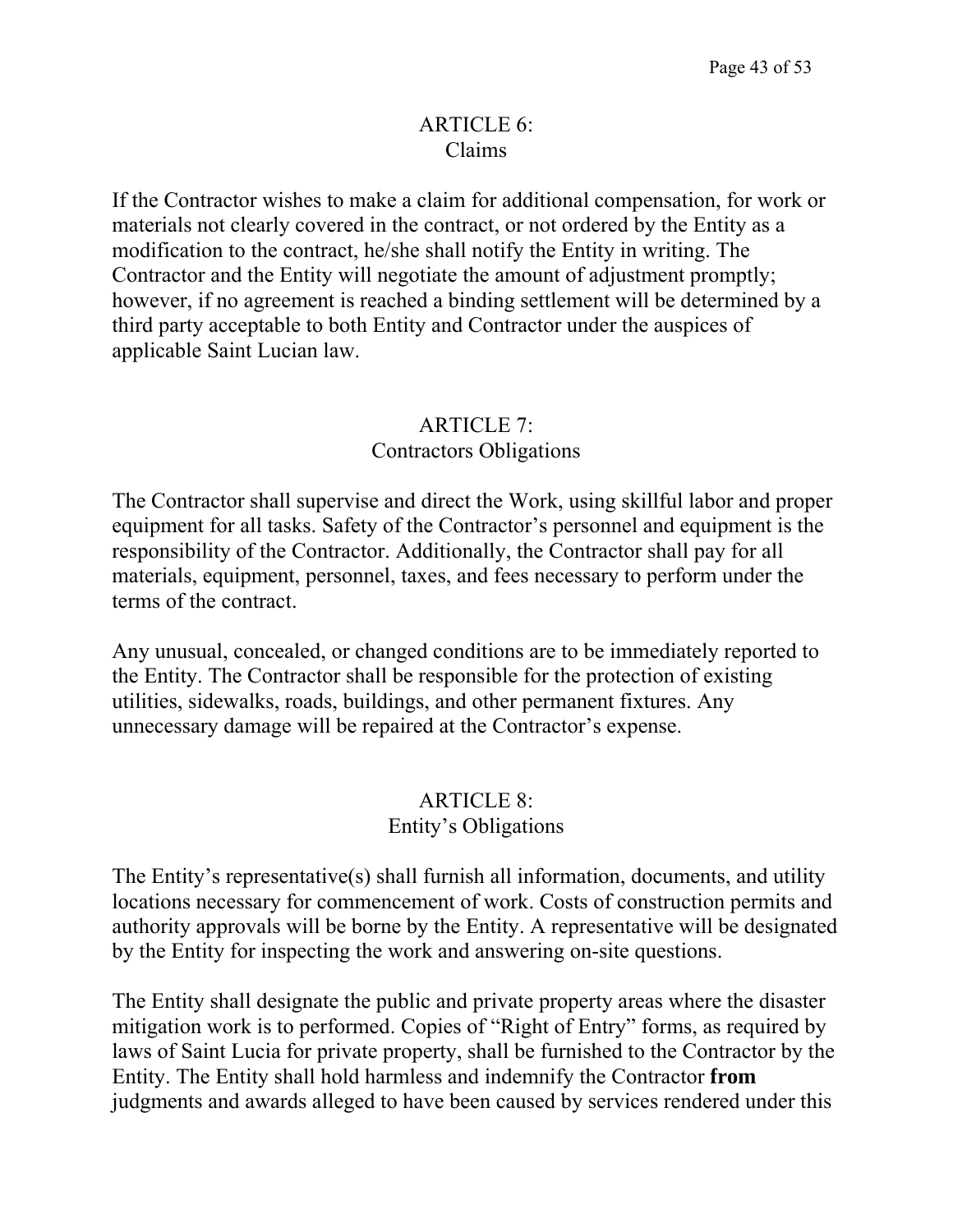contract for disaster relief work unless such claims are caused by the gross negligence of the Contractor, his/her subcontractors, or his/her employees. The Entity will terminate this contract for failure to perform as specified, or for default by the Contractor.

#### ARTICLE 9: Insurance and Bonds

The contractor shall furnish proof of Worker's Compensation Coverage, Automobile Liability Coverage, and Comprehensive General Liability Insurance (Premises-Operations, Personal Injury, etc. as deemed necessary by the Entity).

Surety: The contractor shall deliver to the Entity fully executed Performance and Payment Bonds in the amount of 100% of the contract amount, if required by the specifications, or general or special conditions of the contract. The Entity will reimburse the Contractor for the costs of the bonds, the cost of which will be included in the base bid.

#### ARTICLE 10: Contractor Qualifications

The contractor must be fully licensed in the State of Ohio.

THIS CONTRACT IS DULY SIGNED BY ALL PARTIES HERETO:

Entity (City, Town Village

By Seal

Contractor, Address

By Seal

Principal of the firm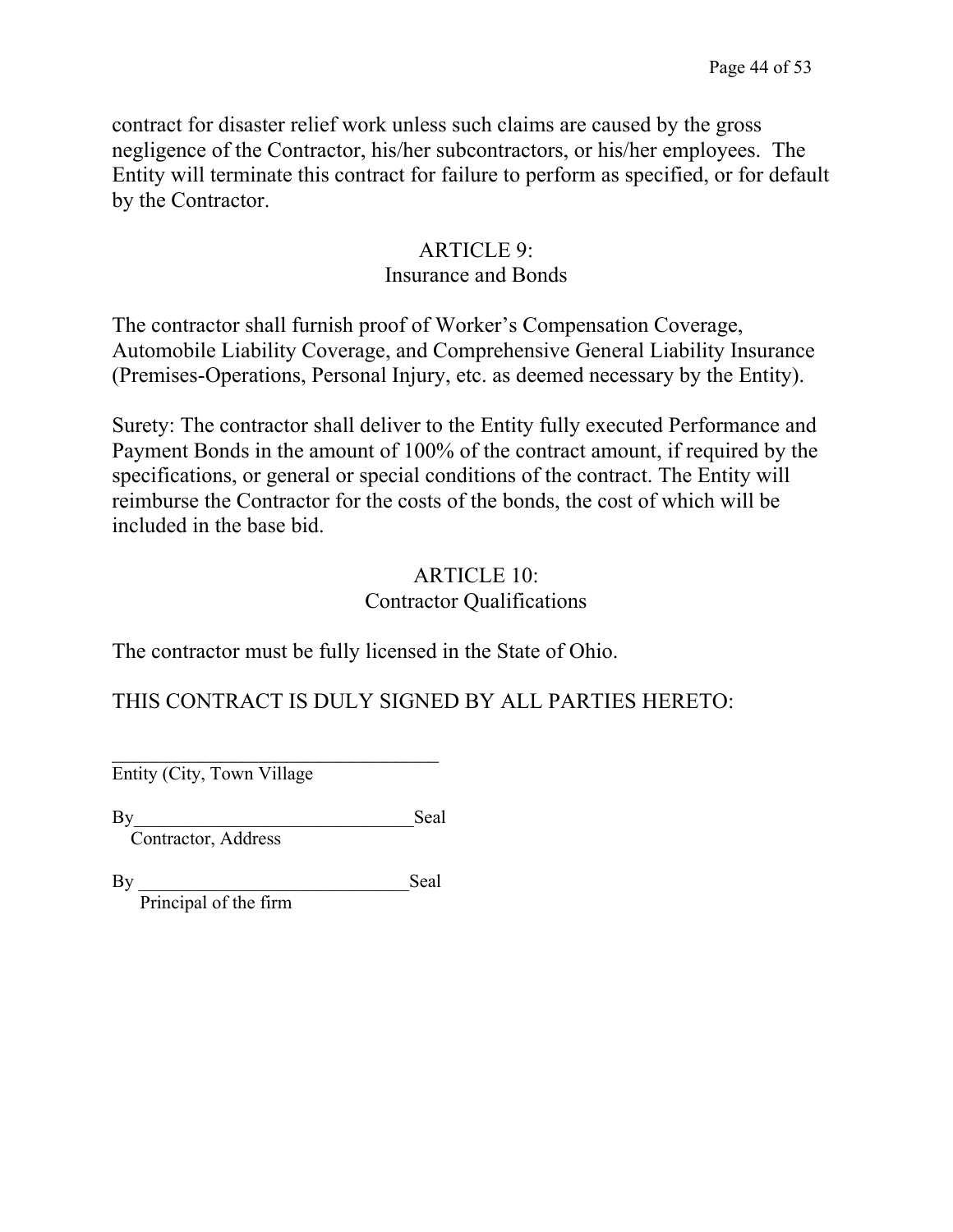### **APPENDIX 6 - Private Property Utilities Checklist**

The following checklist identifies key tasks that local officials should address before the structure is approved for demolition. To expedite the overall effort, many of the tasks can be conducted concurrently.

√ Locate, mark, turn off, and disconnect all water and sewer lines.

 $\sqrt{}$  Locate, mark, turn off, and disconnect electrical, telephone, and cable televisions services.

 $\sqrt{\frac{1}{\pi}}$  Provide executed right of entry agreements that have been signed by the owner and by renter. If rented, Right of Entry should indicate any known owner intent to rebuild to ensure foundation and utilities are not damaged.

 $\sqrt{U}$  Use radio, public meetings, and newspaper ads to give notice to property owners and their renters to remove personal property in advance of demolition.

 $\sqrt{}$  Document the name of the owner on the title, the complete address, and legal description of the property, and the source of this information. Document name of renter, if available.

√ Ensure property will be vacated by demolition date.

√ Provide written notice to property owners that clearly and completely describe the structures designated for demolition. Additionally, provide a list that also identifies relates structures, trees, shrubs, fences, and other items to remain on the respective property.

√ Notify mortgagor of record.

 $\sqrt{\frac{1}{\pi}}$  Provide the property owner the opportunity to participate in decision on whether the property can be repaired.

√ Determine the existence and amount of insurance on the property prior to demolition.

√ Specify procedures to determine when cleanup of property is completed.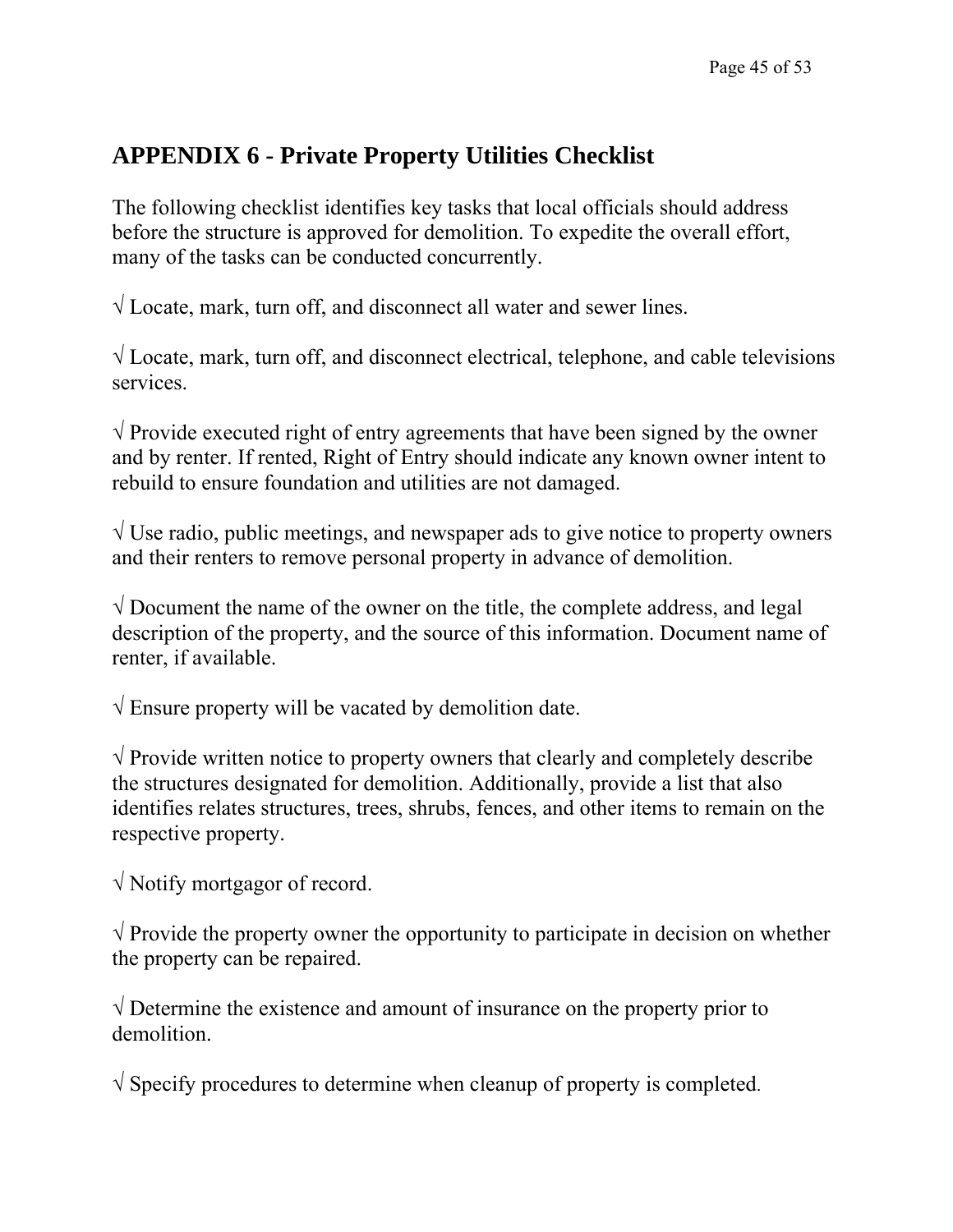### **APPENDIX 7 - Navigational Hazard Checklist**

#### **Introduction**

Coordinate with Saint Lucia Air & Seaports Authority (SLASPA), Marine Police and government agencies, legal counsel, contractors specializing in marine salvage operations, commercial divers, and certified surveyors to ensure that navigational hazards are removed safely and efficiently.

#### **Checklist**

The following checklist should be used to ensure that all aspects of removing navigational hazards are considered.

√ Coordinate with the SLASPA/Marine Police/Fisheries Department and local government and legal counsel.

 $\sqrt{}$  Inspect marinas by helicopter, boat, side scan sonar, or by diving in order to locate debris.

√ Use Global Position System survey methods or some type of flotation marker to pinpoint location of sunken debris.

 $\sqrt{K}$  Keep a log that reflects an accurate count of debris items with corresponding locations.

 $\sqrt{\text{Record}}$  the vessel registration number and photograph the wreckage.

 $\sqrt{\frac{1}{\pi}}$  Provide notification by certified letter to private owners of impeding vessel removal. This should be performed in accordance with legal constraints.

 $\sqrt{a}$  Provide the owner an opportunity to remove the vessel prior to Government initiation of debris removal.

√ Provide public notice in local newspapers.

√ Generate scopes of work based on items to be removed or time and materials.

√ Maintain flexibility to allow for problems caused by tidal conditions. Problems can also occur as a result of wreckage removal by others prior to issuance of contract notice to proceed.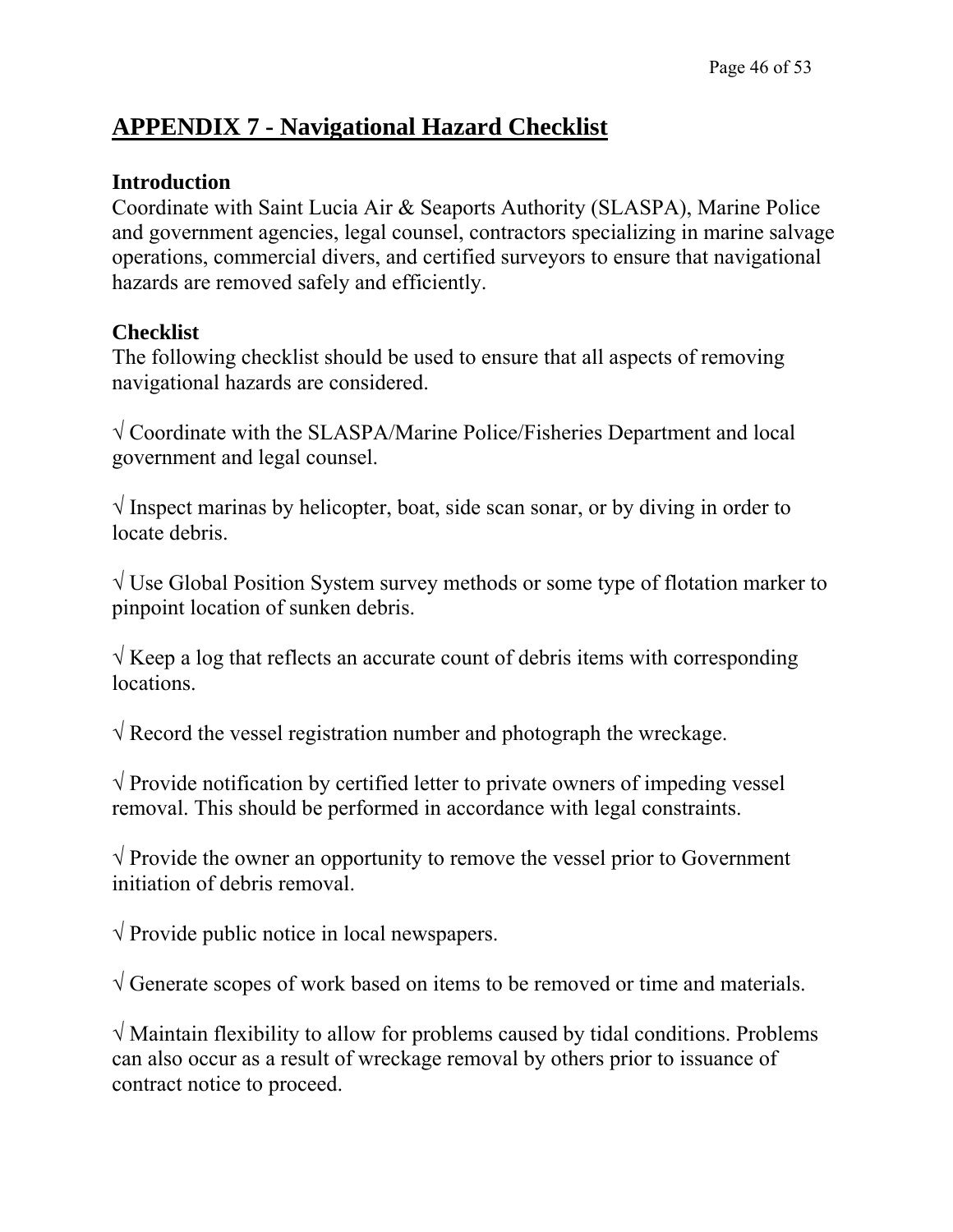√ Maintain continuous communication with local authorities.

√ Continually verify the number and locations of sunken vessels and ensure that accurate records are maintained.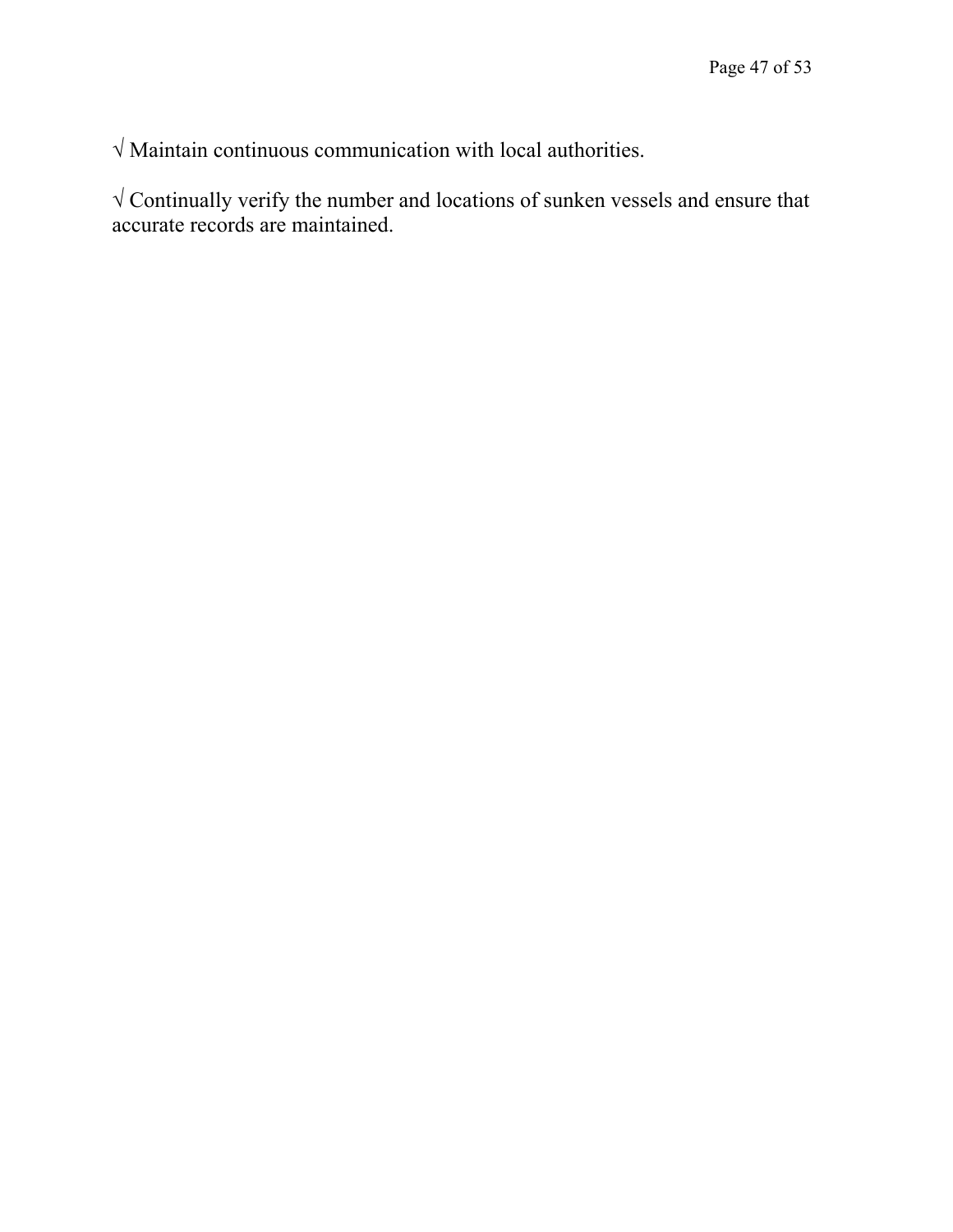### **APPENDIX 8 - Debris Reduction Information**

#### **Reduction by burning**

Uncontrolled open burning is the least desirable method of debris reduction because of the lack of environmental control. In some cases this method may be used if Fire Department gives a permit.

Controlled burning is a cost-effective way of reducing debris. Controlled open burning is used when there is clean wood tree debris. The controlled burning allows the remaining material left over to be a soil additive if the Department of Agriculture determines it can be reused. However, treated lumber, poles, nails, bolts, tin, aluminum sheeting, or other building materials must not enter the burning material operations because of the possible hazards associated with the burning of such materials.

#### Environmental Controls

- 1. Maintain at least 100 feet between the burn pile and the debris piles. Also, maintain at least 100 feet between burn piles and buildings.
- 2. Extinguish the fire two [2] hours before removal of ashes. Remove the ashes when they reach two inches below the top of the burn pit.
- 3. Establish a burn area of no wider than eight feet and between nine and fourteen feet deep.
- 4. Construct burn-pit with soil, ash or dirt to four feet tall then fasten with anchors or wire mesh to support loaders.
- 5. Seal the ends of the pits with dirt or ash to 4 feet tall.
- 6. Construct a twelve-inch dirt seal on the lip of the pit to seal the blower nozzle. Place the nozzle three to six inches from the end of the pit.
- 7. Construct one-foot high, unburnable stops along the edge of the pit.
- 8. Never place any hazardous chemicals or materials within the incineration pit.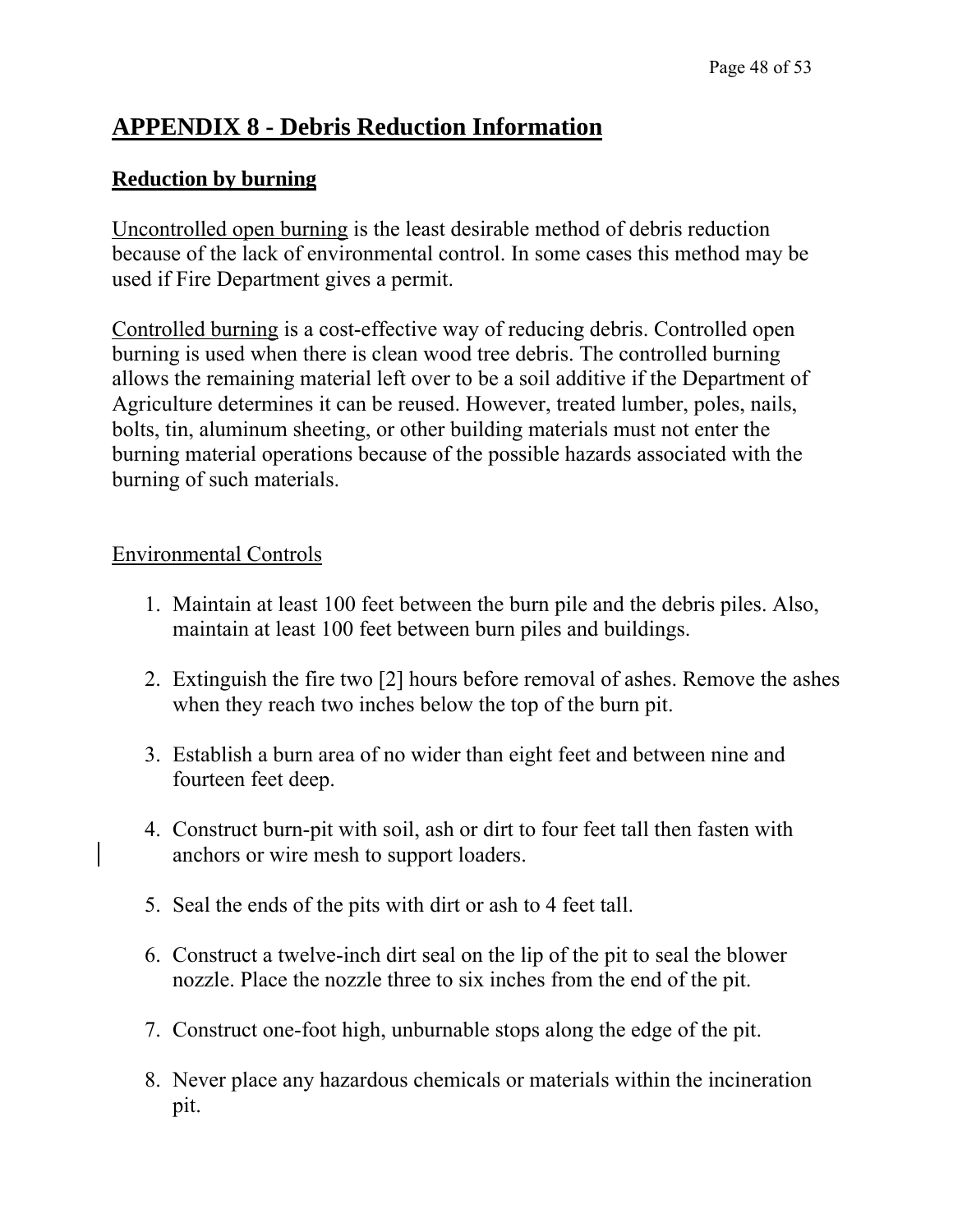### **Reduction by grinding and chipping**

- 1. Strong winds and tornadoes present opportunity for a big grinding and chipping operation as the method of debris reduction. The resulting product of the chipping and grinding operation may be used as a landfill product, used as topsoil, or used for residential applications.
- 2. Chipping operations are suitable in areas where streets are narrow or in groves of trees where it is cheaper to reduce the vegetation to mulch and then return it to affected areas.
- 3. The debris management team should work with local environmental and agricultural groups to see if there is any market for mulch.
- 4. When contracting a mulching project the most important consideration is the specification of the size of the mulch. The mulch also must remain free of paper and plastic if it is to be used for agricultural purposes.

The following information is for the use of mulch as an agricultural product:

Size: Average size of wood chips is not to exceed four inches in length and one half inch in diameter. The debris reduction rate for moderately contaminated debris is 100 to 150 cubic yards per hour and when the debris is relatively clean it is 200 to 250 cubic yards per hour.

Contaminants: The contamination rate for material other than wood products should be less then ten percent of the mulch. Eliminate plastics completely. Use rake loaders to pick up debris because normal loaders pick up earth, which is part of the contaminant list and harms the chipper.

- 5. Chippers are best used in residential areas. Trees present a problem if they are pushed to the side of the public right-of-way because of cost associated with transportation.
- 6. Grinders are ideal for use at debris staging and reduction sites due to high volume capacity. Due to high capacity of debris a large storage area is needed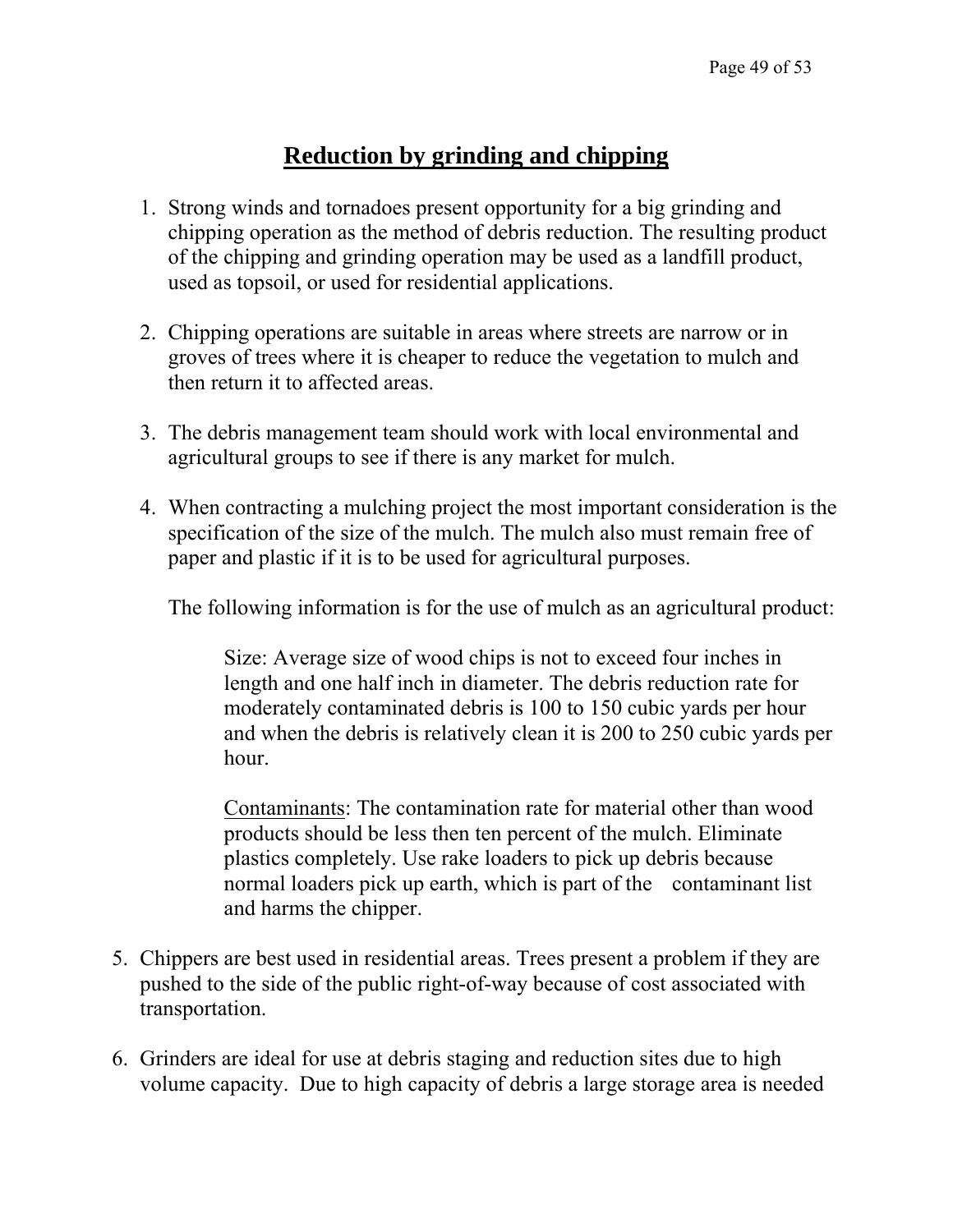for a large grinding operation. Sound protection also becomes a very important issue.

### **Reduction by recycling**

- 1. Recycling offers an option to reduce debris before it is hauled to the landfill. Recycling is a function that has economic values for the recovered materials. Metals, wood, and soils are commonly recyclable. A drawback is the impact of recycling on the environment. In areas of agriculture there may be a large amount of fertilizer use. Therefore, use of soil may be limited due to contamination.
- 2. Recycling, when chosen, should be by a contractor who specializes in sorting debris. Contract monitoring is a part of a recycling operation because the contractors must comply with relevant environmental regulations.
- 3. Recycling should be given consideration early in a disaster because it may reduce cost of debris removal. The materials capable of being recycled include:
	- a. Metals- Most metals are able to be recycled
	- b. Soil- Soil recycling operations use large pieces of equipment to pick up soil. The soil is transported to a staging area and reduction sites where it is combined with organic material that will decompose. Large amounts of soil can be recovered if the material is put through a screen system. The resulting soil can be given back to the agricultural community. The soil also may be used at landfills as cover materials.
	- c. Wood- Wood debris can be ground or chipped into mulch.
	- d. Construction material- Concrete or other building materials can be used for other purposes if there is a need for them. The materials also may be shredder to reduce volume then used as a cover for landfills.
	- e. Residue material- Residue material that cannot be recycled, such as cloth, rugs, and trash, can be sent to landfills for disposal.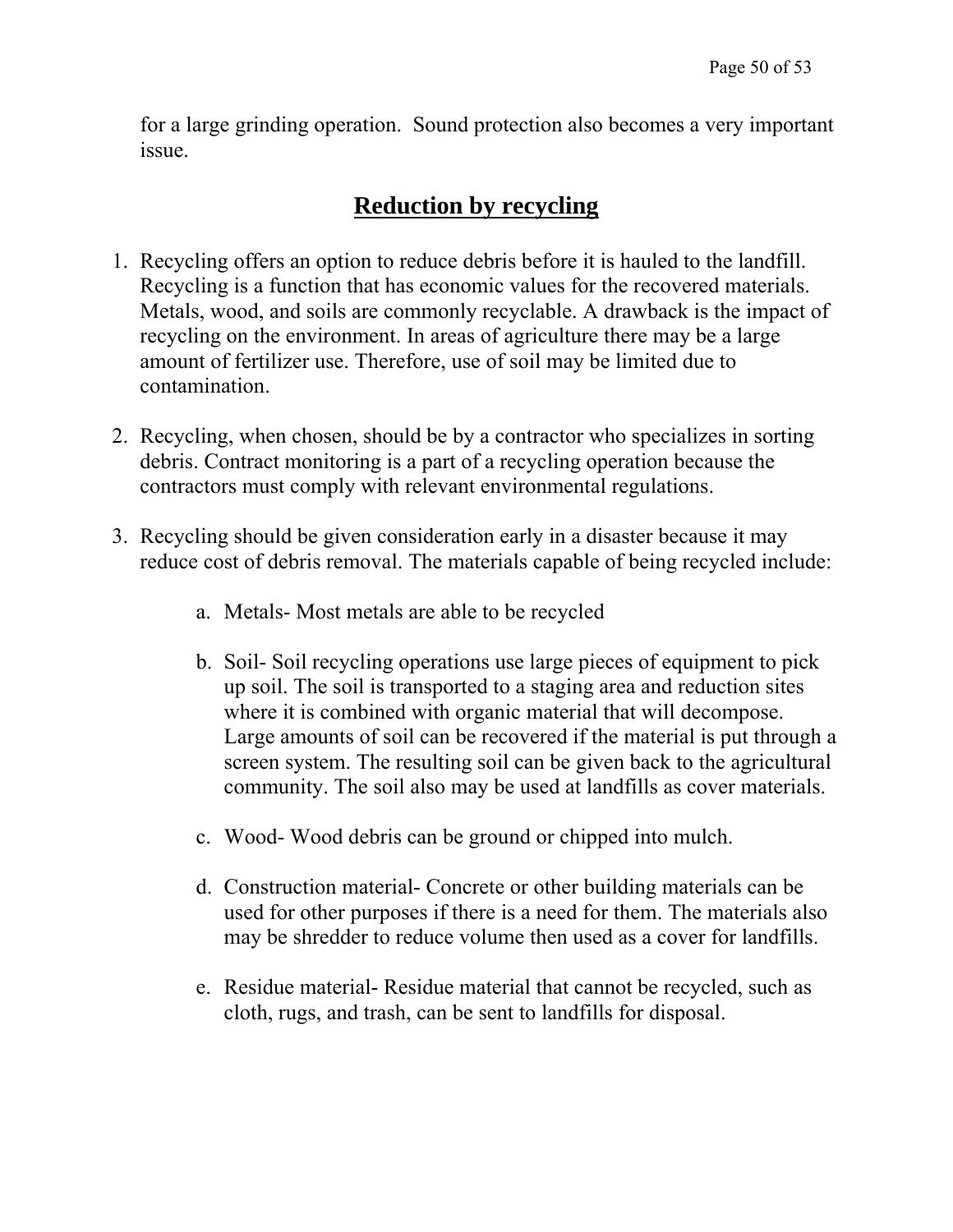### **APPENDIX 9**

### **Temporary Debris Storage and Reduction (TDSR) Site Closeout Checklist**

The following is a recommended TDSR site closeout checklist.

- √ Site Number and Location
- $\sqrt{}$  Date closure complete
- √ Household Hazardous Waste removed
- √ Contractor equipment removed
- √ Contractor petroleum and other toxic spills cleaned up
- $\sqrt{\text{Ash}}$  piles removed

 $\sqrt{\frac{1}{2}}$  Compare baseline information of the temporary site conditions after the contractor vacates the site.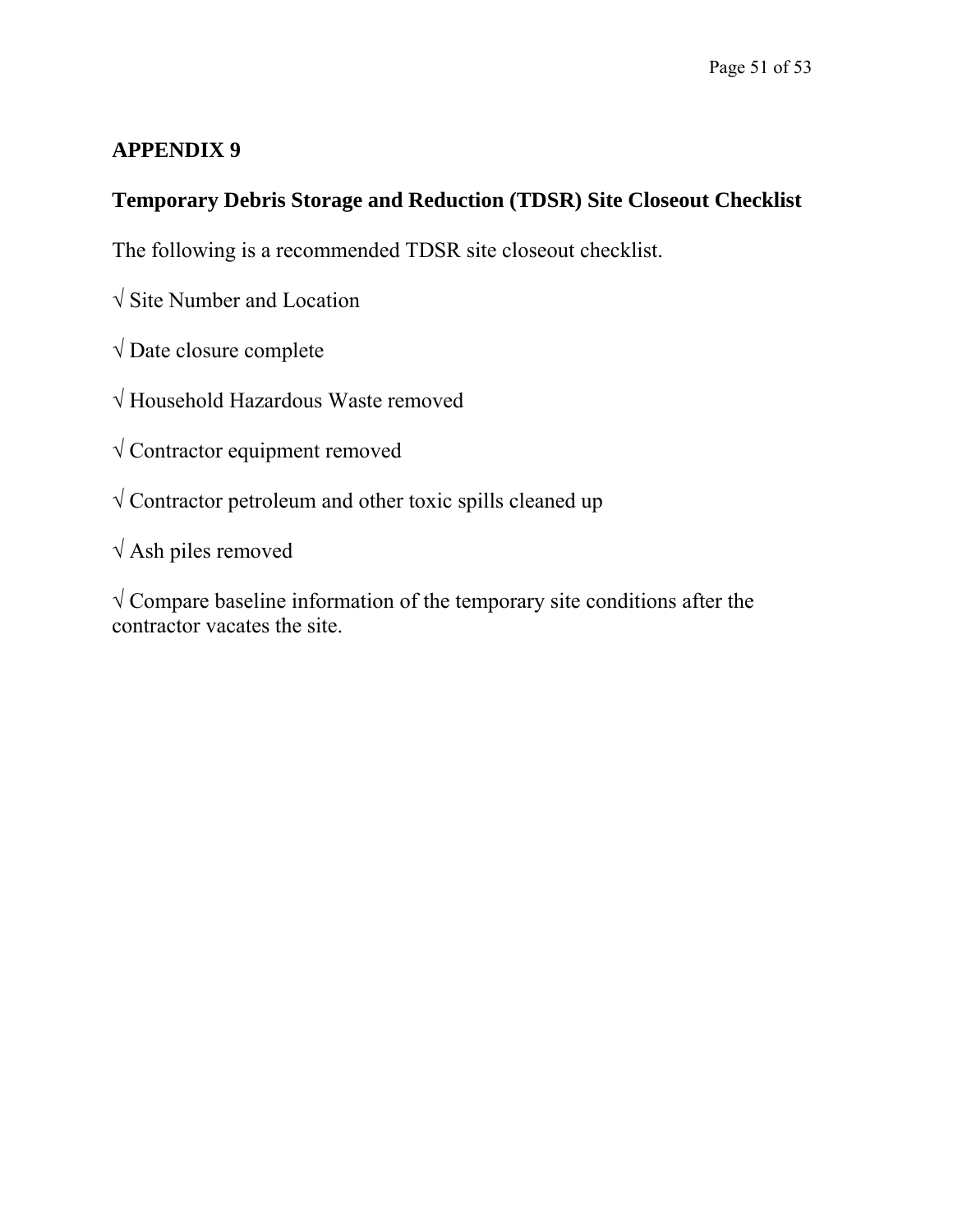### **APPENDIX 10**

#### **TDSR Closeout Issues**

#### **Environmental Restoration**

Stockpiled debris will be a mix of woody vegetation, construction material, household items, and yard waste.

Household hazardous waste and medical wastes should be segregated and removed prior to being stockpiled.

Activities done at the temporary debris storage and reduction site will include: stockpiling, sorting, recycling, incineration, grinding, and chipping.

Incineration operations will occur in air curtain pits and only woody debris will be incinerated. Due to operations occurring contamination from petroleum spills or runoff from incineration and debris piles may occur. Therefore close monitoring of the environmental conditions is a coordinated effort.

**Site Remediation** During the debris removal process and after the material is removed from the debris sites environmental monitoring will need to be conducted. This is to ensure no long-term environmental effects occur. Environmental monitoring is needed for the following areas:

• Ash- Monitoring consists of chemical testing to determine suitability of material for landfill placement.

• Soils- Monitoring consists of using portable meters to determine if soils are contaminated by volatile hydrocarbons. Contractors do monitoring if there has been a determination that chemicals such as oil or diesel has spilled on site.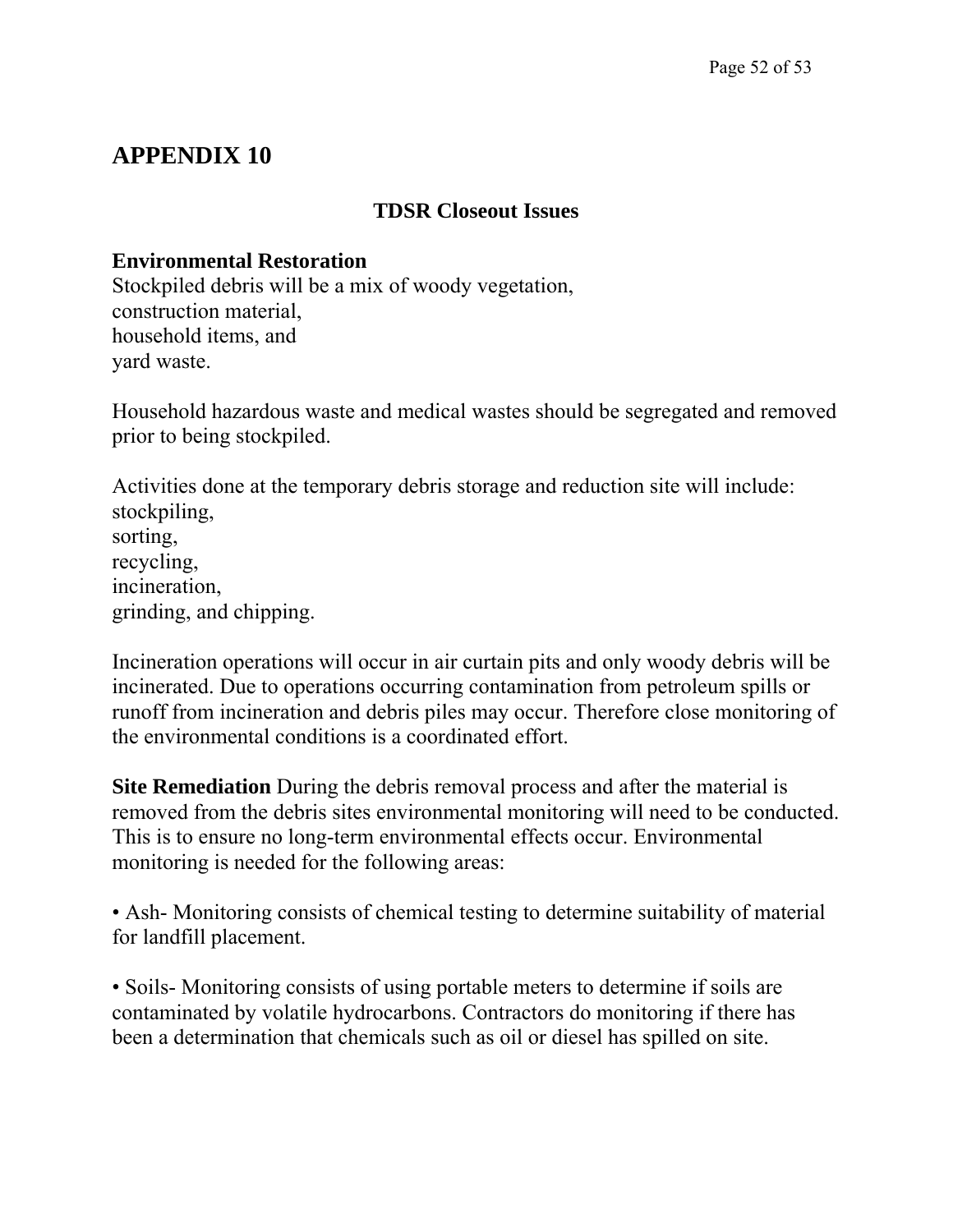• Groundwater- Monitoring is done on selected sites to determine effects of rainfall leaching (leaking) through ash areas or stockpile areas.

Develop a checklist for site close out procedures. A sample checklist is included in this document.